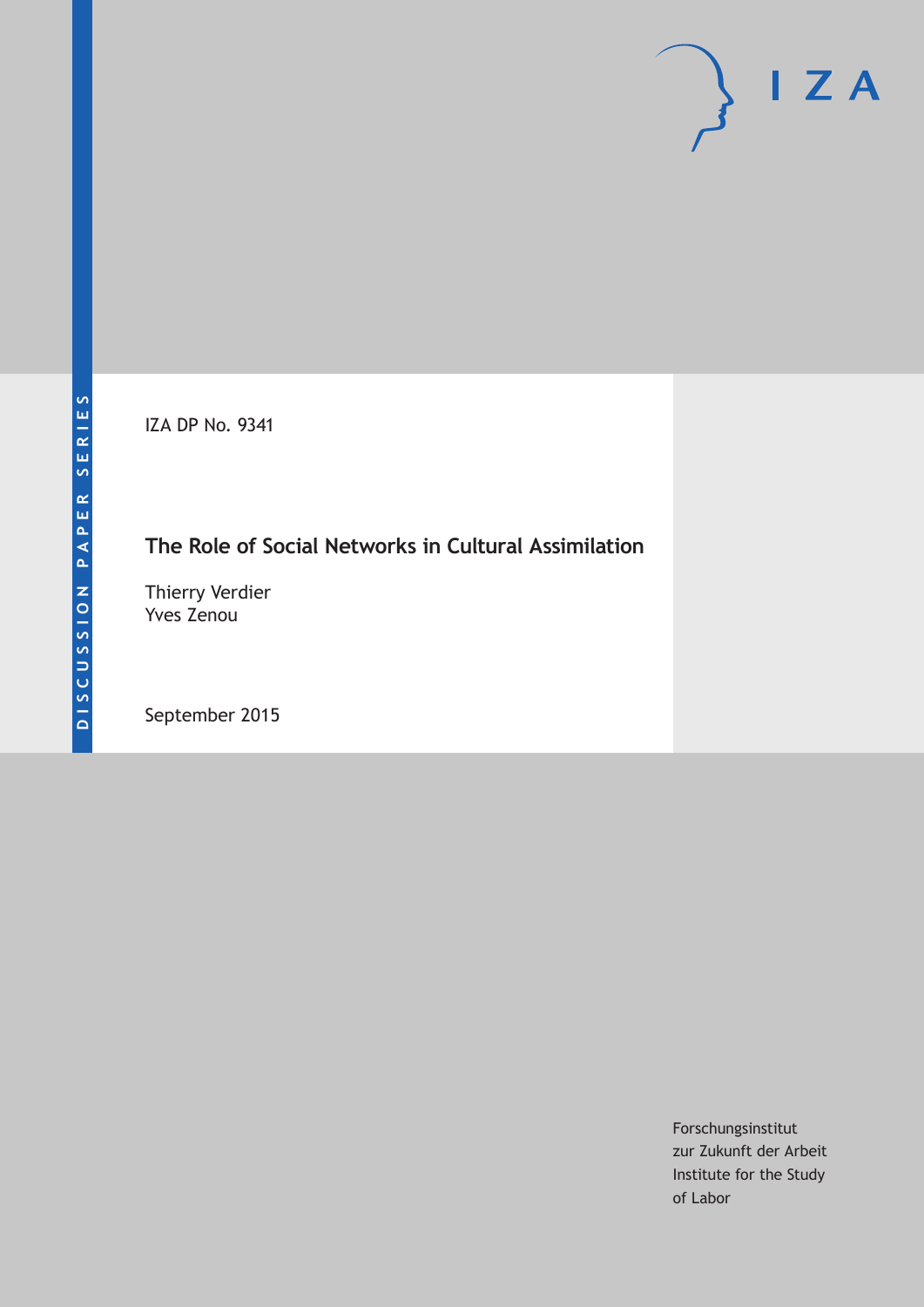# **The Role of Social Networks in Cultural Assimilation**

## **Thierry Verdier**

*Paris School of Economics and CEPR* 

## **Yves Zenou**

*Stockholm University, IFN, CEPR and IZA* 

Discussion Paper No. 9341 September 2015

IZA

P.O. Box 7240 53072 Bonn Germany

Phone: +49-228-3894-0 Fax: +49-228-3894-180 E-mail: iza@iza.org

Any opinions expressed here are those of the author(s) and not those of IZA. Research published in this series may include views on policy, but the institute itself takes no institutional policy positions. The IZA research network is committed to the IZA Guiding Principles of Research Integrity.

The Institute for the Study of Labor (IZA) in Bonn is a local and virtual international research center and a place of communication between science, politics and business. IZA is an independent nonprofit organization supported by Deutsche Post Foundation. The center is associated with the University of Bonn and offers a stimulating research environment through its international network, workshops and conferences, data service, project support, research visits and doctoral program. IZA engages in (i) original and internationally competitive research in all fields of labor economics, (ii) development of policy concepts, and (iii) dissemination of research results and concepts to the interested public.

IZA Discussion Papers often represent preliminary work and are circulated to encourage discussion. Citation of such a paper should account for its provisional character. A revised version may be available directly from the author.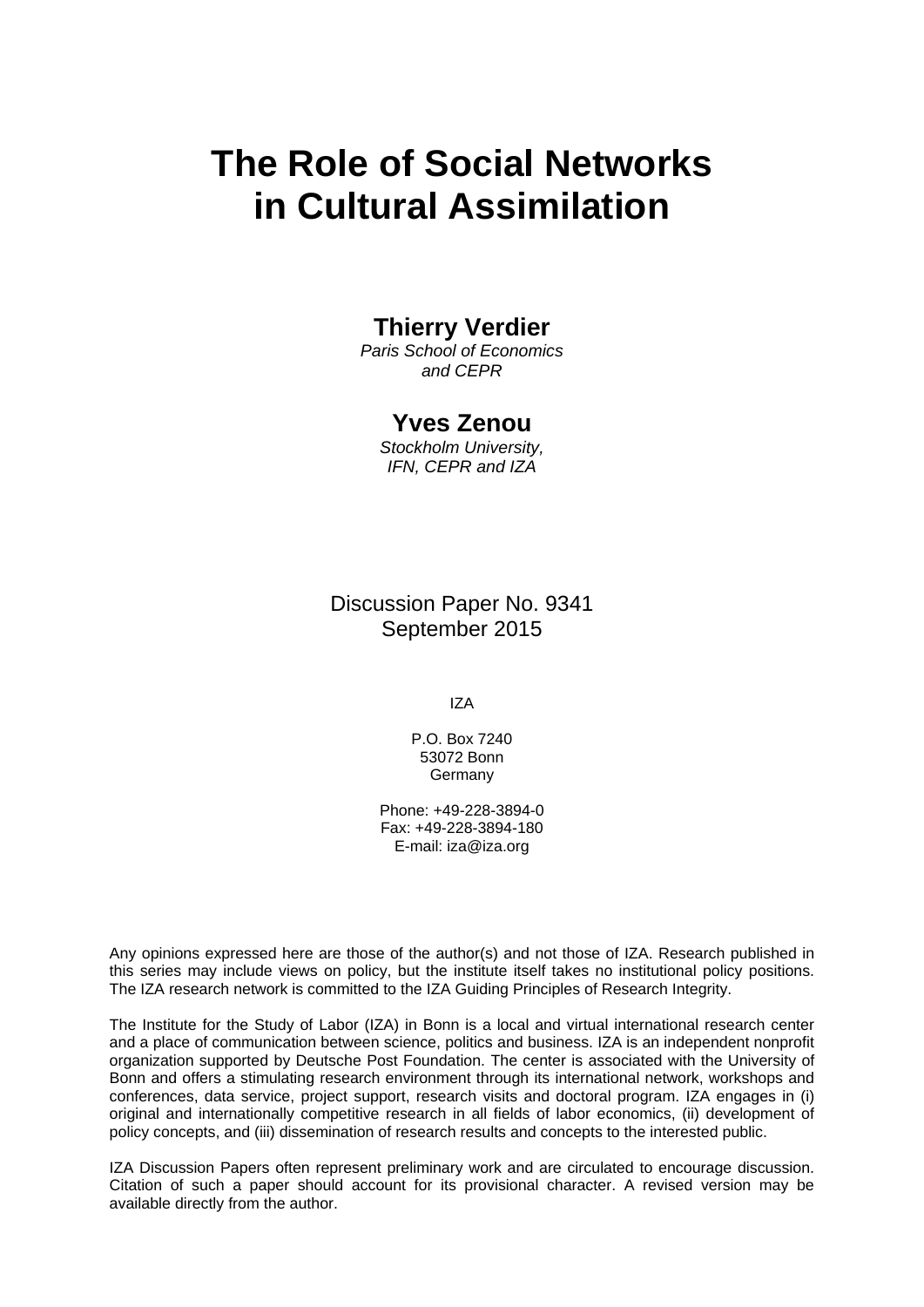IZA Discussion Paper No. 9341 September 2015

## **ABSTRACT**

## **The Role of Social Networks in Cultural Assimilation\***

We develop a model where, in the first stage, minority individuals have to decide whether or not they want to assimilate to the majority culture while, in the second stage, all individuals (both from the majority and the minority group) embedded in a network have to decide how much effort they exert in some activity (say education). We show that the more central minority agents are in the social network, the more they assimilate to the majority culture. We also show that denser networks tend to favor assimilation so that, for example, it is easier to assimilate in a complete network than in a star-shaped network. We show that the subgameperfect equilibrium is not optimal because there is not enough activity and assimilation. We then endogeneize the network and show under which condition the ethnic minorities either assimilate to or separated themselves from the majority group.

JEL Classification: D85, J15, Z13

Keywords: assimilation, majority individuals, ethnic minorities, network centrality, network formation

Corresponding author:

 $\overline{\phantom{a}}$ 

Yves Zenou Stockholm University Department of Economics 106 91 Stockholm Sweden E-mail: yves.zenou@ne.su.se

<sup>\*</sup> We would like to thank Marc Sommer for very helpful comments.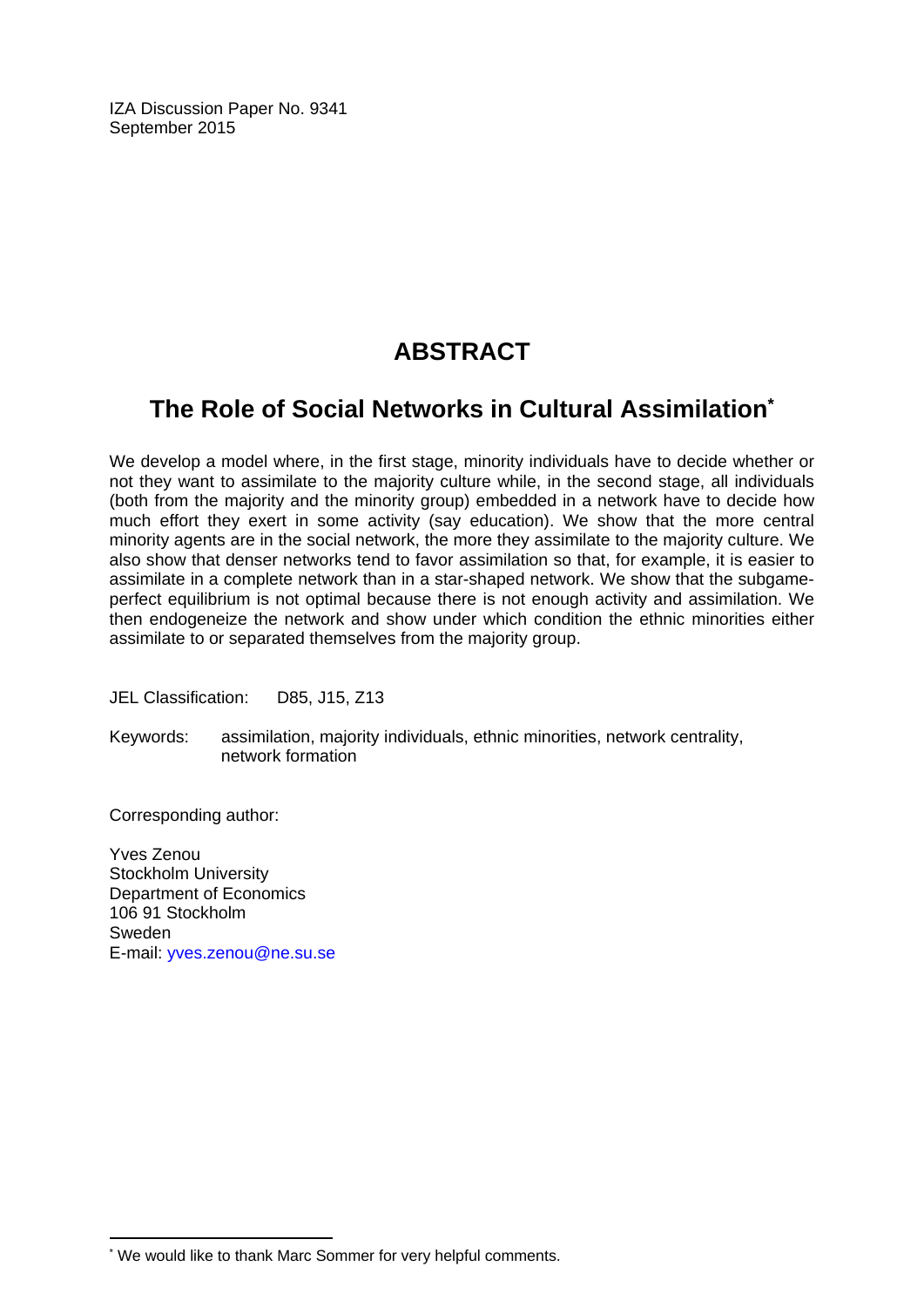## 1 Introduction

An intense political and intellectual debate is taking place in Europe around migration issues. Rather than being centered on the economic costs and benefits of such inflows, the debate has instead focused on the perceived costs and benefits of cultural diversity. The attention paid to this issue is relatively novel in Europe and does represent a departure from the long-standing debate which has tended to emphasize racial discrimination as the key explanation of ethnic disadvantage. This is well illustrated by the hot debate in Europe about the veiling among Muslim women. and the recent votes in Switzerland against the construction of Muslim mosques and against immigrants. Many European countries are concerned about the *cultural integration* and the (lack of) assimilation of immigrants, that is whether the basic norms and values of the majority society are adopted by existing minority groups.<sup>1</sup> For example, recently, the European eastern countries such as Hungary or Poland have clearly expressed their reluctance to welcome Syrian refugees fleeing war, who are mostly Muslims, arguing that their integration and assimilation to the European culture will be very difficult.

The assimilation outcomes of second generation youths have also been hotly debated amongst scholars, especially in the United States (Alba et al., 2011; Haller et al., 2011) where the immigrant population's growth in recent decades has raised questions about whether and how their children, the second generation, will integrate into American society. Current perspectives on second generation integration have evolved and are varied. Some scholars adhere to the segmented assimilation framework in which the second generation will assimilate into different segments of American society based on structural barriers and prejudices (Portes and Rumbaut, 2001; Portes and Zhou, 1993). Other scholars believe that the outcome between immigrant and mainstream culture is less dichotomous, and that immigrants and the American mainstream will eventually coalesce as lifestyles and patterns gradually become similar over time (Alba and Nee, 2003). Different studies have shown different significant influences on the assimilation process for immigrants: the quality of immigrant cohorts (Borjas, 1985), country of origin (e.g. Beenstock et al., 2010; Borjas, 1987, 1992; Chiswick and Miller, 2011), ethnic concentration (e.g. Edin et al., 2003; Lazear, 1999) and personal English skill (e.g. Chiswick and Miller, 1995, 1996; Dustmann and Fabbri, 2003; McManus et al., 1983).

An often overlooked structural factor of assimilation of ethnic minorities is the role of *immigrant* networks in the assimilation process. This is what we study in this paper.

To be more precise, we develop a model where all individuals, native and minorities (or immigrants), are embedded in a network. The network we are interested in is the one that forms between

<sup>&</sup>lt;sup>1</sup>For an overview of these issues in Europe, see Kahanec and Zimmermann (2011).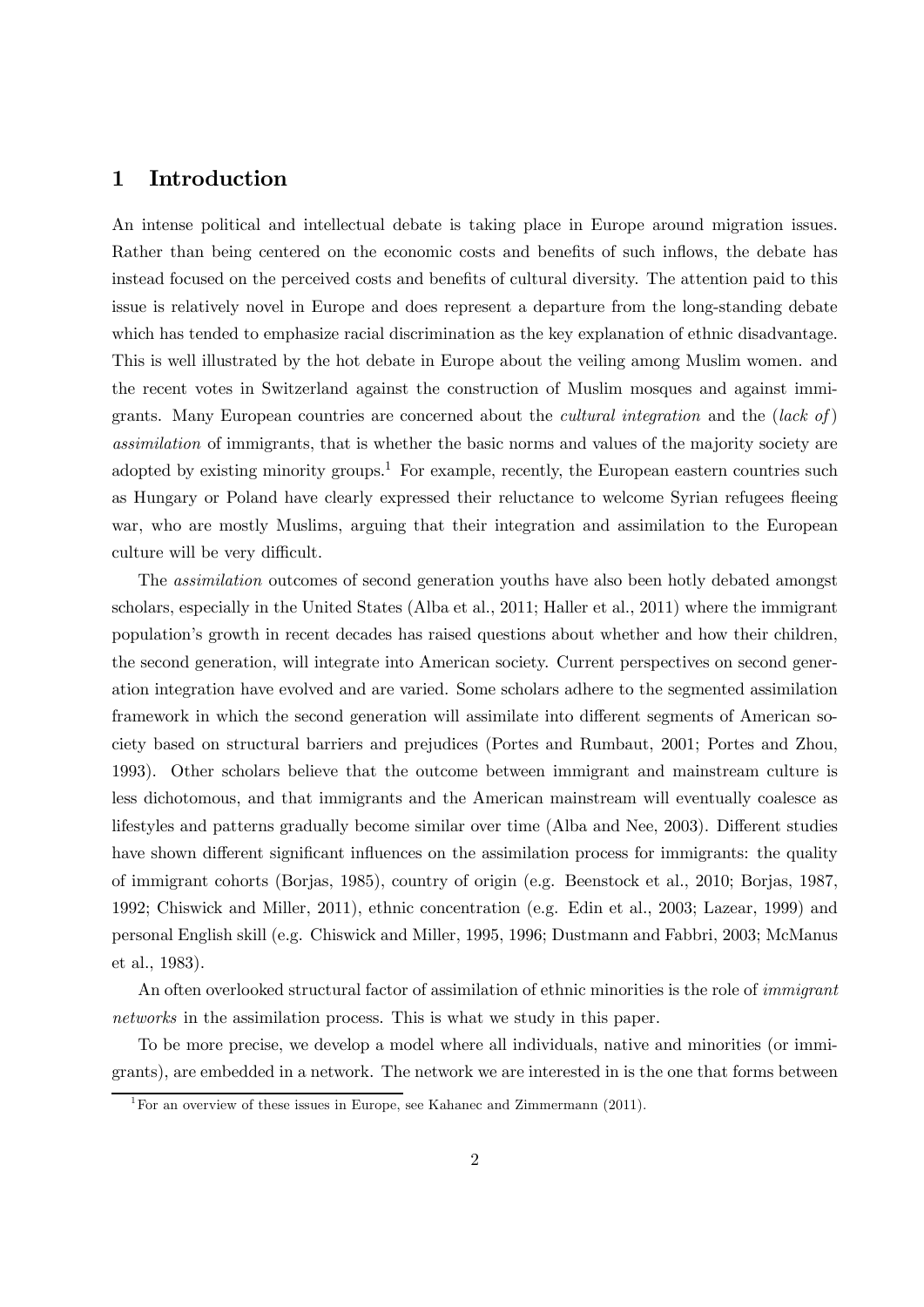immigrants and natives but also between immigrants in the host country. As a result, we are not modeling the migration process and the role of network in migration (for such a model, see, e.g. Giulietti et al., 2014). Instead, we examine the role of networks in the host country on assimilation choices and outcomes. In this network, immigrants and natives possess different positions in the network and have different productivities.

There are two stages. In the first stage, minority individuals (immigrants) have to decide whether or not they want to assimilate to the majority culture while, in the second stage, all individuals (both from the majority and the minority group) embedded in a network<sup>2</sup> have to decide how much effort they exert in some activity (say education or work on a job). Here both minority and majority workers belong to the same network. In this network, links can represent social or working relationships between people. There is a trade off for minority workers. If they choose assimilation, they will be more productive (in terms of education or in terms of skills on the job) because they are more adapted to the social norms of the host country (they know better the language and the habits of the host country). However, they need to pay a fixed cost of assimilation because it is costly, for example, to learn a new language. On the other hand, if they choose not to assimilate, they do not need to pay this cost but end up with a lower productivity, which decreases their outcomes (for example, their education level or their wage). As a result, the incentives for an individual belonging to the minority group to assimilate and adopt the culture of the majority are then directly related to the expected gains and costs that such a strategy implies. We consider a model where efforts are strategic complements. If, for example, we think of education, then if someone that I'm linked to studies hard then I enjoy more utility to study hard myself. Similarly, if we think of productivity on the job, then if I'm linked to someone who works hard, then I enjoy more utility from working hard.

We show that the more central agents in the network tend to have higher productivity than the less central ones and thus, the ethnic minorities who are more central in the network tend to assimilate more than those who are less central because the gains of assimilation are higher. We also show that, when the strength of interactions in the network increases, social interactions become more valuable and, because it is costly not to assimilate (in terms of productivity), more people choose to assimilate. This highlights the fact that endogenous assimilation choices affect the contribution to equilibrium efforts. For example, when the cost of assimilation decreases, more agent choose to assimilate to the majority culture, which, in turn, increases social interactions in the network and thus equilibrium productive efforts and outcomes. Furthermore, we find that denser networks tend to favor assimilation so that, for example, it is easier to assimilate in a complete

<sup>&</sup>lt;sup>2</sup>The economics of networks is a growing field. See Jackson  $(2008)$ , Ioannides  $(2012)$ , Jackson et al.  $(2015)$  and Jackson and Zenou (2015) for recent overviews.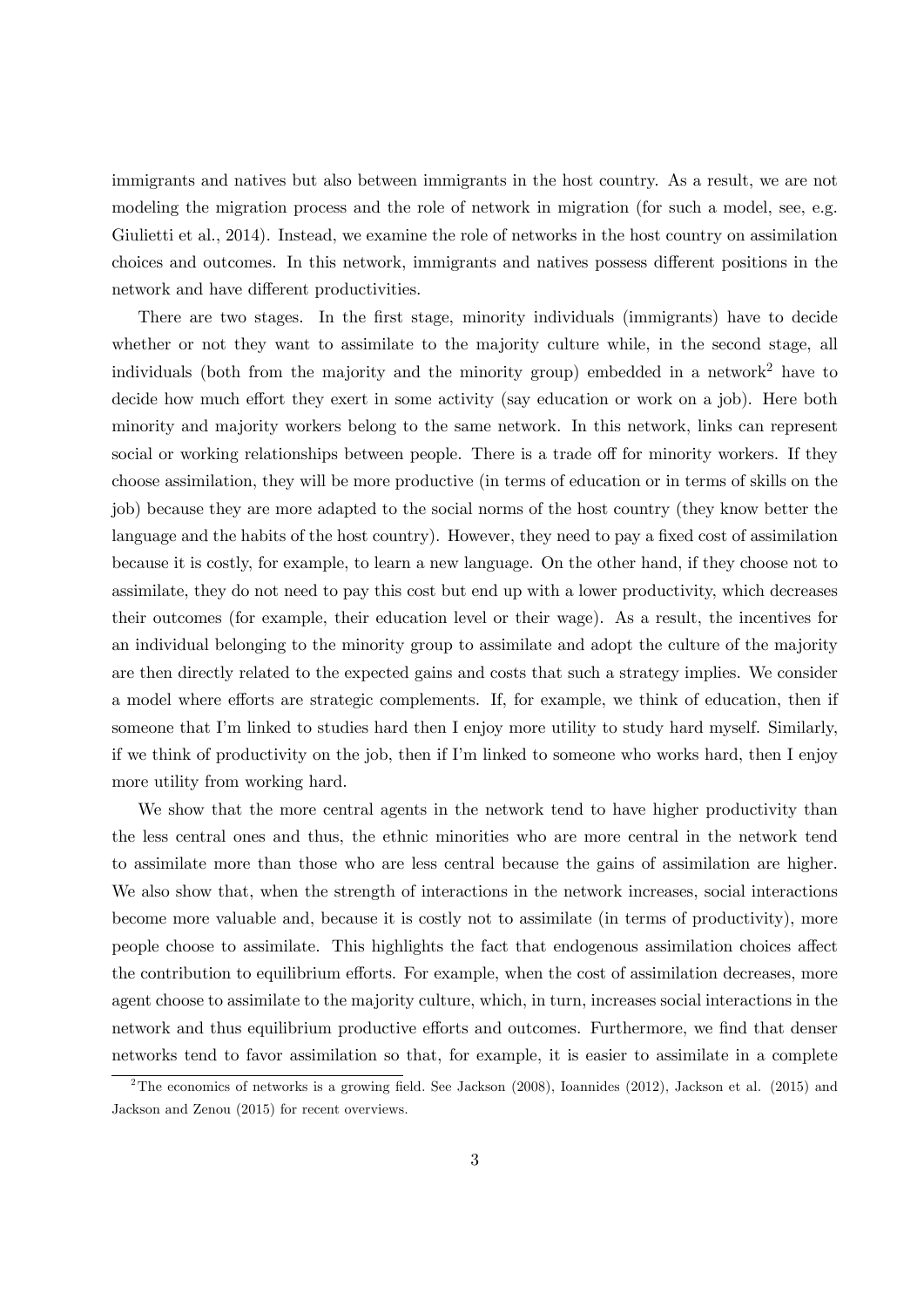network than in a star-shaped network.

We also show that the subgame-perfect equilibrium is not optimal because there is not enough activity and assimilation. To restore the first best, we find that it is optimal for the planner to give higher effort subsidies (to all individuals) but lower assimilation subsidies (to minority individuals) to more central agents in the social network. In the final part of the paper, we consider different communities that are not linked to each other and show that bridging them is always good for assimilation and also for total welfare.

We then extend our model to include network formation and, instead of having a binary choice of assimilation, we have a more "continuous" definition of assimilation, which is endogenously determined by the percentage of friends from the majority group each minority worker has. In this framework, the cost of forming links differ between intra-ethnic and inter-ethnic relationships. Due to cultural or language barriers, it is indeed always more costly to interact with someone from the other community than from own community. We assume that the cost of inter-ethnic relationships of two individuals negatively depends on the rate of exposure of these two agents to the other community. Indeed, the more an ethnic minority is "exposed" to the majority culture (by having an increasing fraction of friends from the majority group), the easier it will be for her to communicate and interact with other persons from the majority group and the lower will be the interaction costs between them. Using the concept of pairwise stability for equilibrium networks, we give conditions under which the two communities fully interact with each other (totally integrated communities) and when they do not interact at all (totally separated communities). We also provide some conditions for specific networks to be pairwise stable.

The rest of the paper unfolds as follows. In the next section, we relate our model to the relevant literatures and highlight our contribution. In Section 3, we expose the basic model, derive the two stages and characterize the subgame-perfect Nash equilibrium of this game. In Section 4, we illustrate our results with two specific networks: the star-shaped and the complete network. Section 5 is devoted to the welfare analysis and the subsidy policies aiming at restoring the first best. In Section 6, we consider separated communities and analyze how bridging them affects the outcomes of the individuals. Section 7 is devoted to network formation and assimilation choices. Finally, Section 8 concludes.

## 2 Related literature

Cultural transmission There is a literature related to the assimilation of ethnic minorities and immigrants that has looked at the *cultural transmission*, in particular, on the transmission of ethnic identity from parents and peers to children. Indeed, based on some works on anthropology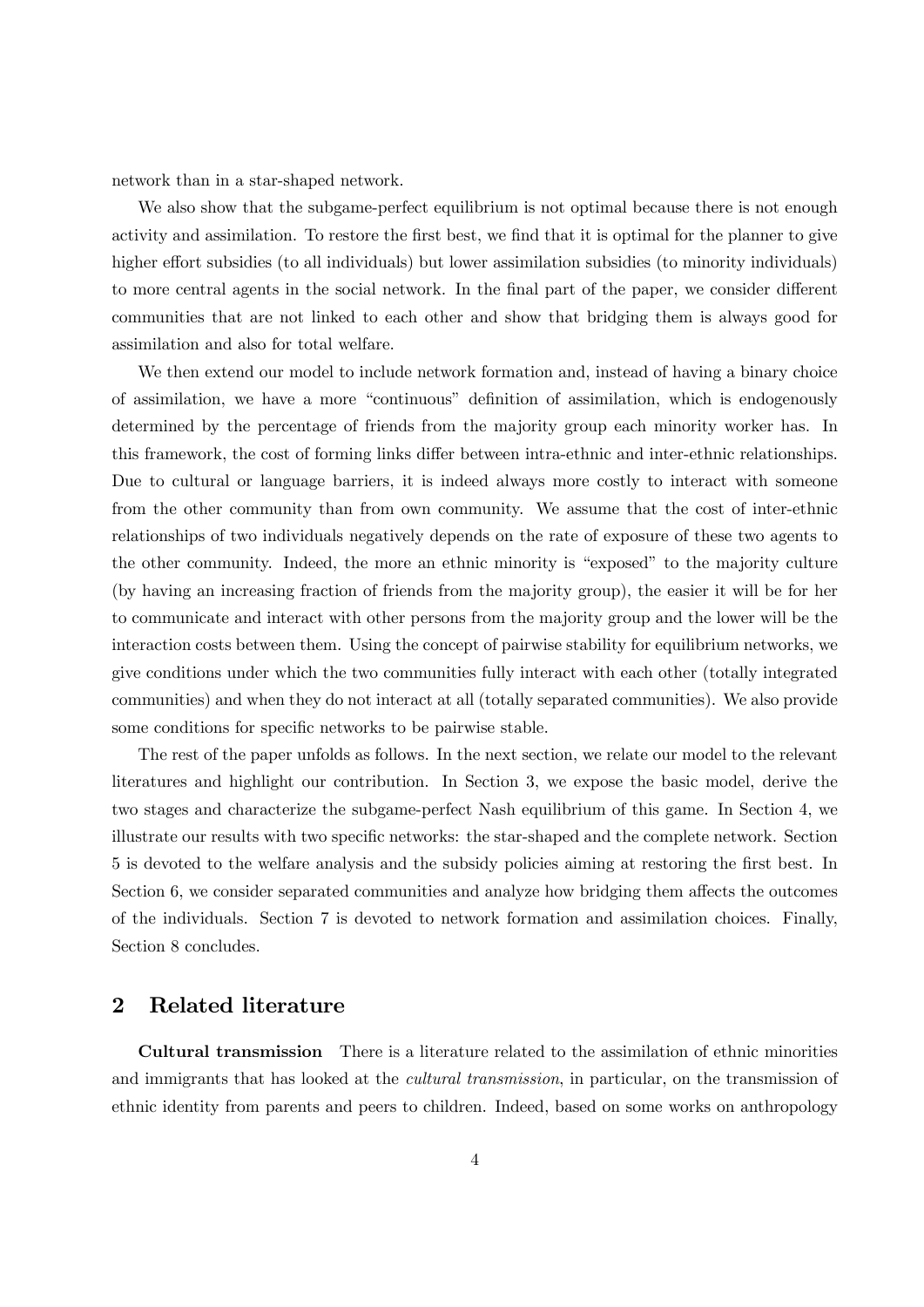and sociology (see, in particular, Boyd and Richerson, 1985, Cavalli-Sforza and Feldman, 1981; Phinney, 1990), there is a literature in economics initiated by Bisin and Verdier (2000, 2001)<sup>3</sup> arguing that the transmission of a particular trait (religion, ethnicity, identity, etc.) is the outcome of a socialization inside (parents) and outside the family (peers and role models). Parents directly make various socialization choices, e.g., the rules and beliefs the family conforms to and how much time they spend with their children. This clearly affects the assimilation process of immigrants.

Ethnic identity The role of parents in the socialization of their own children is nonetheless limited by the children's pro-active role in choosing who to imitate and learn from, thereby directly shaping their own cultural identity. This is what Akerlof and Kranton (2010) have studied by developing the concept of identity economics, which aims to incorporate into economic theory the fact that people do not only pursue economic objectives, but also exert effort to gain and/or retain acceptance into a social group with which they identify. Many other papers have investigated the role of identity in the assimilation patterns of ethnic minorities (see, e.g. Bisin et al., 2011a,b; Panebianco, 2014; Verdier and Zenou, 2015). In a series of papers, Zimmermann et al. (2007), Constant and Zimmermann (2008), Constant et al. (2009) have proposed a new measure of the ethnic identity of migrants by modeling its determinants and explores its explanatory power for various types of their economic performance. They have proposed the ethnosizer, a measure of the intensity of a person's ethnic identity, which is constructed from information on language, culture, societal interaction, history of migration, and ethnic self-identification.

There is also an important literature that studies the concept of *oppositional cultures* among ethnic minorities. In this literature, ethnic groups may "choose" to adopt what are termed "oppositional" identities, that is, some actively reject the dominant ethnic (e.g., white) behavioral norms (they are oppositional) while others totally assimilate to it (see, in particular, Ainsworth-Darnell and Downey, 1998). Studies in the US and in Europe have found, for example, that African American students in poor areas may be ambivalent about learning standard English and performing well at school because this may be regarded as "acting white" and adopting mainstream identities (Fordham and Ogbu, 1986; Wilson, 1987; Delpit, 1995; Ogbu, 1997; Bisin et al., 2011b; Battu and Zenou, 2010; Fryer and Torelli, 2010; Patacchini and Zenou, 2016). On the theoretical side, Akerlof (1997), Austen-Smith and Fryer (2005), Selod and Zenou (2006), Battu et al. (2007), Bisin et al. (2011a) and De Marti and Zenou (2015) have proposed different models analyzing how oppositional identities affect the outcomes of ethnic minorities.

Compared to these two literatures, our main contribution is to put forward the role of social networks in the choice of assimilation of ethnic minorities and immigrants.

 ${}^{3}$ For a review, see Bisin and Verdier (2011).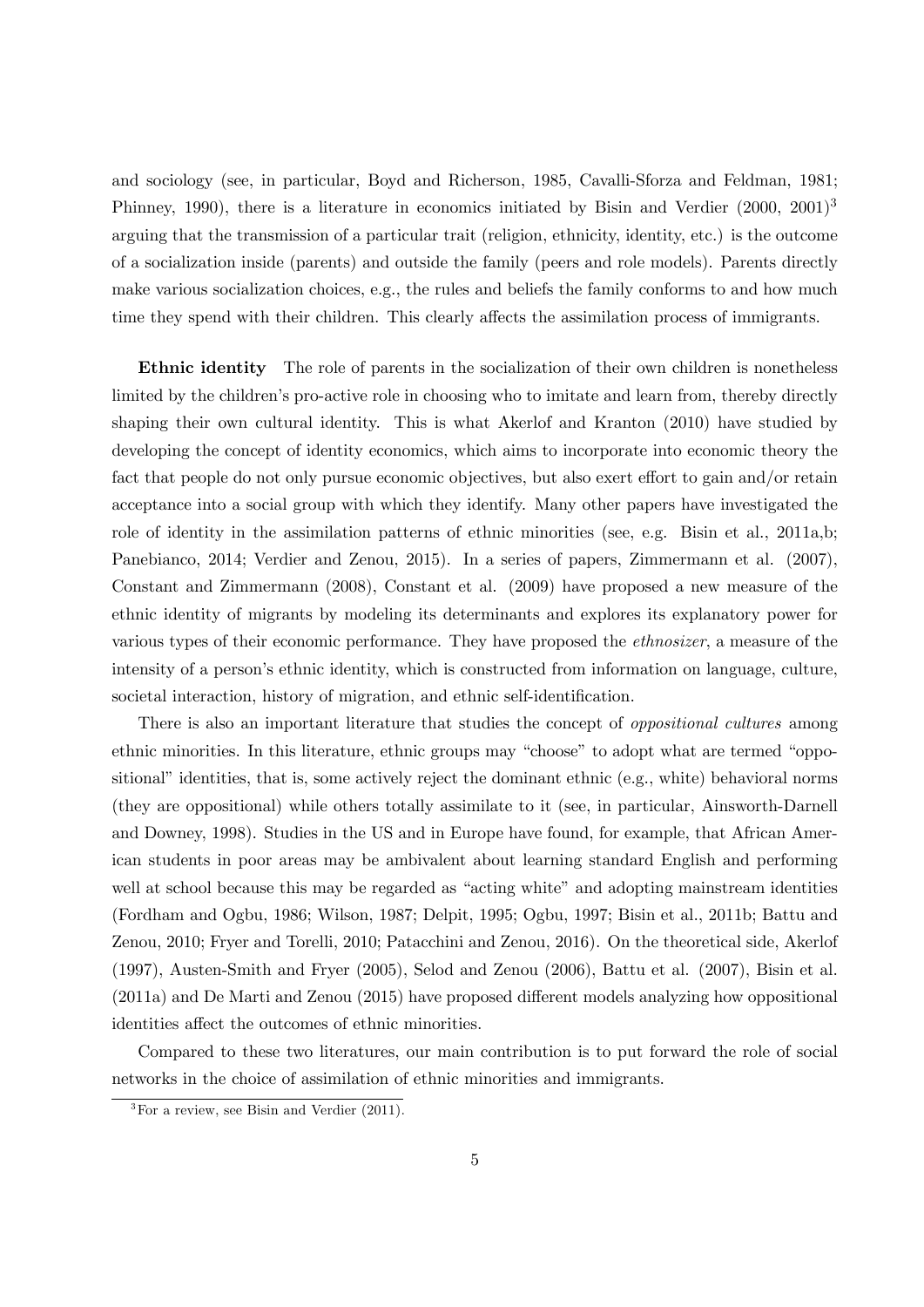Networks and assimilation There is a very small literature that looks at the impact of social networks on the assimilation choices of immigrants and ethnic minorities. Zhou and Bankston (1998) suggest that participating in ethnic religious institutions promotes upward assimilation through instilling an ethnic identity onto youths. Nguyen Le (2010) studies how do peer networks formed at youth groups affect assimilation trajectory for Vietnamese Americans. He shows that participation in Buddhist youth groups instills a Vietnamese-American identity on youths in Seattle and, in turn, this ethnic identity can lead to upward assimilation only if the individual is part of a peer network that promotes normative values. Peer networks formed at youth group shape individual behaviors because the peer networks' ties are remarkably strong. Members can relate to each other better than they can relate to their family members and school friends, since they share life experiences common amongst second generation Vietnamese Americans. Gang and Zimmermann (2000) show that ethnic network size has a positive effect on educational attainment, and a clear pattern is exhibited between countries-of-origin and education even in the second generation. Using the 2000 U.S. Census, Furtado and Theodoropoulos (2010) examine whether having access to native networks, as measured by marriage to a native, increases the probability of immigrant employment. They show that, indeed, marriage to a native increases immigrant employment rates. They present several pieces of evidence suggesting that networks obtained through marriage play an important part in explaining the relationship between marriage decisions and employment. Mouw et al. (2014) use a unique binational data on the social network connecting an immigrant sending community in Guanajuato, Mexico, to two destination areas in the United States. They test for the effect of respondents' positions in cross-border networks on their migration intentions and attitudes towards the United States using data on the opinions of their peers, their participation in cross-border and local communication networks. They find evidence of network clustering consistent with peer effects. Using German data and assuming that assimilation is taking place in the acquisition of education in Australia, Maani et al. (2015) show the ethnic capital network effects on immigrants' earnings assimilation are significant so that immigrants in Australia benefit from being spatially concentrated.

None of these studies, however, look at the exact network structure and the role of the position of the network in the assimilation process.

## 3 The model

There are  $q + n$  individuals in the economy, q individuals belonging to the majority group (type W) and *n* individuals belonging to the minority group (type  $B$ ). The network  $q$  is a set of individuals  $Q + N$ , where  $Q = \{1, \ldots, q\}$ ,  $q \ge 2$  (set of majority individuals) while  $N = \{1, \ldots, n\}$ ,  $n \ge 2$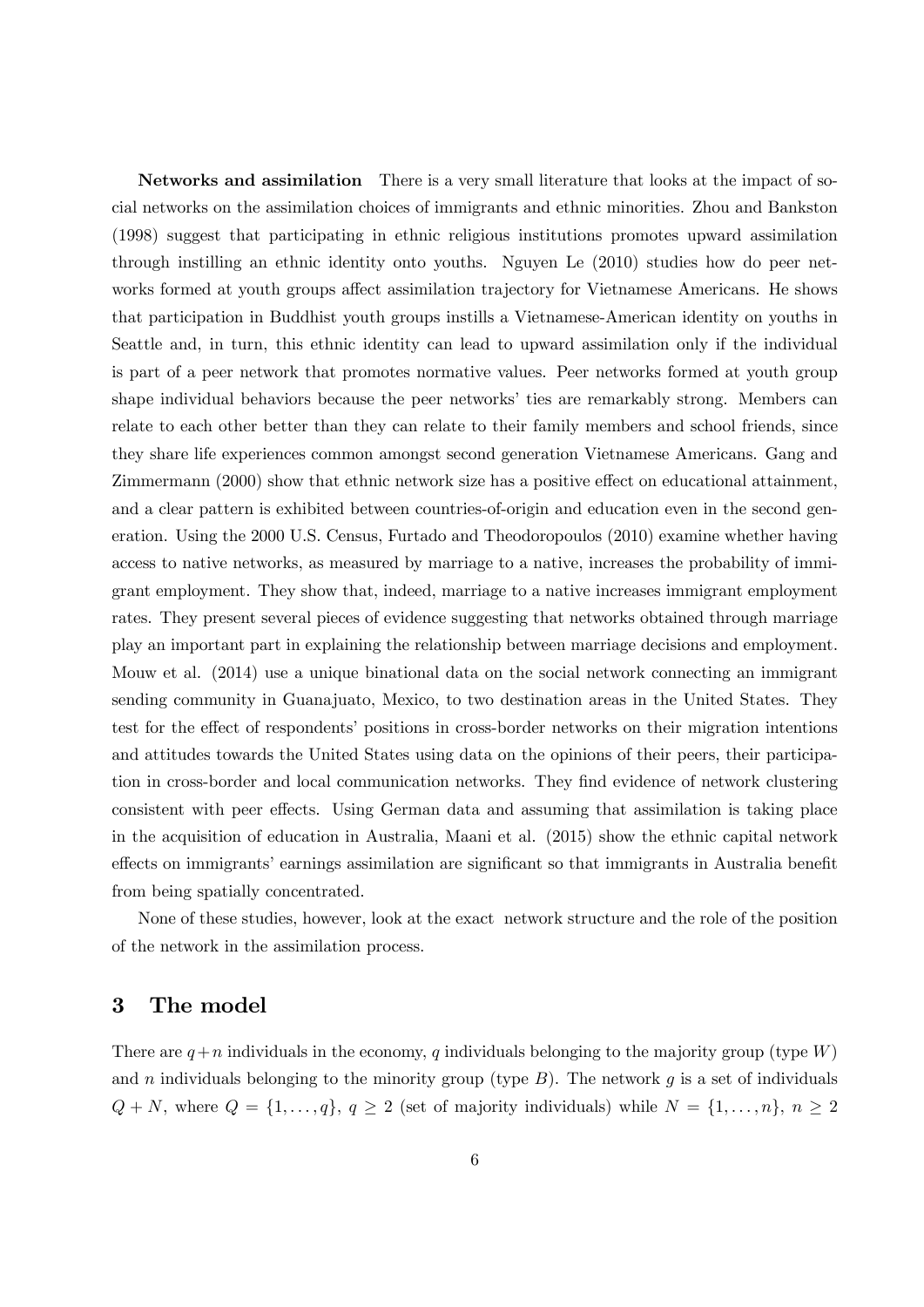(set of minority individuals), and a set of links or direct connections between them. The adjacency matrix  $\mathbf{G} = [g_{ij}]$  keeps track of the *direct connections* in the network. By definition, agents i and j are directly connected if and only if  $g_{ij} = 1$ ; otherwise,  $g_{ij} = 0$ . We assume that if  $g_{ij} = 1$ , then  $g_{ji} = 1$ , so the network is *undirected*. By convention,  $g_{ii} = 0$ .

The timing of the model is as follows. In the first stage, each ethnic minority  $i$  decides whether she wants to keep her culture of origin  $(\alpha = \alpha_0)$  or assimilate to the culture of the majority group of the host country ( $\alpha = \alpha_1$ ). Individuals from the majority group do not need to make this choice since, by definition, they are assimilated to their own culture (i.e.  $\alpha = \alpha_1$ ). In the second stage, given that the position in the network is given, each individual (ethnic minorities and individuals from the majority group) has to decide how much effort to put in some activity, say education. We assume that more assimilated minorities (those who choose  $\alpha_1$ ) are more productive (in terms of acquiring education or in terms of productivity on the job) than less assimilated minorities (those who choose  $\alpha_0$ ) because the latter lack the exact skills required for jobs in the host country (for example, they do not speak fluently the language of the host country, they have different ways of working, etc.; see e.g. Lazear, 1999; De Marti and Zenou, 2015 and our discussion in Section 2). To be more precise, *assimilated* minority individuals have an education productivity of  $\alpha_1 = \alpha$  but have a cost of assimilation equal to  $c$  while *oppositional* minority individuals have a productivity of  $\alpha_0 = \alpha - t$  but have no cost of assimilation. In other words, c is the assimilation cost (because of peer pressure from the ethnic group or simply because it is costly to learn the new culture and language of the majority group) while  $t$  is the *productivity cost* of being non-assimilated (because of poorer language skills that affect the productivity of education or on-the-job skill). We have  $\alpha_i \in {\alpha - t, \alpha}$ ,  $\forall i = 1, 2, ..., n$ . As usual, we solve the model backwards.

#### 3.1 Second stage: Choosing education effort

Let us solve the second stage where individuals choose simultaneously their education efforts.

#### 3.1.1 Preferences

The preferences of individual  $i$  in network  $q$  is given by:

$$
U_i(x_i, \mathbf{x}_{-i}, g) = \alpha_i x_i - \frac{1}{2} x_i^2 + \theta \sum_{j=1}^{q+n} g_{ij} x_i x_j,
$$
 (1)

where  $x_i$  is the education effort<sup>4</sup> that individual *i* exerts,  $\mathbf{x}_{-i}$  is the corresponding vector of efforts for the other  $q + n - 1$  agents in the network. The parameter  $\theta > 0$  measures the synergy of social

<sup>4</sup>We interpret our model in terms of education effort but, of course, it can be interpreted in terms of skill or productive effort.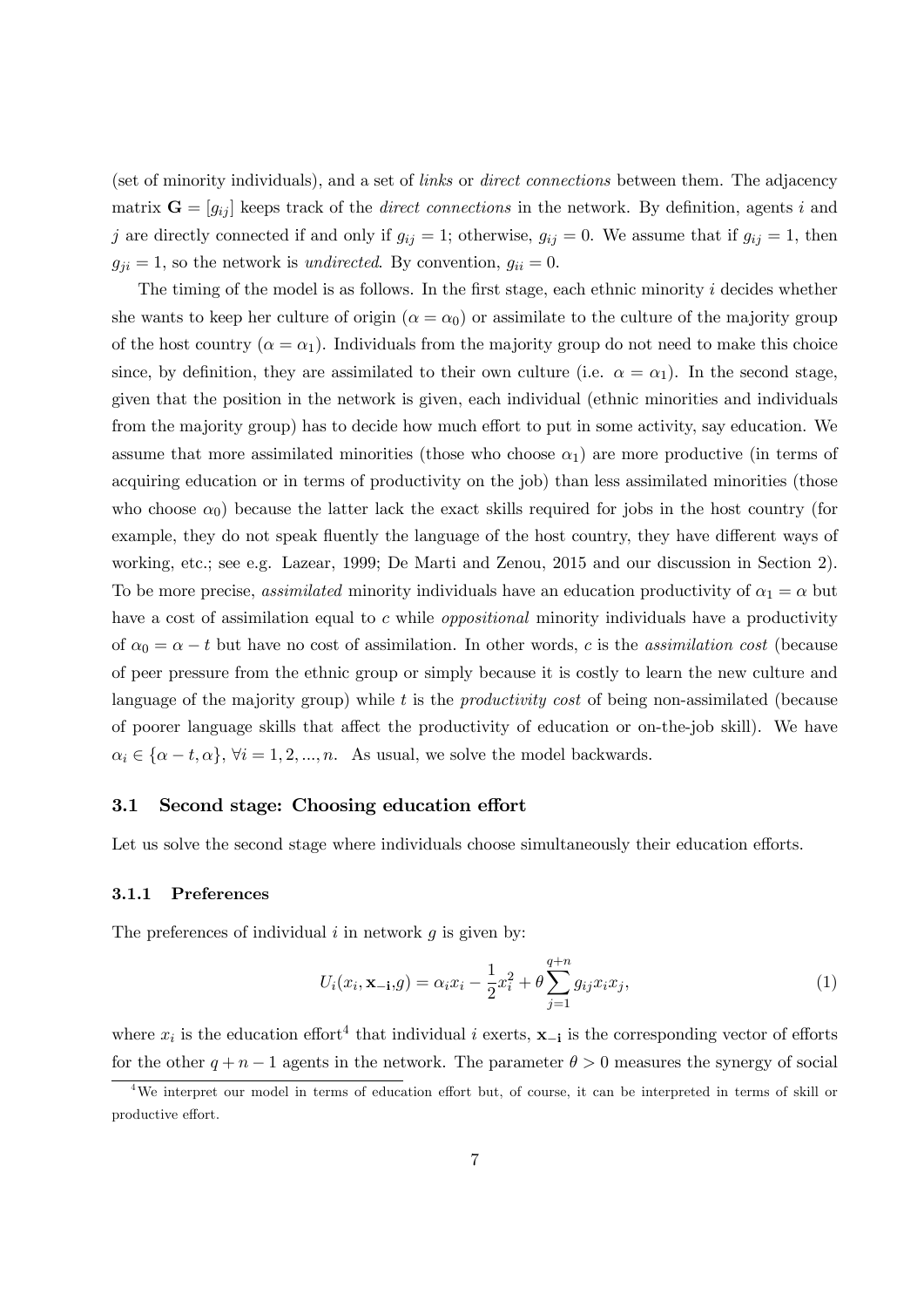interactions between linked individuals. When  $\theta$  is positive, an increase in  $x_j$ , the education effort of individual  $\hat{j}$  who is directly linked to  $\hat{i}$ , increases the marginal utility for individual  $\hat{i}$  of exerting own effort  $x_i$ . For the majority group (type W), by definition,  $\alpha_i = \alpha, \forall i = 1, 2, ..., q$ , while, for the minority group (type B),  $\alpha_i = \alpha$  for those who assimilate to the majority group while  $\alpha_i = \alpha - t$ for those who do not assimilate (i.e. oppositional). We assume  $\alpha > t$ , so that  $\alpha_i > 0$ ,  $\forall i = 1, 2, \dots n$ . The utility function (1) has two parts. The first one,  $\alpha_i x_i - \frac{1}{2} x_i^2$ , is the utility of exerting  $x_i$  when there is no interaction with other individuals. The second part,  $\theta \sum_{j=1}^{q+n} g_{ij} x_i x_j$ , is what is obtained by interacting with direct friends in the network.

In the second stage, each agent i chooses  $x_i$  to maximize (1) taking the structure of the network and the effort choices of other agents as given. In Appendix 1, we define the Katz-Bonacich centrality, which will be useful in the characterization of the Nash equilibrium.

#### 3.1.2 Nash equilibrium in education efforts

For each  $i = 1, ..., n$ , the first-order condition with respect to  $x_i$  is given by:

$$
x_i^* (\alpha_i, \alpha_{-i}, g) = \alpha_i + \theta \sum_{j=1}^{q+n} g_{ij} x_j^* \qquad \forall i = 1, 2, \dots n+q.
$$
 (2)

The optimal education effort choice of agent  $i$  is a linear function of the education efforts of the agents to whom *i* is directly connected in the network. Solving for the  $(q + n \times 1)$  vector **x** and using (29) gives the Nash equilibrium visit vector  $\mathbf{x}^*$ :

$$
\mathbf{x}^* = (\mathbf{I} - \theta \mathbf{G})^{-1} \, \boldsymbol{\alpha} = \mathbf{M} \boldsymbol{\alpha} \tag{3}
$$

where  $\mathbf{M} \equiv (\mathbf{I} - \theta \mathbf{G})^{-1}$  is a  $(q + n \times q + n)$  matrix. Denote by  $\rho(\mathbf{G})$  the spectral radius of the adjacency matrix G. Then, we have the following result:

**Proposition 1 (Equilibrium efforts)** If  $\theta \rho(\mathbf{G}) < 1$ , there exists a unique, interior Nash equilibrium in effort choices, which, for each individual  $i$ , is given by:

$$
x_i^* (\alpha_i, \alpha_{-i}, g) = b_{\alpha_i}(g, \theta). \tag{4}
$$

The proof of this proposition can be found in Ballester et al. (2006) and Calvó-Armengol et al. (2009). The Nash equilibrium number of efforts  $x_i^* (\alpha_i, \alpha_{-i}, g)$  depends on the position in the social network and the assimilation choices of the minority workers. Proposition 1 implies that an agent who is more central in the social network, as measured by her Katz-Bonacich centrality, will make more (education) effort in equilibrium. Intuitively, agents who are better connected have more to gain from interacting with others and so exert higher effort for any vector of assimilation choices. It is straightforward to verify that  $x_i^* (\alpha_i, \alpha_{-i}, g)$  increases with  $\alpha$ , the degree of assimilation, and  $\theta$ , and the intensity of social interactions but decreases with the productivity cost t.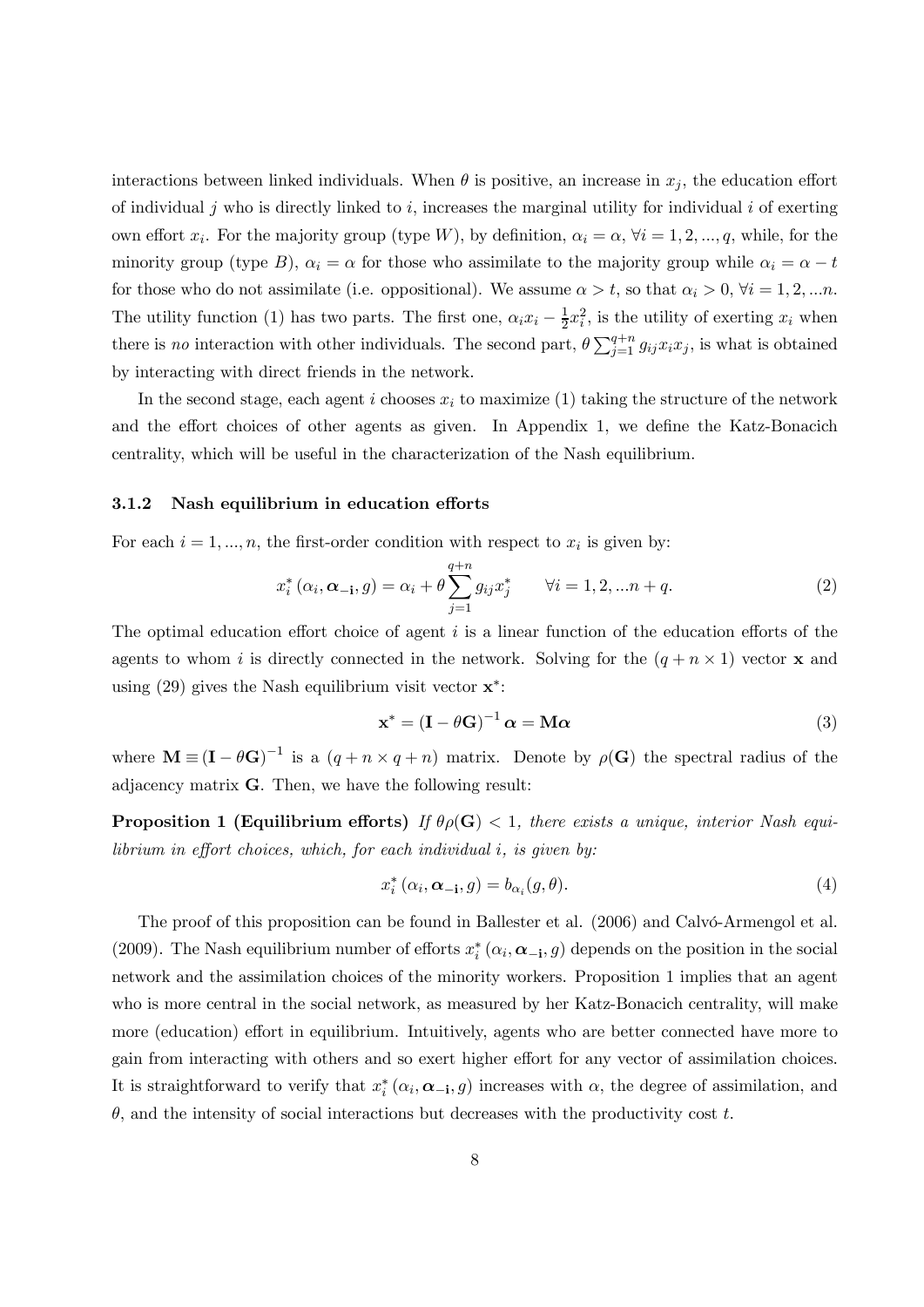#### 3.2 First stage: Choosing the degree of assimilation

As stated above, there is an exogenous cost differential  $c > 0$  associated with assimilation. We consider any network with  $q + n$  agents but only focus on the choice of the ethnic minority population given by  $N = \{1, ..., n\}$ . We assume that the q individuals from the majority group occupy the most central position (in terms of Katz-Bonacich centrality) in the network (for historical reasons and because of old-boy networks). In fact, this assumption is not necessary for the results of this section but will facilitate the characterization of equilibrium.

Agents from the minority group (type  $B$ ) choose the  $\alpha_i$  that maximizes their net utility, taking the efforts of all other agents (including the majority individuals) as given. We look at subgameperfect equilibria. We have seen in the previous section (Proposition 1) that, if  $\theta \rho(\mathbf{G}) < 1$ , there exists a unique effort level for each individual *i* given by:  $x_i^*(\alpha_i, \alpha_{-i}, g) = b_{\alpha_i}(g, \theta)$ . Using the best-response function (2) and plugging it into (1), we can write the equilibrium utility level of individual  $i$  as:

$$
U_i^*(x_i^*, \mathbf{x}_{-i}^*, g) = \frac{1}{2} [x_i^* (\alpha_i, \alpha_{-i}, g)]^2 = \frac{1}{2} [b_{\alpha_i}(g, \theta)]^2
$$
(5)

where  $x_i^*(\alpha_0, \mathbf{x}_{-i}, g)$  and  $x_i^*(\alpha_1, \mathbf{x}_{-i}, g)$  are the equilibrium effort of individual *i* if she is *oppositional* or not assimilated  $(\alpha_i^* = \alpha_0)$  and if she is *assimilated*  $(\alpha_i^* = \alpha_1)$ , respectively. We need now to solve the first stage of the game, i.e. the assimilation choices.

Define  $A$  as the set of *assimilated* individuals (i.e. all individuals from the minority group who choose  $\alpha_1 = \alpha$  and all individuals from the majority group) and  $\mathcal O$  as the set of *oppositional* individuals (i.e. all minority individuals who choose  $\alpha_0 = \alpha - t$ ). If individual *i* choose to assimilate  $(\alpha_1 = \alpha)$ , her equilibrium utility is equal to:

$$
U_i^*(x_i^*(\alpha_1, \mathbf{x}_{-i}, g), \mathbf{x}_{-i}^*, g) = \frac{1}{2} \left[ \sum_{j \in \mathcal{A} - \{i\}} \sum_{k=0}^{+\infty} \theta^k g_{ij}^{[k]} \alpha + \sum_{j \in \mathcal{O} - \{i\}} \sum_{k=0}^{+\infty} \theta^k g_{ij}^{[k]} \left( \alpha - t \right) + \sum_{k=0}^{+\infty} \theta^k g_{ii}^{[k]} \alpha \right]^2 - c
$$

We have here decomposed the Katz-Bonacich centrality  $b_{\alpha_i}(g, \theta)$  into self-loops  $(m_{ii} = \sum_{k=0}^{+\infty} \theta^k g_{ii}^{[k]})^5$ and non self-loops  $(m_{ij} = \sum_{k=0}^{+\infty} \theta^k g_{ij}^{[k]})$  and give different weights to these paths depending if agents are assimilated (weight  $\alpha$ ) or oppositional (weight  $\alpha - t$ ). If individual *i* chooses to be oppositional  $(\alpha_0 = \alpha - t)$ , her equilibrium utility is given by:

$$
U_i^*(x_i^*(\alpha_0, \mathbf{x}_{-i}, g), \mathbf{x}_{-i}^*, g) = \frac{1}{2} \left[ \sum_{j \in \mathcal{A} - \{i\}} \sum_{k=0}^{+\infty} \theta^k g_{ij}^{[k]} \alpha + \sum_{j \in \mathcal{O} - \{i\}} \sum_{k=0}^{+\infty} \theta^k g_{ij}^{[k]} \left( \alpha - t \right) + \sum_{k=0}^{+\infty} \theta^k g_{ii}^{[k]} \left( \alpha - t \right) \right]^2
$$

Thus, individual *i* will assimilate if and only if  $U_i^*(x_i^*(\alpha_1, \mathbf{x}_{-i}, g), \mathbf{x}_{-i}^*, g) > U_i^*(x_i^*(\alpha_0, \mathbf{x}_{-i}, g), \mathbf{x}_{-i}^*, g)$ .

<sup>&</sup>lt;sup>5</sup>See Appendix 1 for the interpretations of the  $m_{ii}$ s and  $m_{ii}$ s.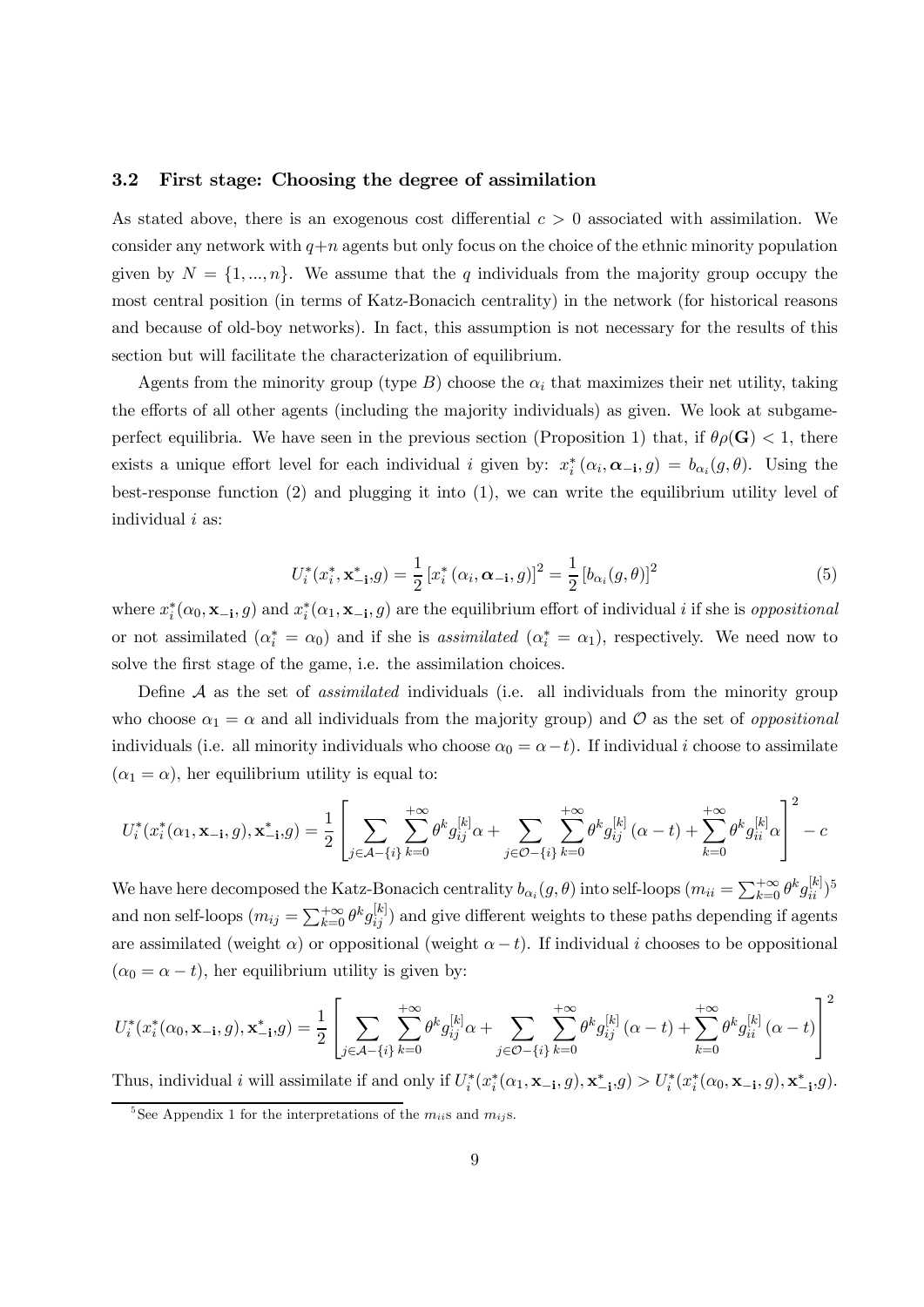We would now like to deal with the issues of existence and uniqueness of the subgame-perfect equilibrium assimilation-effort. Since all the  $q$  individuals from the majority group are the most central agents (in terms of Katz-Bonacich centrality), we can rank them starting with agent 1, who is the most central agent from the majority group,  $m_{11} = \max_i m_{ii}$ ,  $\forall i \in Q$ , then agent 2, who has the next highest centrality, etc. until we reach agent  $q$  who has the lowest centrality in the network among the majority individuals, i.e.  $m_{q,q} = \min_i m_{ii}, \forall i \in Q$ . Then, we start with the agent who has the highest centrality among the minority individuals, i.e.  $m_{q+1,q+1} = \max_i m_{ii}, \forall i \in N$ . Then, we have the second minority agent, who has the next highest centrality among the minority group, etc., until we reach agent  $n$  who has the lowest centrality in the network among the majority individuals, i.e.  $m_{q+n,q+n} = \min_i m_{ii}, \forall i \in N$ . Define each *minority* individual by her type, where the type of an agent is her Katz-Bonacich centrality (or her  $m_{ii}$ ). Since two minority agents can have the same centrality, there are  $\omega \leq n$  types in each network of  $q+n$  agents. Observe that  $\omega = n$ if there are no minority individuals who have the same position (or centrality) in the network. For example, in a star network with 10 minority individuals (and no majority individuals),  $\omega = 2$  and  $n = 10$  while, in a complete network with the same number of individuals,  $\omega = 1$  and  $n = 10$ . For the characterization of the subgame-perfect equilibrium, the types of the majority individuals do not matter as they are all assimilated.

To characterize the equilibria, we will use a technique similar to the one developed in Helsley and Zenou (2014). Denote by

$$
\Phi^{\mathcal{A}}(m_{i,i}) \equiv t (2\alpha - t) (m_{i,i})^2 + 2t \left( \alpha \sum_{j=1, j \neq i}^{q+n} m_{i,j} \right) m_{i,i}, i = 1, ..., n
$$
\n(6)

where all the  $m_{ii}$ s and  $m_{ij}$ s are defined by the cells of the  $(q + n \times q + n)$  matrix  $\mathbf{M} = [\mathbf{I} - \theta \mathbf{G}]^{-1}$ . In (6),  $\Phi^{\mathcal{A}}(m_{i,i})$  is the incentive function for a given ethnic individual  $i \in N$  to choose to assimilate or not when all other minority (and, of course, majority) agents are assimilated. We have a first intuitive result:

**Proposition 2** Assume  $\theta_{\rho}(\mathbf{G}) < 1$  and consider any network of  $q + n$  agents with  $\omega \leq n$  types for the minority individuals. In any equilibrium, two minority workers with the same Katz-Bonacich centrality make the same assimilation choice and agents with higher Katz-Bonacich centrality cannot be oppositional if agents with lower Katz-Bonacich centrality are assimilated. Moreover, the number of equilibria is equal to the number of types of minority individuals plus one, i.e.  $\omega + 1$ .

Let us now derive our existence and uniqueness result: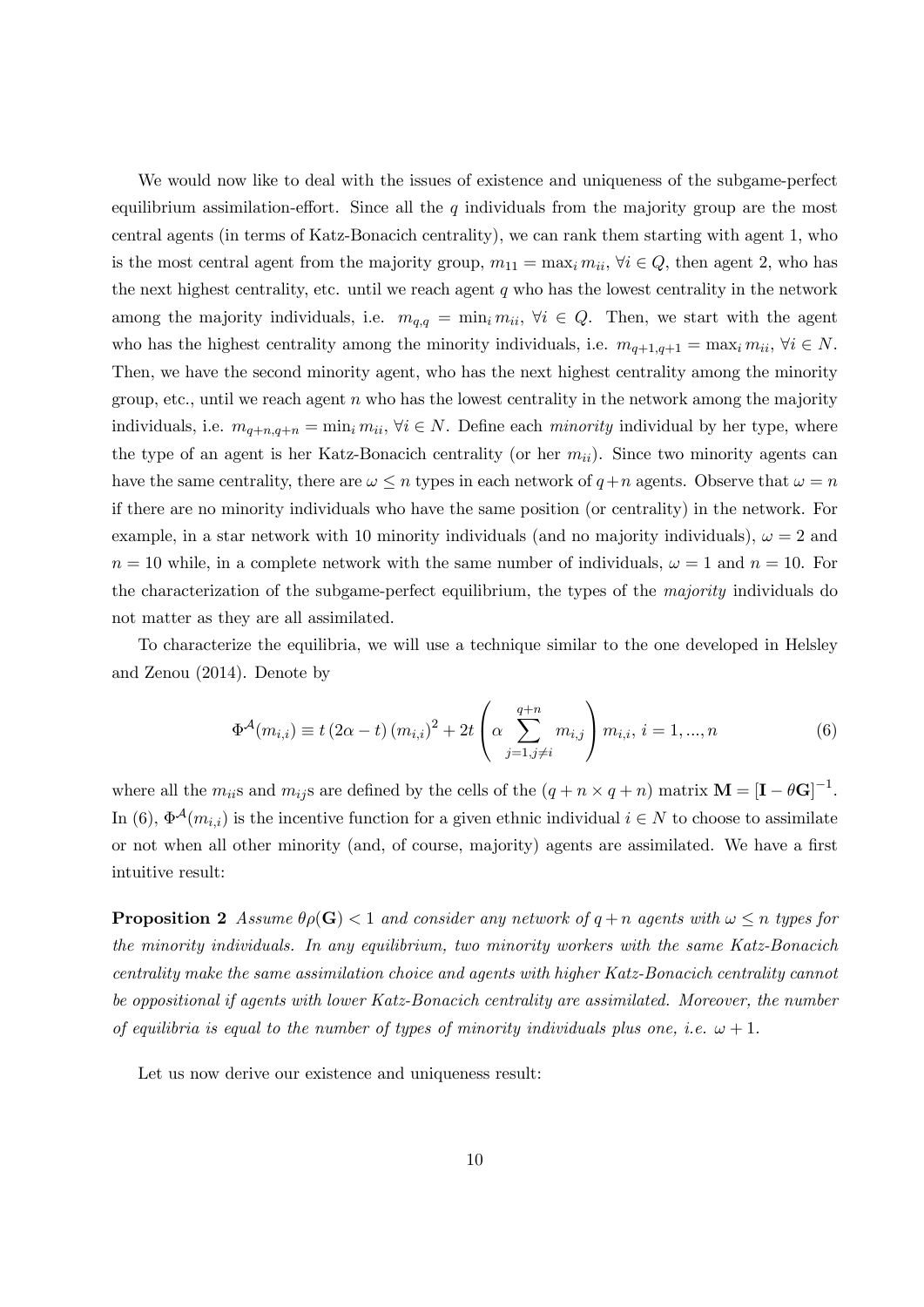Proposition 3 (Existence and uniqueness of equilibrium assimilation behaviors) Assume  $\theta \rho(\mathbf{G}) < 1$  and consider any network of  $q + n$  agents with  $\omega \leq n$  types for the minority individuals. If the number of types of minority individuals is the same as the number of minority individuals, we can characterize the subgame-perfect equilibria as follows:

 $(i)$  If

$$
2c < \Phi^{\mathcal{A}}(m_{q+n,q+n})
$$

there exists a unique Assimilation equilibrium where all agents choose to assimilate, i.e.  $\mathcal{A} =$  $Q + N$  and  $\mathcal{O} = \varnothing$ .

 $(ii)$  If

$$
\Phi^{\mathcal{A}}(m_{q+n,q+n}) < 2c < \Phi^{\mathcal{A}}(m_{q+n-1,q+n-1}) - 2t^2 m_{q+n-1,q+n} m_{q+n-1,q+n-1}
$$

there exists a unique Assimilation-Oppositional equilibrium such that  $A = Q + N - \{n\}$  and  $\mathcal{O} = \{n\}.$ 

 $(iii)$  If

$$
\Phi^{\mathcal{A}}(m_{q+n-1,q+n-1}) - 2t^2 m_{q+n-1,q+n} m_{q+n-1,q+n-1}
$$
\n
$$
\leftarrow 2c < \Phi^{\mathcal{A}}(m_{q+n-2,q+n-2}) - 2t^2 \left( m_{q+n-2,q+n-1} + m_{q+n-2,q+n} \right) m_{q+n-2,q+n-2}
$$

there exists a unique Assimilation-Oppositional equilibrium such that  $A = Q + N - {n-1, n}$ and  $\mathcal{O} = \{n-1, n\}.$ 

$$
(iv) \enskip \mathit{If}
$$

$$
\Phi^{\mathcal{A}}(m_{q+n-2,q+n-2}) - 2t^2 (m_{q+n-2,q+n-1} + m_{q+n-2,q+n}) m_{q+n-2,q+n-2}
$$
\n
$$
\leftarrow 2c < \Phi^{\mathcal{A}}(m_{q+n-3,q+n-3}) - 2t^2 \left( \sum_{j \in \mathcal{O}} m_{q+n-3,q+j} \right) m_{q+n-3,q+n-3}
$$

there exists a unique Assimilation-Oppositional equilibrium such that  $A = Q + N - {n-2, n-1$ 1, *n* } and  $\mathcal{O} = \{n-2, n-1, n\}.$ 

 $(v)$  etc. until we arrive at agent 1 who has the highest centrality among the minority group. Then,

 $(vi)$  If

$$
\Phi^{\mathcal{A}}(m_{q+1,q+1}) - 2t^2\left(\sum_{j\in\mathcal{O}-\{1\}}m_{q+1,q+j}\right)m_{q+1,q+1} < 2c
$$

there exists a unique Oppositional equilibrium where all minority individuals choose not to assimilate, i.e.  $\mathcal{A} = Q$  and  $\mathcal{O} = N$ .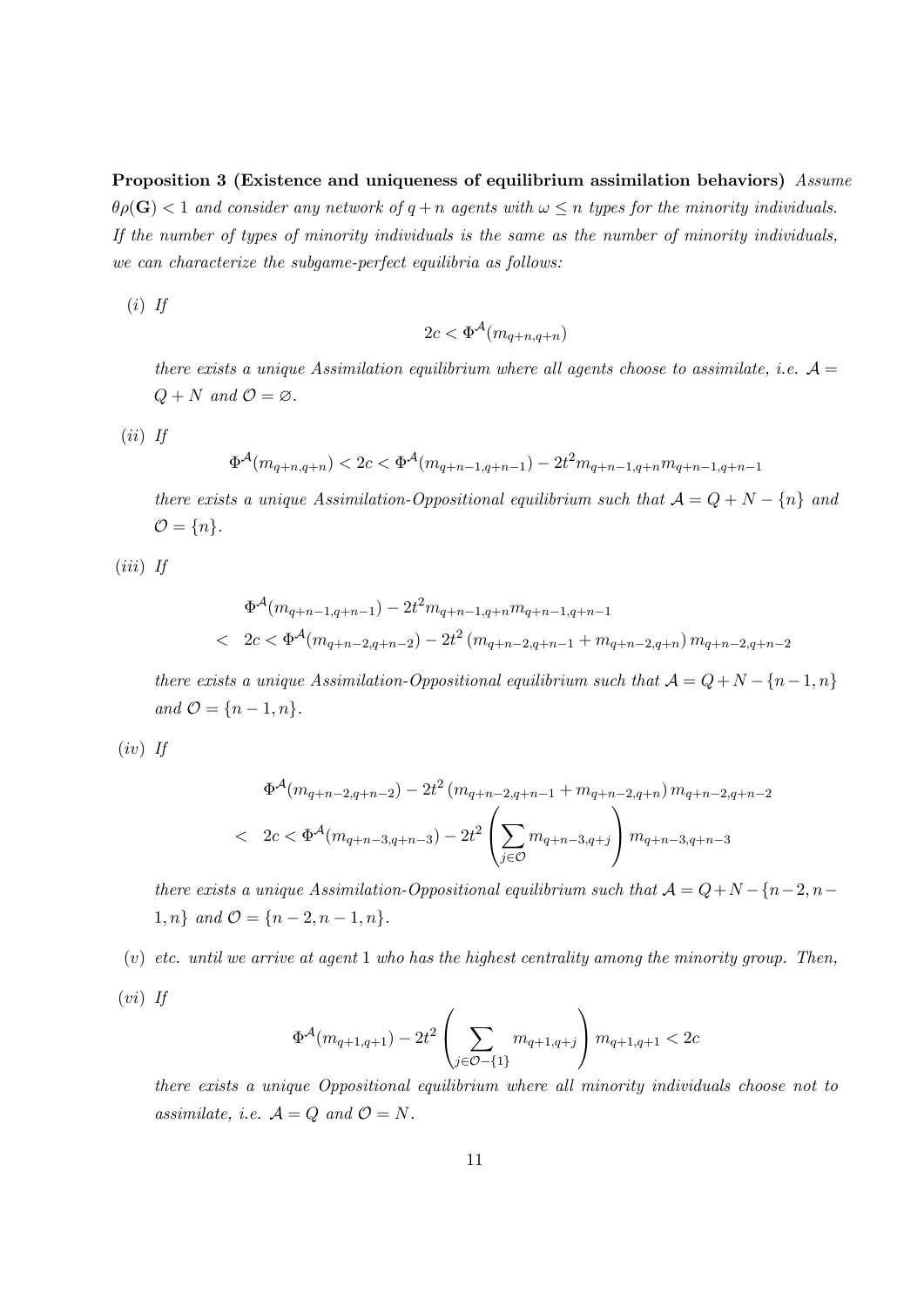If the number of types is less than the number of minority individuals, then each step described above has to be made by type and not by individual so that each subscript refers to types and not to individuals.

This proposition characterizes the (subgame-perfect Nash) equilibrium assimilation choices and shows that there always exists a unique equilibrium within each interval. The key object is  $\Phi^{\mathcal{A}}(m_{ii}),$ which is the "incentive function" when there is an Assimilated equilibrium, i.e. when all minority individuals choose to assimilate. Indeed, when, for all i,  $\Phi^{\mathcal{A}}(m_{ii}) > 2c$ , all minority individuals choose to assimilate because the cost of assimilation is low enough compared to the gain from assimilation in terms of productivity and synergies from other individuals (both from the majority and minority groups). In that case, there is a unique Assimilation equilibrium. Then, when we start to increase the cost of assimilation,  $c$ , and change the decision of minority workers from assimilation to oppositional, the weight in the Katz-Bonacich centrality changes from  $\alpha$  (when assimilated) to  $\alpha - t$  (when oppositional). This corresponds to the terms of both the right-hand side and lefthand side of each inequality since this is what is needed to be compensated for the agents who are oppositional compared to the Assimilation equilibrium where these agents are all assimilated. Observe that there cannot be multiple equilibria within the same set of parameters.

This result is related to the literature on ethnic identity highlighted in Section 2. In this literature, ethnic groups may "choose" to adopt "oppositional" identities, that is, some actively reject the dominant ethnic (e.g., white) behavioral norms (they are oppositional) while others totally assimilate to it. Proposition 3 shows that these choices, especially the assimilation choice, negatively depends on the cost  $c$  of assimilating to the majority culture, positively on  $t$ , the productivity cost of being non-assimilated, and positively on the position (or centrality) of the individual in the network.

The impact of  $c$  on assimilation choices is well-documented. Indeed, studying the assimilation of Muslims in France, Adida et al. (2014) show that if the cost of assimilation is sufficiently high (possibly due to taste-based discrimination by the dominant group), it then becomes rational for members of the minority to eschew assimilation. This is consistent with Proposition 3 but also with other theoretical models (see, in particular, Laitin, 1995; Akerlof and Kranton, 2010; Fang and Loury, 2005; Bisin et al., 2011a). Also, focusing on Mexican immigrants in the United States, Mouw et al. (2014) show that respondents who speak English poorly are more likely to report that they would be happier living in Mexico (a measure of assimilation). Finally, Dustmann (1996) documents that immigrants from more distant cultural backgrounds (e.g., Turks, Greeks) exhibit a lower assimilation tendency into German society. Language proficiency and education are other important determinants of cultural assimilation, as is labor market integration (Dustmann,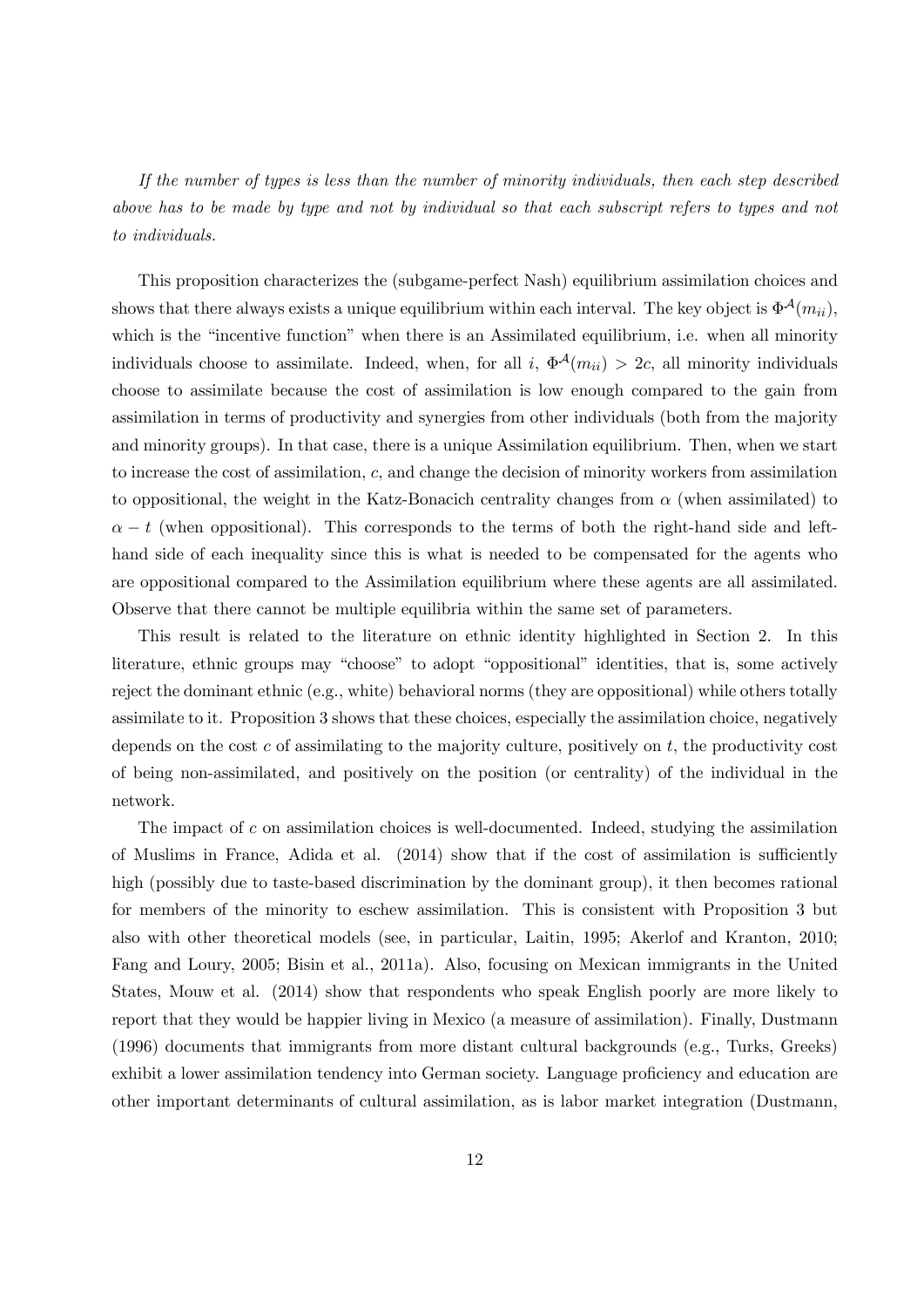1994, 1996). In these studies, discrimination, language skills, education and cultural distance are a measure of  $c$ , the cost of assimilating to the majority culture.

If we now consider the impact of  $t$  on assimilation choices, there is also plenty of evidence. For example, Constant et al. (2009), Zimmerman (2007) and Constant and Zimmerman (2008) show that there are positive and significant impacts of assimilation with the host culture on economic behavior such as work probability, and earnings. In particular, Constant and Zimmermann (2009) find that assimilation with German culture significantly increases the probability of work for male immigrants, relative to those identified as separated or marginalized. More recently, Gorinas (2014), shows that immigrants who share social norms with the majority experience significantly better employment outcomes, particularly first-generation immigrant women. These results are also consistent with Proposition 3 where t can capture workers' productivity but also the probability of finding a job.

Finally, the most original result in Proposition 3 is the role of *social networks*, in particular, the role of the centrality of each individual in the assimilation process. For example, if the cost of assimilation c is relatively large (as in case  $(iv)$  in the proposition), then the less (more) central are the agents, the more (less) likely they will (not) assimilate to the majority culture. This is because the benefits of assimilation (better outcomes in terms of education or employment) outweigh the costs and the more central are the individuals, the more externalities in terms of productivity they obtain from being assimilated. As stated in Section 2, there are very few papers that study the role of networks on assimilation of immigrants. Some papers, such as the ones by Gang and Zimmermann (2000), Furtado and Theodoropoulos (2010), Mouw et al. (2014) and Maani et al. (2015) have examined the impact of immigrant networks on outcomes and find positive effects. An interesting paper is that of Furtado and Theodoropoulos (2010) who show that having access to native networks increases the probability of immigrant employment. This is what is found in Proposition 3 where some minorities are linked to some majorities workers and this helps them become assimilated and improve their productivity and thus their situation in the labor market.

### 4 Examples

#### 4.1 Star-shaped network

To illustrate the previous results, consider the star-shaped network  $g$  depicted in the following figure: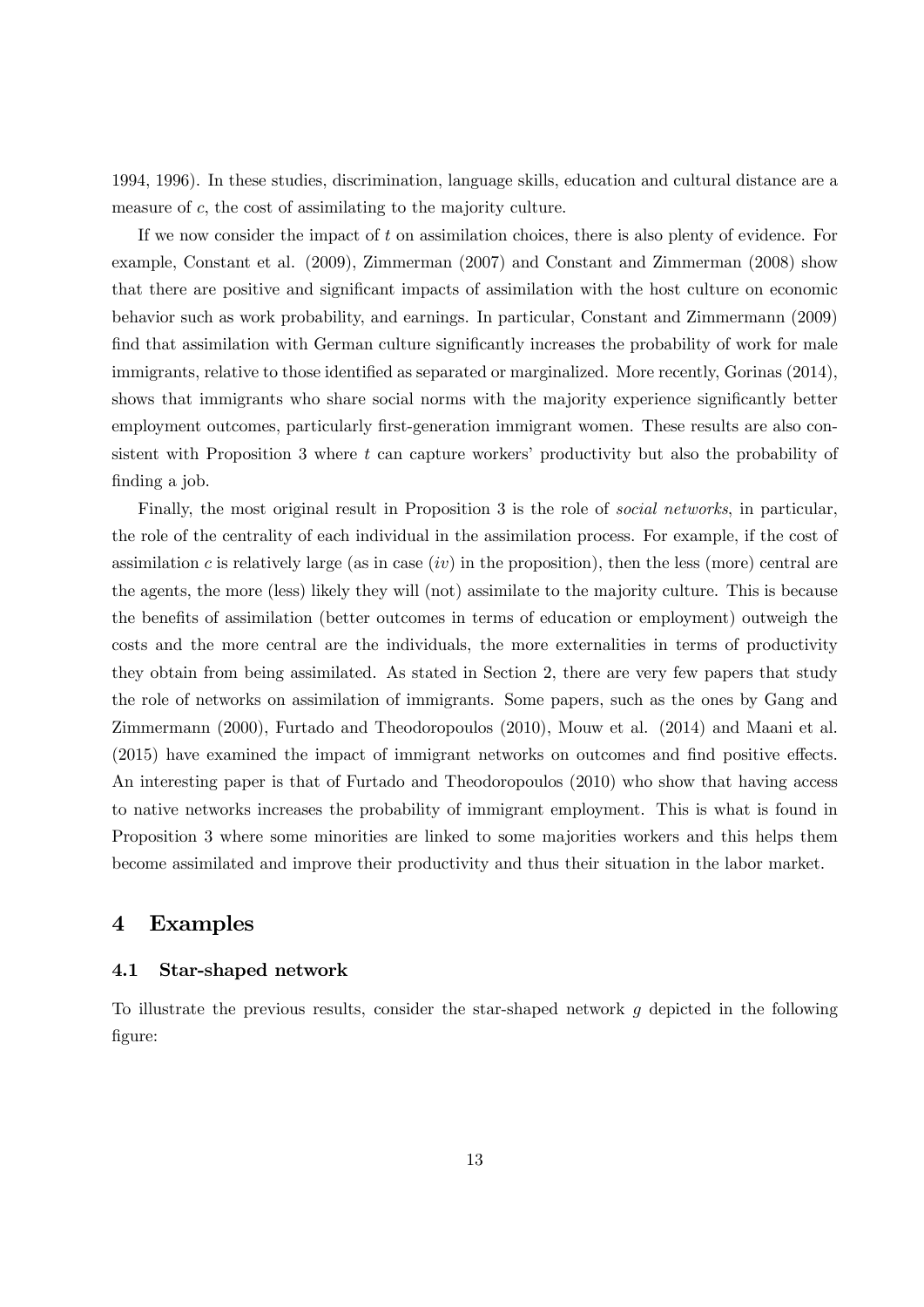

Figure 1: A star network with 3 individuals from different communities

In this figure, circle (white) nodes correspond to the majority group (type  $W$ ) while square (black) nodes correspond to the minority group (type B). There are three agents (i.e.  $q + n = 3$ ) and agent 1 holds a central position whereas agents 2 and 3 are peripherals. We see that individual 1 belongs to the majority group (type  $W$ ) while individuals 2 and 3 belong to the minority group (type B), i.e.  $Q = \{1\}$  and  $N = \{2, 3\}$ . Since there is only one type for the minority workers, i.e.  $\omega = 1$ , there will be only two possible equilibria, which are given by the following proposition:

Proposition 4 (Assimilation choices in a star-shaped network) Consider the star-shaped network depicted in Figure 1 where individual 1 belongs to the majority group and individuals 2 and 3 are minority workers. Assume  $\theta < 1/\sqrt{2}$ .

 $(i)$  If

$$
c < \frac{t\left(1-\theta\right)\left(1+\theta\right)^{2}\left[2\alpha - \left(1-\theta\right)t\right]}{2\left(1-2\theta^{2}\right)^{2}}
$$
\n
$$
(7)
$$

there exists a unique Assimilation equilibrium where all agents are assimilated, i.e.  $\mathcal{A} =$  $\{1, 2, 3\}$  and  $\mathcal{O} = \emptyset$ .

 $(ii)$  If

$$
c > \frac{t(1-\theta)(1+\theta)^2 [2\alpha - (1-\theta)t]}{2(1-2\theta^2)^2}
$$
 (8)

there exists a unique Oppositional equilibrium where all minority workers are oppositional, *i.e.*  $\mathcal{A} = \{1\}$  and  $\mathcal{O} = \{2, 3\}.$ 

This proposition shows the role of c and t in the assimilation choices. For fixed values of  $\alpha$ , t and  $\theta$ , when we increase c, we switch from an Assimilation equilibrium to an Oppositional equilibrium. As stated above, this is what was found by Adida et al. (2014) who study the assimilation of Muslims in France. In their paper, they measure the cost of assimilation  $c$  by the taste-based discrimination of Muslims by the majority group. Similar results are obtained when  $t$  decreases.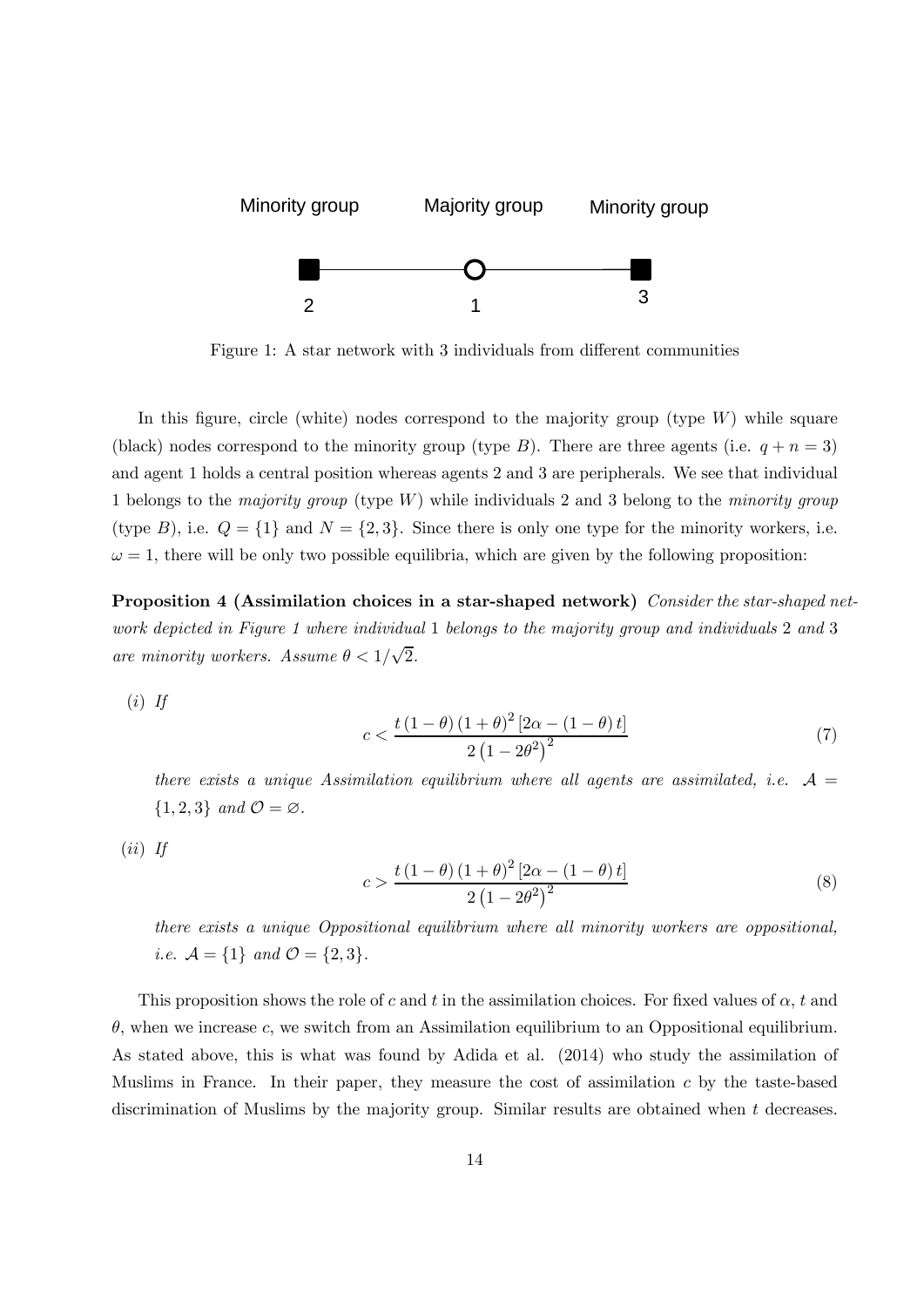In our model,  $t$  is the *productivity cost* of being non-assimilated because, for example, of poorer language skills that affect the productivity of education or on-the-job skill.

Interestingly, for fixed values of  $\alpha$ ,  $t$  and  $c$ , when we decrease  $\theta$ , the degree of social interactions, we obtain the same types of result because an increase in  $\theta$  means that social interactions are more valuable in terms of outcomes and thus tend to induce people to assimilate more. Let us give some parameter values for which each condition is satisfied given that  $\theta < 1/\sqrt{2} = 0.707$ . For example, for Proposition 4, if we set  $\alpha = 6$ ,  $t = 1$  and  $\theta = 0.2$ , then: (i) if  $c < 7.62$ , there exists a unique Assimilation equilibrium where  $\mathcal{A} = \{1, 2, 3\}$  and  $\mathcal{O} = \emptyset$ ; (*ii*) if  $c > 7.62$ , there exists a unique Oppositional equilibrium where  $\mathcal{A} = \{1\}$  and  $\mathcal{O} = \{2, 3\}.$ 

#### 4.2 Complete networks

Let us now consider a complete network where, as in the previous example, we set  $q + n = 3$ . The complete network is displayed in the Figure 2.



Figure 2: A complete network with three individuals from different communities

Since there is necessary only one type of minority worker, there will always only be the two following equilibria: an Assimilation equilibrium and an Oppositional equilibrium. Assume that agent 1 belongs to the majority group and individuals 2 and 3 to the minority group.

Proposition 5 (Assimilation choices in a complete network) Consider the complete network with 3 agents where individual 1 belongs to the majority group and 2 and 3 are minority workers. Assume that  $\theta < 1/2$ .

 $(i)$  If

$$
c < \frac{t(1-\theta)^2 (2\alpha + 4\alpha t - t)}{2 (1 - \theta - 2\theta^2)^2}
$$

there exists a unique Assimilation equilibrium where all minority agents assimilate, i.e.  $\mathcal{A} =$  $\{1, 2, 3\}$  and  $\mathcal{O} = \varnothing$ .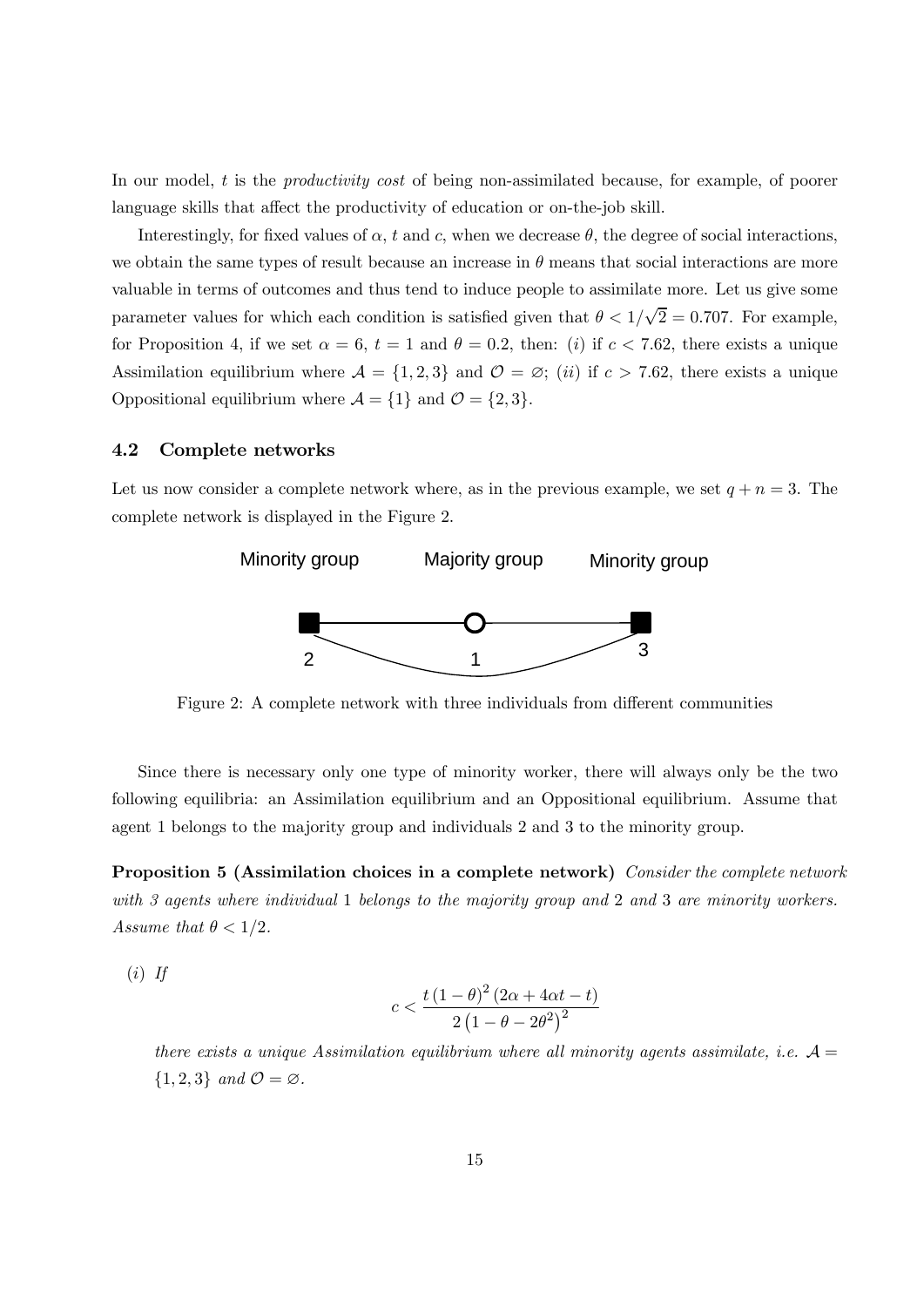(ii) If  

$$
c > \frac{t(1-\theta)^2(2\alpha + 4\alpha t - t)}{2(1-\theta - 2\theta^2)^2}
$$

there exists a unique Oppositional equilibrium where all minority agents are oppositional, i.e.  $\mathcal{A} = \{1\}$  and  $\mathcal{O} = \{2,3\}.$ 

This proposition completely characterizes the equilibrium configuration for a complete network. We can give parameter values for which each condition is satisfied given that  $\theta < 1/2 = 0.5$ . For example, if take exactly the same parameters as for the star network, i.e.  $\alpha = 6, t = 1$  and  $\theta = 0.2$ , then: (i) if  $c < 21.61$ , there exists a unique Assimilation equilibrium where  $\mathcal{A} = \{1, 2, 3\}$ and  $\mathcal{O} = \varnothing$ ; (*ii*) if  $c > 21.61$ , there exists a unique Oppositional equilibrium where  $\mathcal{A} = \{1\}$  and  $\mathcal{O} = \{2, 3\}.$ 

When we compare the star network and the complete network with 3 agents, where individual 1 belongs to the majority group and 2 and 3 are minority workers, we see that there is much more assimilation among minority workers in the complete network than in the star-shaped network. Indeed, if we again consider the parameters  $\alpha = 6$ ,  $t = 1$  and  $\theta = 0.2$ , then when  $7.62 < c < 21.61$ , all minority workers are assimilated in the complete network while they all oppositional in the star network. This is because there are much more interactions in the *complete* than in the *star* network because, in the former, everybody interact directly with everybody while, in the latter, agents 1 and 2 interact *directly* with the star (agent 1) but only *indirectly* with each other. This is in fact a general result, which is straightforward to prove, which says that denser networks will have more assimilated individuals than less dense networks. To summarize,

**Proposition 6 (Aggregate interactions)** Assume  $\theta \rho(\mathbf{G}) < 1$ . There is more assimilation in denser networks than in less dense networks.

This result is due to the fact that, because of (local) complementarities in effort in the utility function, aggregate interactions as well as the entire vector of individual interactions increase with the density of the network.<sup>6</sup> As a result, minority individuals find it more beneficial to assimilate in denser networks. As White et al. (1976) remind us, social networks, by themselves, do not produce a uniformly simple effect, nor are they simply the conduit of contextual influence. Rather, they can facilitate or inhibit assimilation by structuring interactions between initiates and members and by tying both into the larger social structure. At each stage, then, networks constrain or facilitate

<sup>&</sup>lt;sup>6</sup>We define network density as follows. Consider an alternative social network  $g'$ ,  $g' \neq g$  such that for all *i*, *j*,  $g'_{ij} = 1$  if  $g_{ij} = 1$ . It is conventional to refer to g and g' as nested networks, and to denote their relationship as  $g \subset g'$ . As discussed in Ballester et al. (2006), the network  $g'$  has a denser structure of network links: some agents who are not directly connected in  $g$  are directly connected in  $g'$ .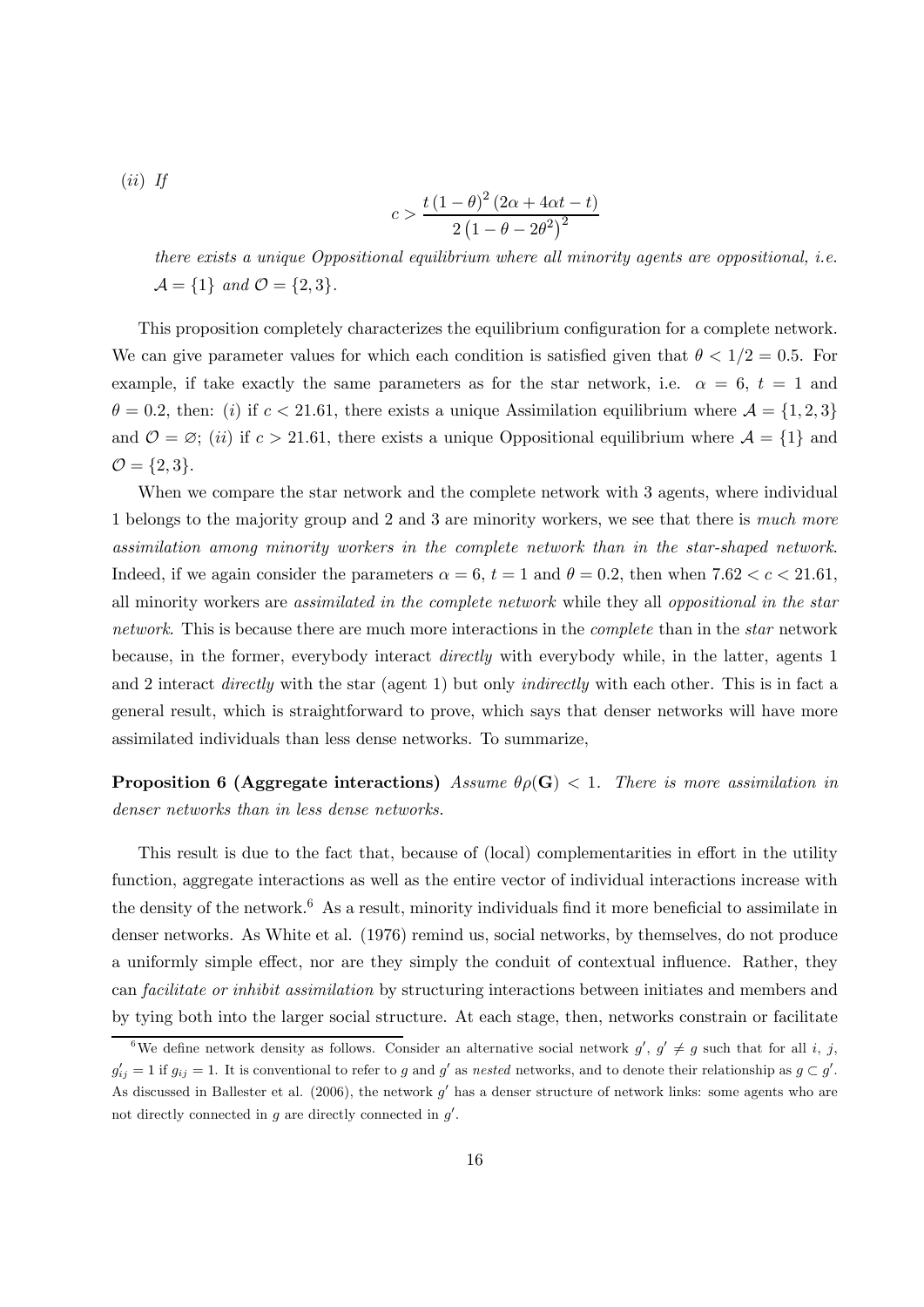contact with members, condition members' reactions to initiates, and influence initiates' attitudes, values and beliefs. Proposition 6 formalizes this intuition in terms of network density.

## 5 Welfare analysis and subsidy policies

Let us first look at the second stage of the game where all agents decide their optimal effort level. Let us therefore study welfare policies for a given assimilation equilibrium.

#### 5.1 First-best analysis when assimilation is given

#### 5.1.1 First-best analysis

We would like to see if the equilibrium outcomes are efficient in terms of *productive interactions*. For that, the planner chooses  $x_1, \ldots, x_n$  to maximize total welfare, that is:

$$
\max_{x_1,\dots,x_n} \mathcal{W} = \max_{x_1,\dots,x_n} \sum_{i=1}^{i=q+n} U_i(x_i, \mathbf{x}_{-i}, g)
$$
  
= 
$$
\max_{x_1,\dots,x_n} \left\{ \sum_{i=1}^{i=q+n} \left[ \alpha_i x_i - \frac{1}{2} x_i^2 \right] + \theta \sum_{i=1}^{i=q+n} \sum_{j=1}^{q+n} g_{ij} x_i x_j \right\}
$$

First-order condition gives for each  $i = 1, ..., q + n$ :<sup>7</sup>

$$
\alpha_i - x_i + \theta \sum_j g_{ij} x_j + \theta \sum_j g_{ji} x_j = 0
$$

which implies that (since  $g_{ij} = g_{ji}$ ):<sup>8</sup>

$$
x_i^O = \alpha_i + 2\theta \sum_j g_{ij} x_j \tag{9}
$$

Using  $(2)$ , we easily see that:

$$
x_i^O = v_i^* + \theta \sum_j g_{ij} x_j \tag{10}
$$

where  $x_i^*$  is the Nash equilibrium efforts given in (2). This means that individuals are exerting too little effort at the Nash equilibrium as compared to the social optimum outcome. Equilibrium interaction effort is too low because each agent ignores the positive impact of her effort on the efforts of others, that is, each agent ignores the positive externality arising from complementarity in effort choices. As a result, the market equilibrium is not efficient and the planner would like to subsidize the (productivity) effort of each agent.

<sup>&</sup>lt;sup>7</sup>It is easily checked that there is a unique maximum for each  $x_i$ .

 ${}^{8}$ The superscript  $O$  refers to the "social optimum" outcome while a star refers to the "Nash equilibrium" outcome.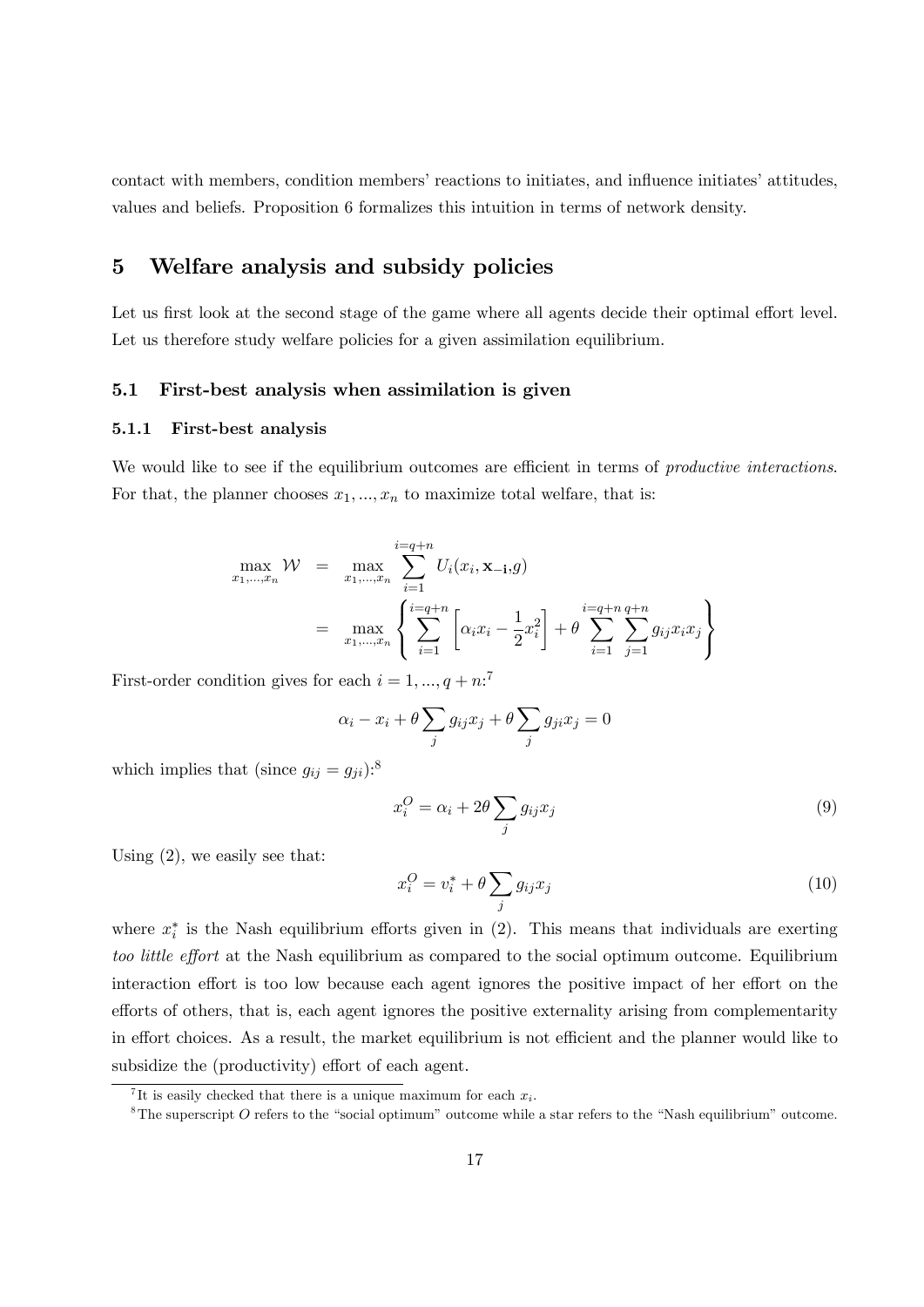#### 5.1.2 Subsidizing social interactions

Letting  $S_i^O$  denote the optimal subsidy to per effort, comparison of (9) and (10) implies:

$$
S_i^O = \theta \sum_j g_{ij} x_j \tag{11}
$$

or in matrix form

$$
\mathbf{S}^O=\theta\mathbf{G}\mathbf{x}
$$

If we add one stage before the visit game is played, the planner will announce the optimal subsidy  $S_i^O$  to each agent *i* such that:

$$
U_i = (\alpha_i + S_i^O) x_i - \frac{1}{2} x_i^2 + \theta \sum_j g_{ij} x_i x_j = \alpha_i x_i - \frac{1}{2} x_i^2 + 2\theta \sum_j g_{ij} x_i x_j
$$

By doing so, the planner will restore the first best. Observe that the optimal subsidy is such that

$$
\mathbf{x}^O = (\mathbf{I} - \theta \mathbf{G})^{-1} (\alpha_i + S_i^O) \mathbf{1} = (\mathbf{I} - 2\theta \mathbf{G})^{-1} \alpha
$$

where  $\boldsymbol{\alpha} = (\alpha_1, ..., \alpha_n)^{\mathrm{T}}$ , which means that

$$
x_i^O = \sum_{j=1}^{q+n} \sum_{k=0}^{+\infty} \theta^k g_{ij}^{[k]} \left( \alpha_j + S_j^O \right) = \sum_{j=1}^{q+n} \sum_{k=0}^{+\infty} 2^k \theta^k g_{ij}^{[k]} \alpha_j
$$

and thus

$$
U_i^O = \frac{1}{2} [b_{\alpha+S^O}(\theta, g)]^2 = \frac{1}{2} [b_{\alpha}(2\theta, g)]^2
$$

In particular, the optimal subsidy is given by:

$$
S_i^O = \theta \sum_j g_{ij} x_j^O = \theta \sum_{j=1}^{q+n} \sum_{l=1}^{q+n} \sum_{k=0}^{+\infty} 2^k \theta^k g_{ij} g_{jl}^{[k]} \alpha_l
$$
(12)

What is interesting here is that the planner will give a larger subsidy to more central agents (independently of their ethnicity) in the network. Since we assumed that the individuals from the majority group are more central than the individuals from the minority group, then the planner will subsidize more the activities (in terms of education or work) of the majority group.

Proposition 7 (Optimal level of social interactions) The Nash equilibrium outcome in terms of productive efforts is not efficient since there are too few of them. If the planner proposes a subsidy  $S_i^O = \theta \sum_j g_{ij} x_j$  to each individual i, then the first-best outcome can be restored. In that case, it is optimal for the planner to give higher subsidies to more central agents in the network.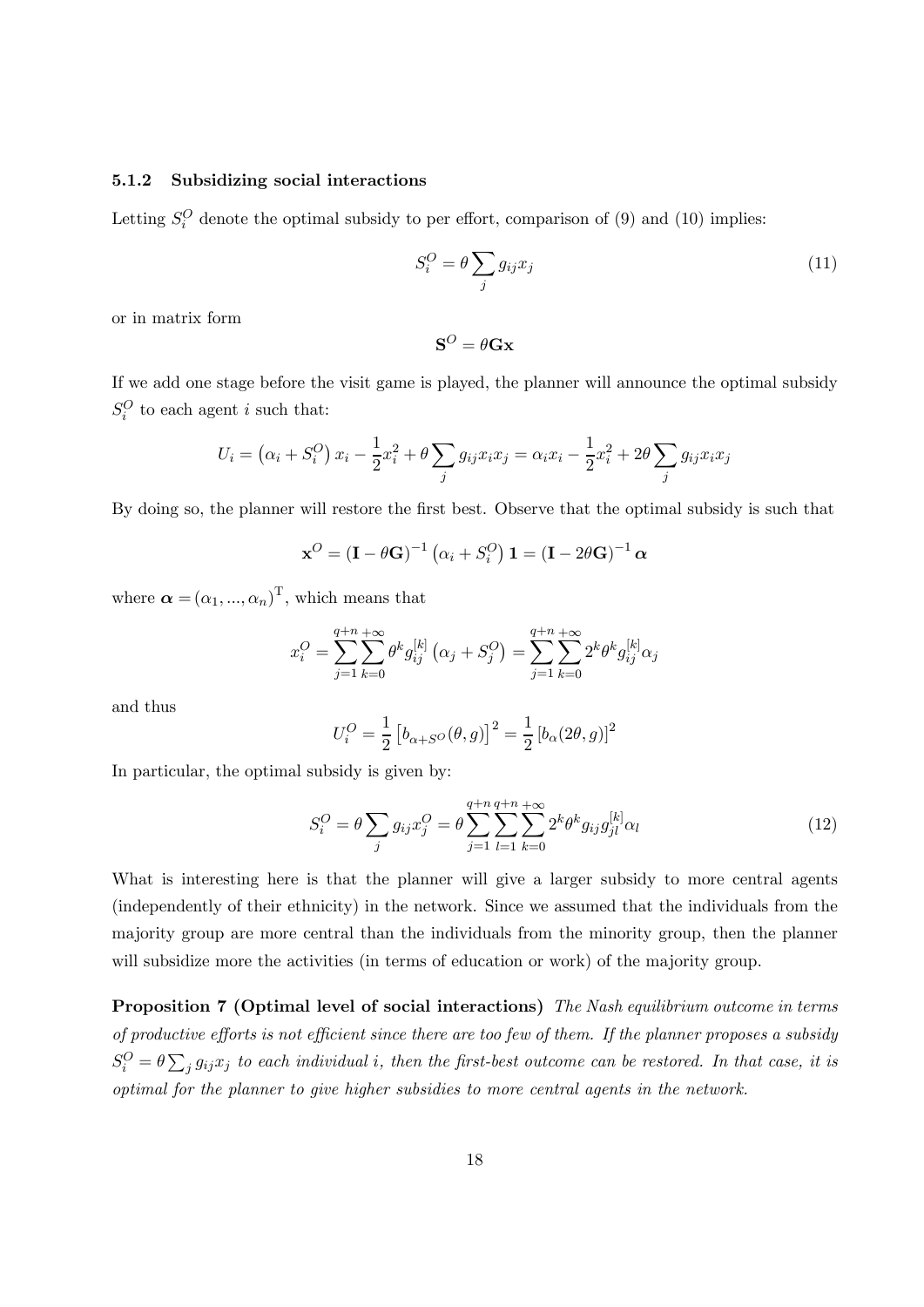#### 5.2 Endogenous choice of assimilation

#### 5.2.1 Effort subsidies

Assume that the planner cannot control assimilation choices but only effort decisions. In that case, in the second stage, she will choose a higher level of effort given by

$$
x_i^O = \sum_{j=1}^{q+n} \sum_{k=0}^{+\infty} 2^k \theta^k g_{ij}^{[k]} \alpha_j
$$
 (13)

and then let the minority agents choose whether they want to assimilate or not. In other words, the timing is as follows: First, minority agents choose whether to assimilate or not and then the government chooses the optimal effort for all agents. The second stage is solved as above and the optimal effort is given by (13). We can characterize the equilibrium assimilation and it is clear that more minority agents will assimilate compared to the case when there are no subsidies.

Furthermore, if we investigate a *constrained efficient allocation* in which the planner can subsidize interactions (i.e., provide a subsidy of  $S_i^O$  per effort by agent i) but cannot directly control assimilation choices, then more agents will assimilate compared to the case without subsidies. Indeed, since all agents devote more effort to interacting with others under the subsidy program (11), the incentives for assimilation must be stronger under that allocation than in the Subgame-Perfect Nash equilibrium.

Proposition 8 (Equilibrium versus optimal assimilation choices) If the planner proposes a per effort subsidy  $S_i^O$  to each individual i, then, compared to the Subgame-Perfect Nash equilibrium described in Proposition 3, more minority agents will assimilate.

#### 5.2.2 Assimilation subsidies

Let us now consider the case where the planner subsidizes assimilation but not effort. Since there are more interactions when agents assimilate and since interactions increase utility, then the planner could *subsidize the assimilation cost c*. For example, the government can make it easier for immigrants to assimilate by helping them moving to more mixed areas<sup>9</sup> or by having language courses for new immigrants (for example, the Swedish For Immigrants course in Sweden for new immigrants). The law on veiling, by preventing young Muslim women to wear the veil in public areas, could also be seen as a way to help young ethnic minorities to assimilate to the majority culture.10

<sup>9</sup>For example, the Moving to Opportunity (MTO) programs do that by giving housing vouchers to poor family, usually blacks or Hispanics, to help them move to richer areas. See Ludwig et al. (2001) and Kling et al. (2005).

 $10$ This is a controversial law and its effects on assimilation are not clear. For example, Carvalho (2013) models the veiling among Muslim women as a form of cultural resistance, which inhibits the transmission of secular values. His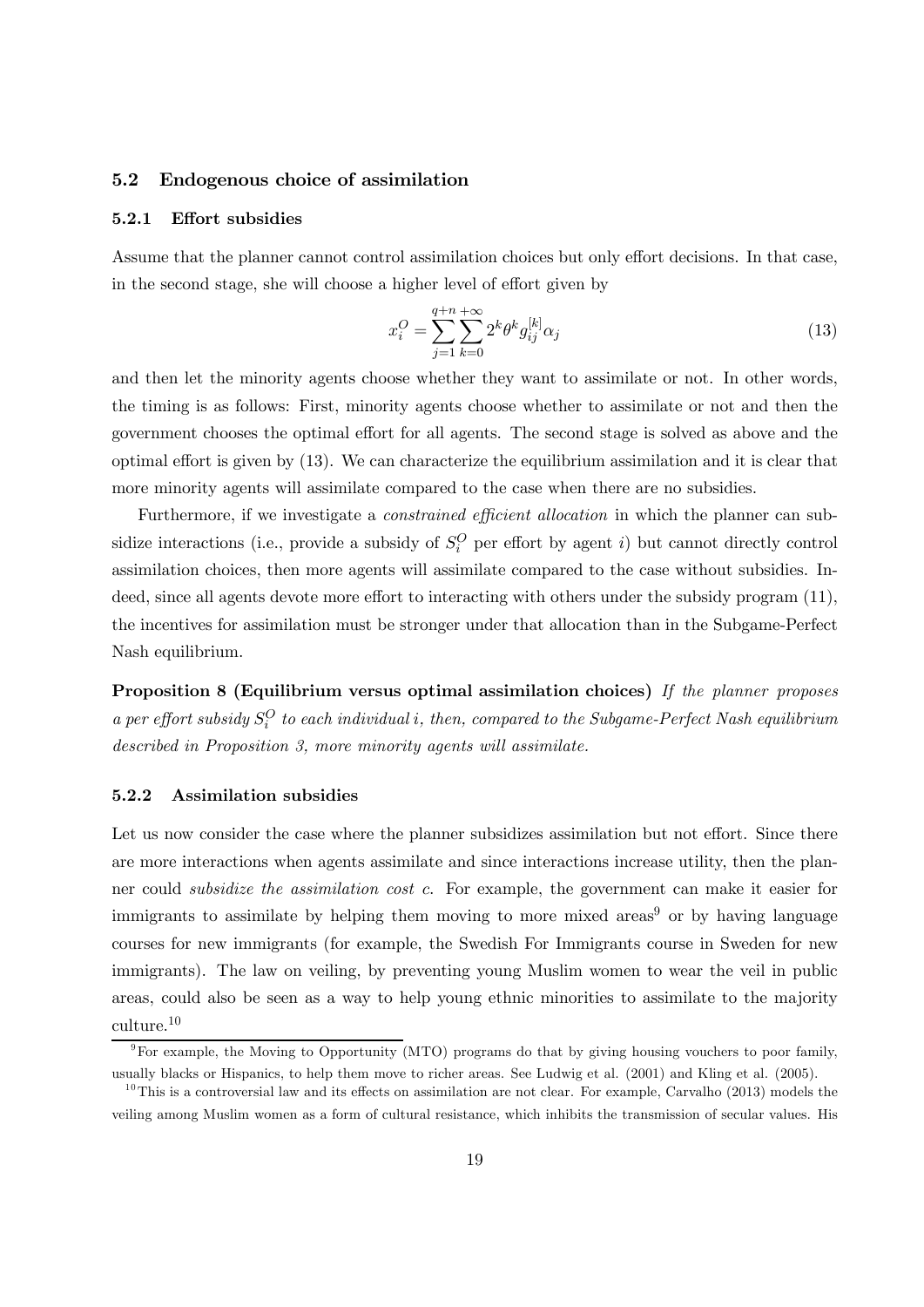In this policy, the government gives a per-cost subsidy  $\sigma$  so that the cost of assimilating would be  $(1 - \sigma) c$  instead of c. The timing is now as follows. In the first stage, the planner announces the subsidy to ethnic minorities who decide to assimilate. In the second stage, agents decide whether they will assimilate or not and, in the last stage, their decide their effort level. As for the subsidy effort, this will clearly generate more assimilation but the mechanism is different since, in the latter, the effect is direct while, in the former, it is indirect. In that case, equilibrium efforts will still be determined by  $(4)$  while assimilation decisions will be characterized by Proposition 3 where c has to be replaced by  $(1 - \sigma) c$ .

In this model, it is clear that, if the planner wants to reach the first best in terms of assimilation, she will subsidize  $c$  so that all agents will be assimilated. This maximizes aggregate interactions and thus total welfare. For example, in the case of the star network described in Figure 1, where individual 1 is from the majority group and individuals 2 and 3 are from the minority group, we have shown that if  $\alpha = 6$ ,  $t = 1$  and  $\theta = 0.2$ , then: (i) if  $c < 7.62$ , there exists a unique Assimilation equilibrium; (ii) if  $c > 7.62$ , there exists a unique Oppositional equilibrium. As a result, if, for all agents,  $(1 - \sigma) c \le 7.62$ , which is equivalent to  $\sigma \ge 1 - (7.62/c)$ , then the first best is reached and all minority workers assimilate. For example, if  $c = 20$ , then planner needs to subsidize 61.9 percent of the cost of assimilation of all agents. Interestingly, this result depends on the network structure. For the complete network with 3 agents, we have seen that, with exactly the same parameters,  $\alpha = 6$ ,  $t = 1$  and  $\theta = 0.2$ , then: (i) if  $c < 21.61$ , there exists a unique Assimilation equilibrium;  $(ii)$  if  $c > 21.61$ , there exists a unique Oppositional equilibrium. In that case, we need to subsidize  $\sigma \geq 1-(21.61)$  /c percent of c for all agents to reach the first best. Thus, for the complete network, if  $c = 20$ , the planner does not need to subsidy any worker to reach the first best in efforts since  $20 < 21.61$ . Using this reasoning and looking at Proposition 3, the optimal subsidy for any network with  $n$  minority individuals is given by:

$$
\sigma^O > 1 - \frac{\Phi^{\mathcal{A}}(m_{q+n,q+n})}{2c} \tag{14}
$$

where, from  $(6)$ , we have:

$$
\Phi^{\mathcal{A}}(m_{q+n,q+n}) \equiv t(2\alpha - t)(m_{q+n,q+n})^2 + 2t \left(\alpha \sum_{j=1}^{q+n-1} m_{q+n,q+j}\right) m_{q+n,q+n}
$$
(15)

Observe that equation (14) gives the subsidy for the minority individual  $q + n$  who has the lowest centrality in the network. Indeed, if the planner gives a c-subsidy of  $1 - \left[ \Phi^{\mathcal{A}}(m_{q+n,q+n})/2c \right]$ to all agents, the first best will be reached since all individuals will be induced to assimilate. This

theory predicts that veiling is highest when individuals from highly religious communities interact in highly secular environments.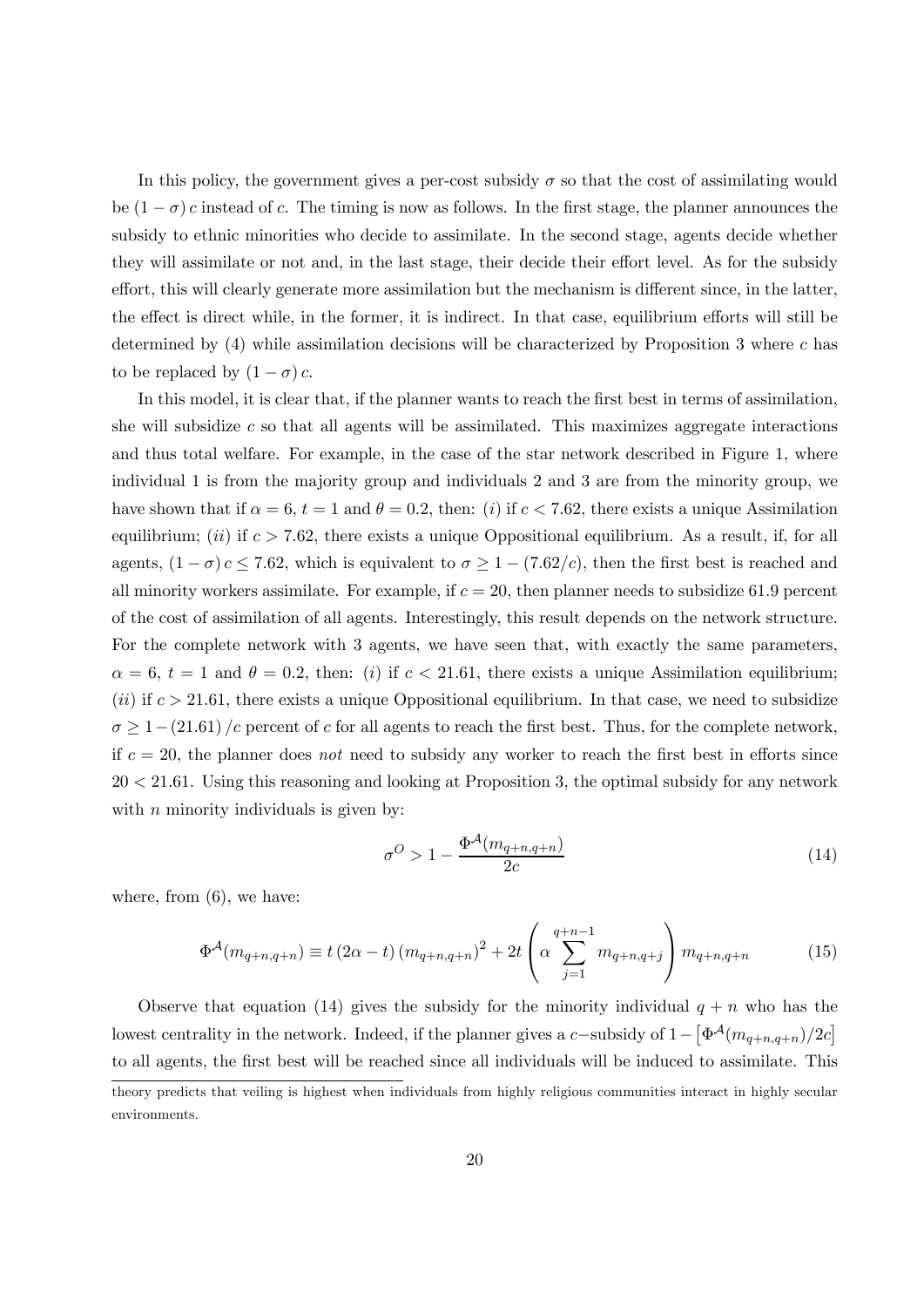is clearly a sufficient condition. The planner could also discriminate between agents and gives a different subsidy to each agent so that the higher is the centrality of an agent in a network, the lower is the subsidy. In that case, the subsidy to be given to each agent  $i$  will be equal to:

$$
\sigma_i^O > 1 - \frac{\Phi^{\mathcal{A}}(m_{q+i,q+i})}{2c} \tag{16}
$$

for all  $i = 1, ..., n$ , where  $\Phi^{\mathcal{A}}(m_{q+i,q+i})$  is defined by (6). Of course, this policy is much more complicated to implement (and more costly) because it requires that the planner knows the position of all agents in the network. On the contrary, the previous policy (14) only requires to know the minority worker who has the less central position in the network.

Observe also that if  $\Phi^{\mathcal{A}}(m_{q+n,q+n}) > 2c$ , meaning that  $1 - \frac{\Phi^{\mathcal{A}}(m_{q+n,q+n})}{2c} < 0$ , the condition (14) is always satisfied. This is because, in this case, we do not need to subsidize any worker to obtain an Assimilation equilibrium because  $\Phi^{\mathcal{A}}(m_{q+n,q+n}) > 2c$  is precisely the condition for which an Assimilation equilibrium exists and is unique (see Proposition  $3(i)$ ). Assuming that, when a worker is indifferent between assimilating and not assimilating, she always chooses to assimilate, then the subsidy (16) can be written as:

$$
\sigma_i^O = \max\left\{0, 1 - \frac{\Phi^{\mathcal{A}}(m_{q+i,q+i})}{2c}\right\}
$$
\n(17)

#### 5.2.3 Effort versus assimilation subsidy

Let us now study both the effort and assimilation subsidies. We have seen that if the planner only subsidizes effort, then the optimal subsidy is given by (12), that is

$$
S_i^O = \theta \sum_{j=1}^{q+n} \sum_{l=1}^{q+n} \sum_{k=0}^{+\infty} 2^k \theta^k g_{ij} g_{jl}^{[k]} \alpha_l
$$

This optimal subsidy clearly depends on agents' assimilation behaviors. As a result, the first best when both assimilations and efforts are taken into account should be when the effort subsidy is  $S_i^O$  and all agents assimilate. The timing is now as follows. First, the planner announces the assimilation and effort subsidies. Second, agents choose to assimilate or not. Third, agents choose efforts.

Denote  $\mathbf{M}^O = (\mathbf{I} - 2\theta\mathbf{G})^{-1}$  so that the element of the *i*th and *j*th of  $\mathbf{M}^O$  is  $m_{ij}^O$ . Then, using the same reasoning as above, the assimilation subsidy and the effort subsidy that guarantee that the first best is achieved is determined in the following proposition:

**Proposition 9 (First best with effort and assimilation subsidies)** Assume  $2\theta \rho(\mathbf{G}) < 1$  and consider any network of  $q + n$  agents. If the assimilation subsidy for minority individuals and the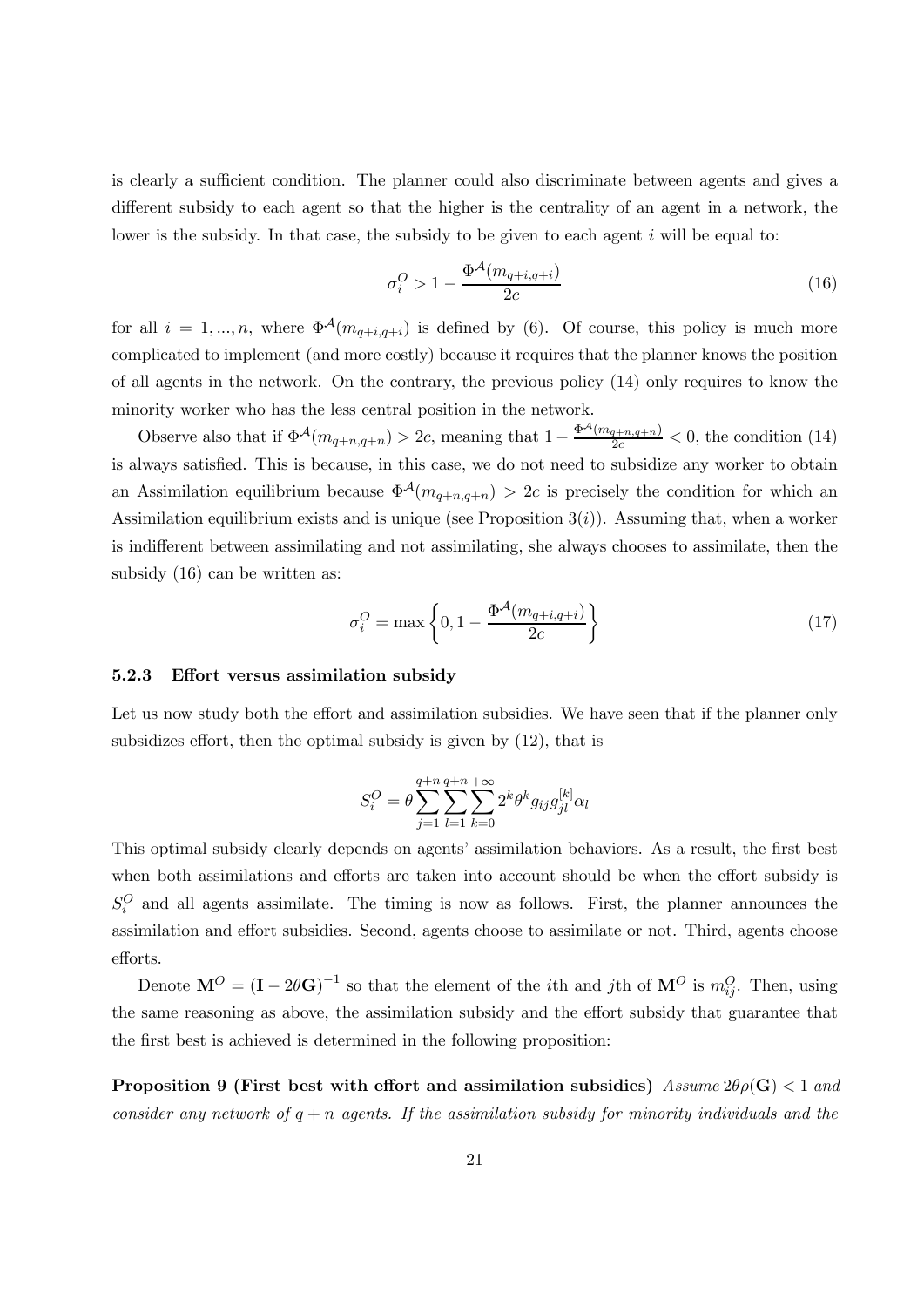effort subsidy for all individuals are such that

$$
\left\{\begin{array}{c} \sigma_i^{O}=\max\left\{0,1-\frac{2\Phi^{\mathcal{C}}(m_{ii}^{O})}{c}\right\},\,for\,i\in N\\ S_i^{O}=\theta\alpha\sum_{j=1}^{q+n}\sum_{l=1}^{q+n}\sum_{k=0}^{+\infty}2^k\theta^kg_{ij}g_{jl}^{[k]},\,for\,i\in Q+N\end{array}\right.
$$

then all agents choose to assimilate and provide optimal interaction efforts and therefore the first best is achieved.

This proposition implies that, to reach the first best, it is optimal for the planner to give higher effort subsidies but lower assimilation subsidies to more central agents in the social network.

If we consider the *star network* of Figure 1, it is readily verified that, if  $\theta < 1/(2\sqrt{2}) = 0.35$ , then, if all agents assimilate (i.e.  $\alpha_1 = \alpha_2 = \alpha_3 = \alpha$ ), we have:

$$
\mathbf{M}^O \alpha = (\mathbf{I} - 2\theta \mathbf{G})^{-1} \alpha = \frac{\alpha}{(1 - 8\theta^2)} \begin{pmatrix} 1 + 4\theta \\ 1 + 2\theta \\ 1 + 2\theta \end{pmatrix}
$$

so that

$$
\begin{pmatrix} x_1^O \\ x_2^O \\ x_3^O \end{pmatrix} = \frac{\alpha}{(1 - 8\theta^2)} \begin{pmatrix} 1 + 4\theta \\ 1 + 2\theta \\ 1 + 2\theta \end{pmatrix}
$$

Since the optimal effort subsidy for each agent  $i$  is given by:

$$
S_i^O = \theta \sum_j g_{ij} x_j^O
$$

or in matrix form

$$
\mathbf{S}^O = \theta \mathbf{Gx}^O
$$

We have

$$
S_1^O = \theta \left( x_2^O + x_3^O \right) = 2\alpha \theta \left( \frac{1+2\theta}{1-8\theta^2} \right)
$$

$$
S_2^O = S_3^O = \theta \, x_1^O = \alpha \theta \left( \frac{1+4\theta}{1-8\theta^2} \right)
$$

Not surprisingly, the planner gives more *effort subsidy* to more central agents since  $S_1^O > S_2^O$ . Now, let us calculate the *assimilation subsidy*. The matrix  $\mathbf{M}^O$  is given by

$$
\mathbf{M}^O = (\mathbf{I} - 2\theta \mathbf{G})^{-1} = \frac{1}{(1 - 8\theta^2)} \begin{pmatrix} 1 & 2\theta & 2\theta \\ 2\theta & 1 - 4\theta^2 & 4\theta^2 \\ 2\theta & 4\theta^2 & 1 - 4\theta^2 \end{pmatrix}
$$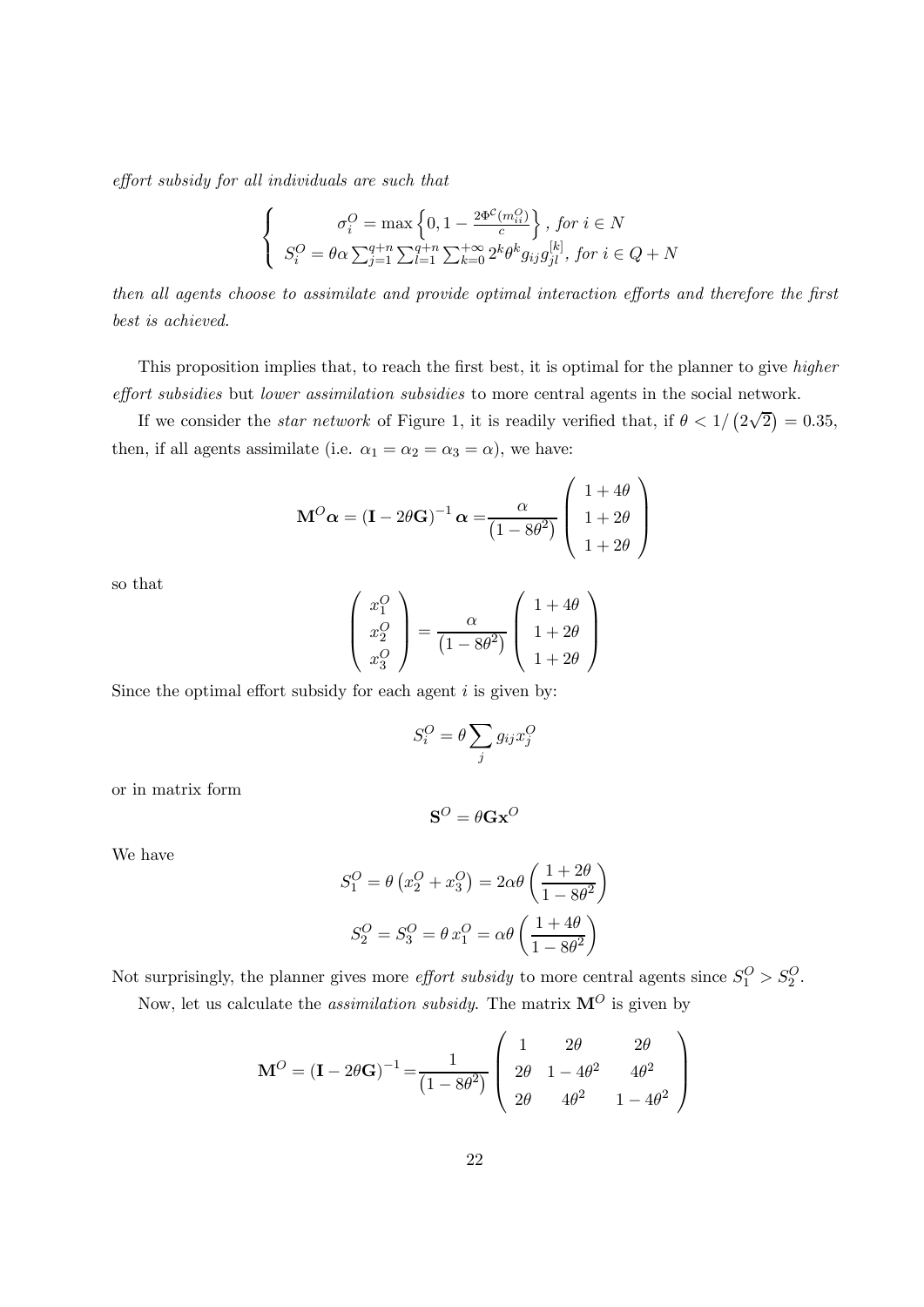As a result,

$$
\Phi^{\mathcal{A}}(m_{q+1,q+1}^{O}) = t(2\alpha - t) (m_{q+1,q+1}^{O})^2 + 2t\alpha (m_{q+1,q+2}^{O} + m_{q+1,q+3}^{O}) m_{q+1,q+1}^{O}
$$
  
= 
$$
\frac{t[2\alpha (1+4\theta) - t]}{(1-8\theta^2)^2}
$$

Thus, the optimal subsidy given to agent 1 is equal to:

$$
\sigma_1^O = \max \left\{ 0, 1 - \frac{t \left[ 2\alpha \left( 1 + 4\theta \right) - t \right]}{2c \left( 1 - 8\theta^2 \right)^2} \right\}
$$

Similarly, we have:

$$
\Phi^{\mathcal{A}}(m_{q+2,q+2}^{O}) = \Phi^{C}(m_{q+3,q+3}^{O}) = t (2\alpha - t) (m_{q+2,q+2}^{O})^{2} + 2t\alpha (m_{q+2,q+1}^{O} + m_{q+2,q+3}^{O}) m_{q+2,q+2}^{O}
$$
  
= 
$$
\frac{t (1 - 4\theta^{2}) (1 + 2\theta) [2\alpha - t (1 - 2\theta)]}{(1 - 8\theta^{2})^{2}}
$$

Thus, the subsidy  $\sigma_2^O = \sigma_3^O$  to give to agents 2 and 3 is:

$$
\sigma_2^O = \max \left\{ 0, 1 - \frac{t (1 - 4\theta^2) (1 + 2\theta) [2\alpha - t (1 - 2\theta)]}{2c (1 - 8\theta^2)^2} \right\}
$$

As expected, it is easily verified that  $\sigma_1^O < \sigma_2^O$ , i.e. the planner gives less assimilation subsidy to more central agents.

To summarize:

**Proposition 10 (Effort versus assimilation subsidies)** Assume  $2\theta \rho(\mathbf{G}) < 1$  and consider any network of  $q + n$  agents. To restore the first best, it is optimal for the planner to give higher effort subsidies (to all individuals) but lower assimilation subsidies (to minority individuals) to more central agents in the social network.

Let us now show, with an example, the importance of social network for this last result. Take again  $\alpha = 6$ ,  $t = 1$  and  $\theta = 0.2$ , then the planner needs to give the following subsidies:

$$
S_1^O = 4.94
$$
 and  $S_2^O = S_3^O = 3.18$ 

and

$$
\sigma_1^O = \max \left\{ 0, 1 - \frac{22.28}{c} \right\}
$$
 and  $\sigma_2^O = \sigma_3^O = \max \left\{ 0, 1 - \frac{14.50}{c} \right\}$ 

to reach the first best. If, for example,  $c = 20$ , then the planner does not need to subsidize agent 1 but needs to subsidy  $27.5$  percent of the assimilation cost  $c$  for agents 2 and 3 in order for them to assimilate.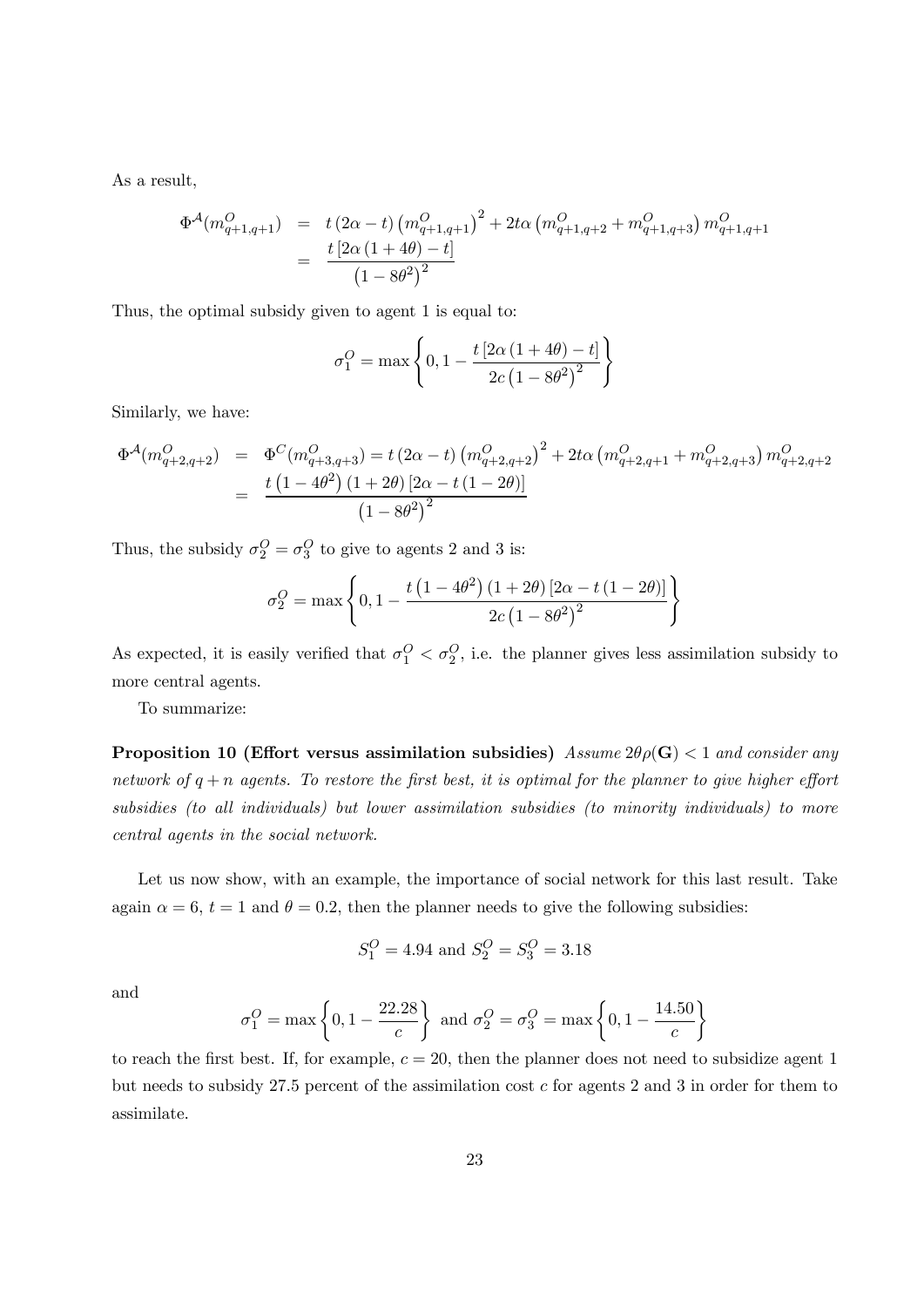Consider now the *complete network* with the three agents who assimilate. It is easily verified that, if  $\theta < 0.25$ , then

$$
S_1^O = S_2^O = S_3^O = \frac{2\alpha\theta (1+2\theta)}{(1-2\theta-8\theta^2)}
$$

$$
\sigma_1^O = \sigma_2^O = \sigma_3^O = \sigma^O = \max\left\{0, 1 - \frac{t(1-2\theta)[2\alpha(1+2\theta)-t(1-2\theta)]}{2c(1-2\theta-8\theta^2)^2}\right\}
$$

If we take the same parameter values,  $\alpha = 6$ ,  $t = 1$  and  $\theta = 0.2$ , then  $S^{O} = 12$  and

$$
\sigma^O = \max\left\{0, 1 - \frac{17.36}{c}\right\}
$$

If we compare the two networks, it easily verified that the planner needs to subsidize much more the social effort of all agents in the complete network (there are more network externalities in the complete network compared to the star network) while, for a given  $c$  and for given assimilation subsidies, she needs to subsidize less agent 1 but more agents 2 and 3 in the star network. In terms of network design, this means that the planner would not always like to choose the complete network, even though it is the network that generates most interactions among all possible networks. The optimal network will clearly depend on parameters values and will be, in general, difficult to determine.

## 6 Integrated versus segregated communities

So far, we have assumed that the majority group and the minority group always interact with each other, i.e. they belong to the same social network. We know that this not always true in the real world because, for example, minority and majority individuals do not go to the same school, the same college or do not work in the same workplace or do not live in the same area (segregation). Let us consider the case when this is not the case and analyze its consequences on assimilation behavior. To illustrate the result, let us have the following two complete networks where the two communities are totally separated.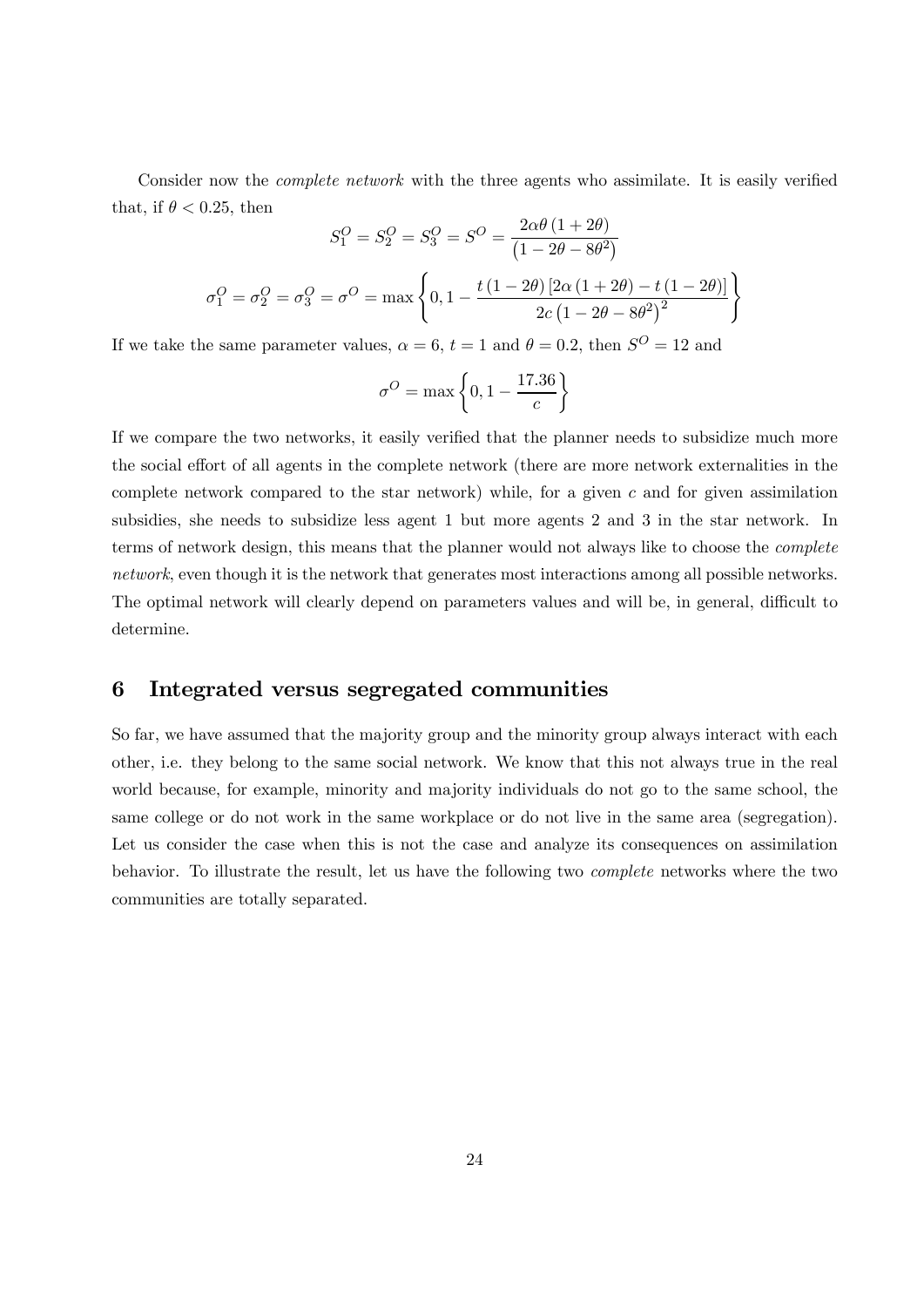

Figure 3: Two separated communities

In Figure 3, circle (white) nodes correspond to the majority group while square (black) nodes correspond to the minority group. Since minority workers 1 and 2 are of the same type (i.e. same centrality), there can only be two equilibria: an Assimilation Equilibrium for which  $\mathcal{A} = \{1, 2\}$  and  $\mathcal{O} = \emptyset$ , and an Oppositional Equilibrium for which  $\mathcal{A} = \emptyset$  and  $\mathcal{O} = \{1, 2\}$ . Thus, if  $\theta < 1$ , we have:

$$
\mathbf{M} = \frac{1}{\left(1 - \theta^2\right)} \left( \begin{array}{cc} 1 & \theta \\ \theta & 1 \end{array} \right)
$$

and

$$
\Phi^{\mathcal{A}}(m_{11}) = \Phi^{\mathcal{A}}(m_{22}) = t (2\alpha - t) (m_{11})^2 + 2t \alpha m_{12} m_{11}
$$
\n
$$
= t (2\alpha - t) (m_{22})^2 + 2t \alpha m_{21} m_{22} = \frac{t [2\alpha (1 + \theta) - t]}{(1 - \theta^2)^2}
$$
\n(18)

As a result, (i) if  $c < \frac{t[2\alpha(1+\theta)-t]}{2\alpha(1-\theta)^2}$  $2(1-\theta^2)$  $\frac{-t}{2}$ , there is a unique Assimilation Equilibrium while if  $c > \frac{t[2\alpha(1+\theta)-t]}{2}$  $\frac{2\alpha(1+\theta)-t_1}{2(1-\theta^2)^2},$ there is a unique Oppositional Equilibrium. The planner would certainly want that both groups interact more since this will increase peer effects and thus total productivity in the economy. Imagine that the planner "creates" a bridge between the two communities so that the two networks are now as follows: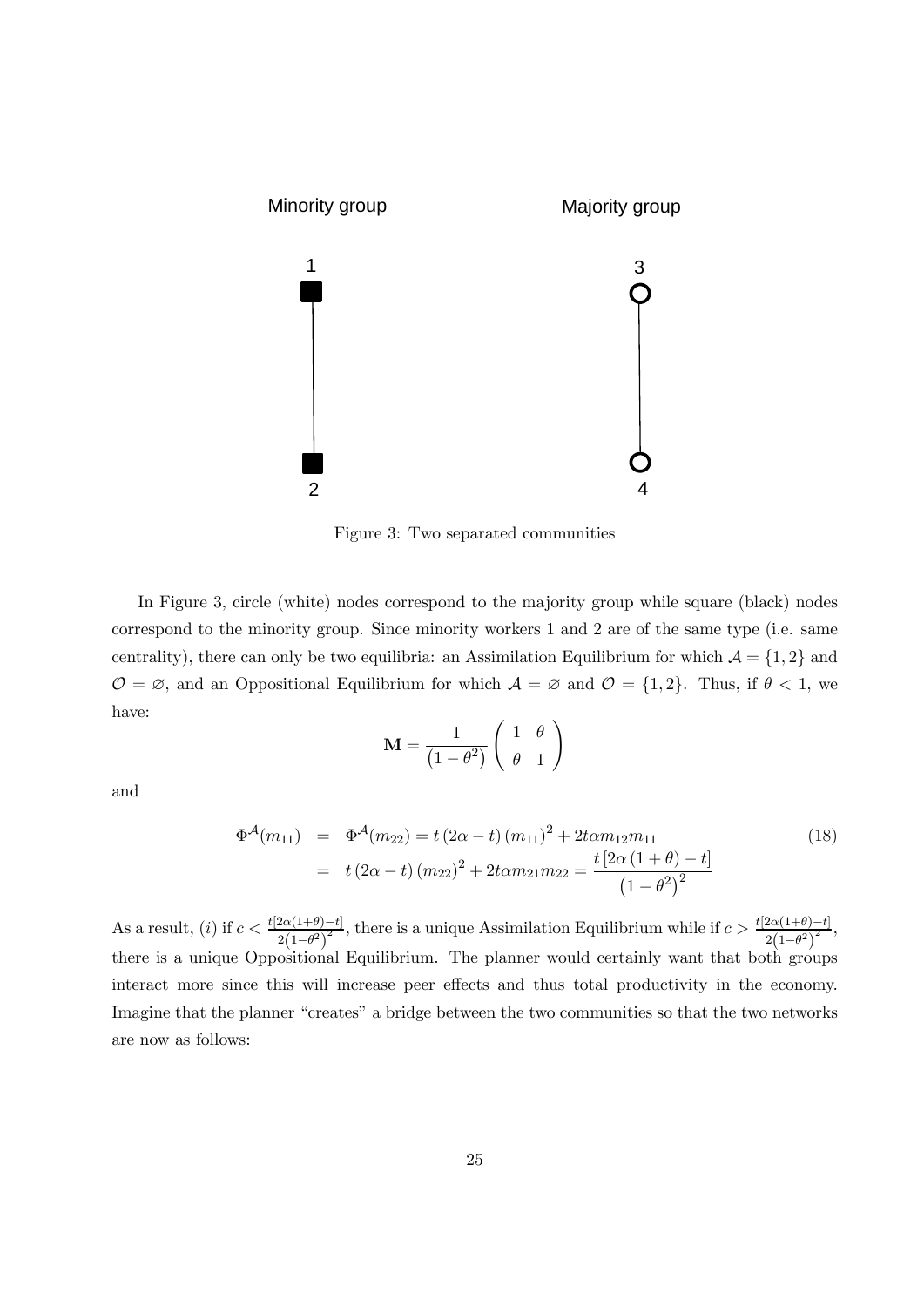

Figure 4: Bridge between the two communities

The planner can create such a bridge by moving minority individuals to more mixed areas (such as Moving to Opportunity programs mentioned above) or by integrating minority individuals to schools or colleges (such as the Affirmative Action or busing policies) or by helping them find a job in "majority" types of jobs. Let us analyze the consequence of this bridge on the assimilation process. Observe first that since the minorities are now of two types (in terms of centralities), there will be three equilibria. If  $\theta < \frac{2}{1+\sqrt{5}} = 0.618$ , we have:<sup>11</sup>

$$
\mathbf{M}_{B} = \frac{1}{(1 - 3\theta^{2} + \theta^{4})} \begin{pmatrix} 1 - \theta^{2} & \theta (1 - \theta^{2}) & \theta & \theta^{2} \\ \theta (1 - \theta^{2}) & 1 - 2\theta^{2} & \theta^{2} & \theta^{3} \\ \theta & \theta^{2} & 1 - \theta^{2} & \theta (1 - \theta^{2}) \\ \theta^{2} & \theta^{3} & \theta (1 - \theta^{2}) & 1 - 2\theta^{2} \end{pmatrix}
$$

and

$$
\Phi_{B}^{A}(m_{22}) = t (2\alpha - t) (m_{22})^{2} + 2t\alpha (m_{21} + m_{23} + m_{24}) m_{22}
$$
\n
$$
= \frac{t (1 - 2\theta^{2}) [(2\alpha - t) (1 - 2\theta^{2}) + 2\alpha\theta (1 + \theta)]}{(1 - 3\theta^{2} + \theta^{4})^{2}}
$$
\n(19)

As a result, if

$$
c < \frac{t\left(1 - 2\theta^2\right)\left[\left(2\alpha - t\right)\left(1 - 2\theta^2\right) + 2\alpha\theta\left(1 + \theta\right)\right]}{2\left(1 - 3\theta^2 + \theta^4\right)^2}
$$

 $11$ <sup>11</sup>The subscript *B* indicates that there is a bridge between the two comunities.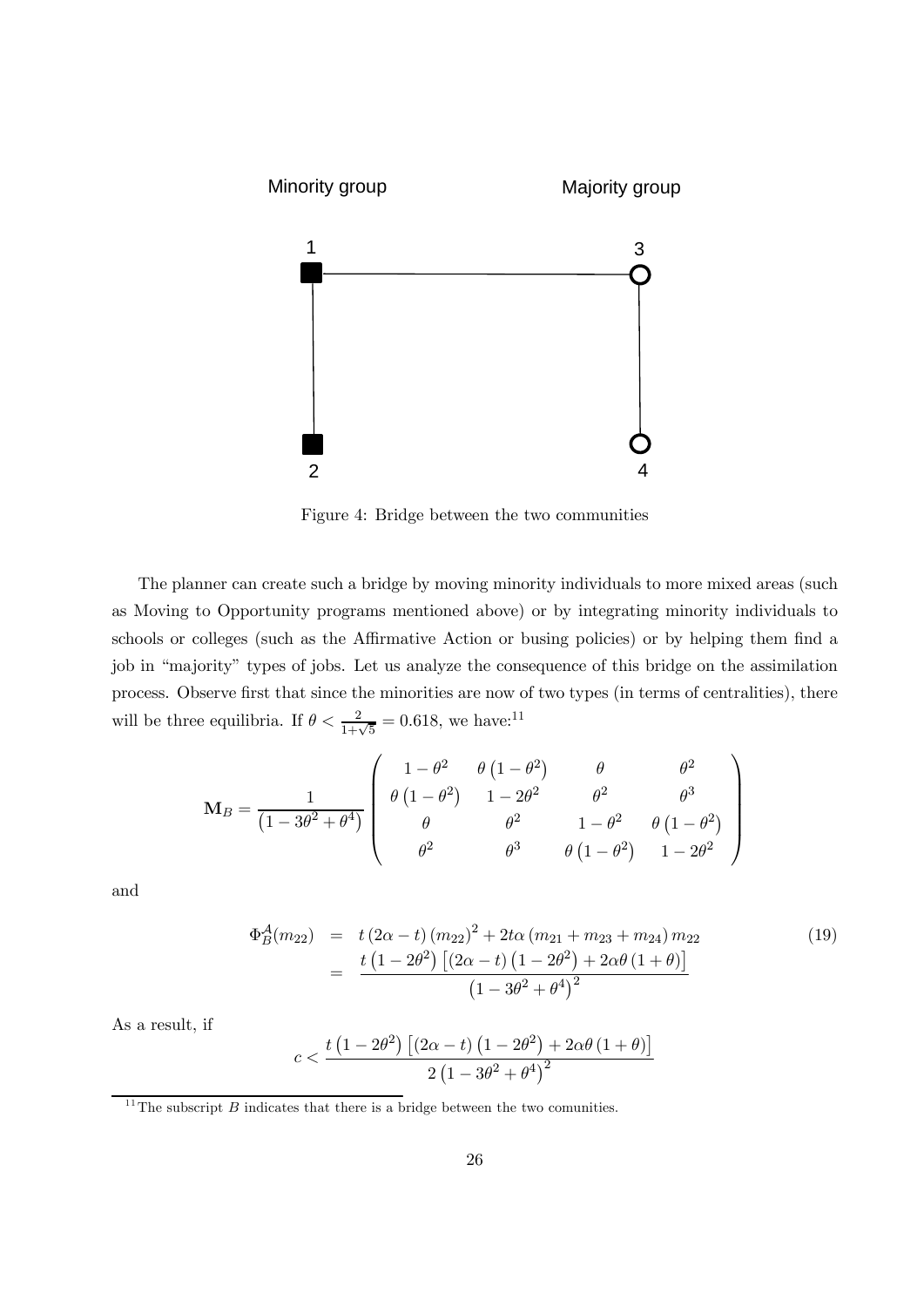there is a unique Assimilation Equilibrium for which  $\mathcal{A} = \{1, 2\}$  and  $\mathcal{O} = \emptyset$ . If

$$
\frac{t\left(1-2\theta^2\right)\left[\left(2\alpha-t\right)\left(1-2\theta^2\right)+2\alpha\theta\left(1-\theta^2\right)\right]}{2\left(1-3\theta^2+\theta^4\right)^2}
$$

there exists a unique Assimilation-Oppositional equilibrium for which  $A = \{1\}$  and  $\mathcal{O} = \{2\}$ . Finally, if

$$
c > \frac{t\left(1-\theta^2\right)\left[\left(1-\theta^2\right)\left(2\alpha - t - 2t\theta\right) + 2\alpha\theta\left(2+\theta-\theta^2\right)\right]}{2\left(1-3\theta^2 + \theta^4\right)^2}
$$

there exists a unique Oppositional equilibrium for which  $A = \emptyset$  and  $\mathcal{O} = \{1, 2\}.$ 

It is clear that there is much more assimilation when there is a bridge between the two communities (Figure 4) than when there is not (Figure 3). To see that, take again the same parameter values as above:  $\alpha = 6$ ,  $t = 1$  and  $\theta = 0.2$ . If there is no bridge, we have that, if  $c < 7.27$ , there is a unique Assimilation equilibrium while if  $c > 7.27$ , there is a unique Oppositional equilibrium. When there is a bridge, we have that: (i) if  $c < 7.69$ , there is a unique Assimilation equilibrium; (ii) if 7.69  $\lt c \lt 9.49$ , there is a unique Assimilation-Oppositional equilibrium; (iii) if  $c > 9.49$ , there is a unique Oppositional equilibrium. So, for example, if  $7.27 < c < 7.69$ , then in the network with separated communities (Figure 3), all minority workers are oppositional while, in the network with the bridge between the communities (Figure 4), individual 1 is assimilated while individual 2 is oppositional. This is a general result that is true for any network. It is due to the fact that, by creating a bridge between the two communities, positive externalities in terms of effort productivity increase. Indeed, if we look at individual 2, we can check that what she receives from individual 1 (i.e.  $m_{21}$ ) increases from  $\frac{\theta}{1-\theta^2}$  (before the bridge) to  $\frac{\theta(1-\theta^2)}{(1-3\theta^2+\theta^4)}$  (after the bridge is created). Similarly, her own centrality  $m_{22}$  (i.e. self-loops) increases from  $\frac{1}{(1-\theta^2)}$  to  $\frac{1-2\theta^2}{(1-3\theta^2+\theta^4)}$ . More generally, when creating a bridge between the two communities, the function  $\Phi^{\mathcal{A}}(m_{ii})$  that gives the incentive to assimilate always increases for both individuals because the centralities of the individuals from the majority group, i.e.  $m_{13}$  and  $m_{14}$  for individual 1 and  $m_{23}$  and  $m_{24}$  for individual 2, are added to this function (compare (18) and (19)). We have therefore the following general result:

**Proposition 11 (Bridge and assimilation)** Assume  $\theta \rho(\mathbf{G}) < 1$  and consider any network of  $q + n$  agents. Creating bridge(s) between the majority and the minority group always (weakly) increases assimilation.

This proposition demonstrates that assimilation is easier when ethnic minorities interact with individuals from the majority group. This is observed empirically. Using data from the European Community Household Panel, De Palo et al. (2006) study the assimilation of immigrants in the host country society by analyzing a question on the number of interactions between the respondent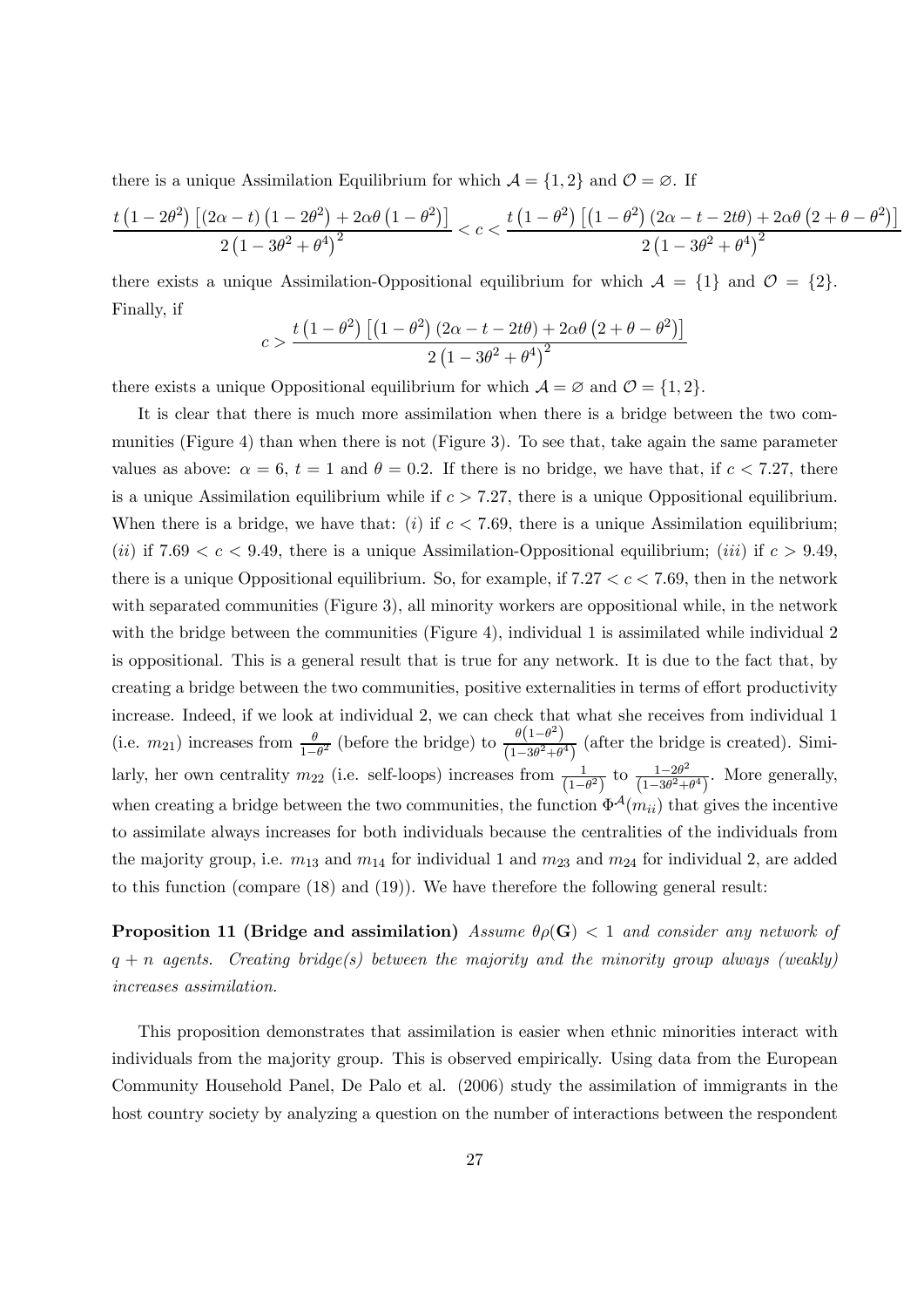and his/her neighbor, as related to the number of interactions with friends or relatives not living with them. Their results suggest that non-EU migrants tend to socialize less with natives, even after controlling for individual characteristics. They also find that migrants' behavior tends to slowly assimilate to that of native migrants (ethnic minorities). They suggest that education has a significant impact on the type of social activities undertaken by the individuals. More-educated people tend to relate somewhat less with close neighbors, but socialize more intensively with the broader community.

More generally, Proposition 11 shows that, by creating bridges between communities all workers are better off in terms of productivities and thus utilities. This means that, for example, if a planner provides a job to a minority worker that is usually reserved to majority workers (thus creating a bridge between the communities), it does not just increase the productivity and utility of this worker but it also increases the productivity of other minority workers from the same community. In other words, helping one minority individual benefits the whole community she belongs to because of the spillovers it generates. Since network structure plays an important role here, it would always be more efficient to create a bridge link between the most central individual from the minority group and the most central individual from the majority group. This is because we have positive complementarities in efforts so that more central agents provide more positive externalities than less central agents. This is, in turn, positively affects the assimilation behavior of minorities because of the effect on their productivity. The potential gains from bridging different parts of a network were important in the early work of Granovetter (1974) and are central to the notion of *structural* holes developed by Burt (1994). The latter postulates that social capital is created by a network in which people can broker connections between otherwise disconnected segments. In recent years, a number of empirical studies have shown that individuals or organizations who bridge 'structural holes' in networks gain significant payoff advantages.<sup>12</sup>

## 7 Network formation and assimilation choices

So far, we made two important assumptions that allowed us to have general results:  $(i)$  the network is fixed and  $(ii)$  the assimilation choice is binary. Because of these two assumptions, in Proposition 3, we could have very general results in terms of networks since our results were true for any possible network. The main results of Proposition 3 (assimilation increases in the number of central minority

 $12$  See Burt (1994) and Mehra et al. (2003) for influence of structural positions on promotions and performance evaluation, Podolny and Baron (1997) for work on network positions and mobility, and Ahuja (2000) for the influence of a firm's position in inter-organizational networks on its innovativeness and overall performance. See also Burt (2004) who explores the influence of individual position in social networks in shaping the generation of creative ideas.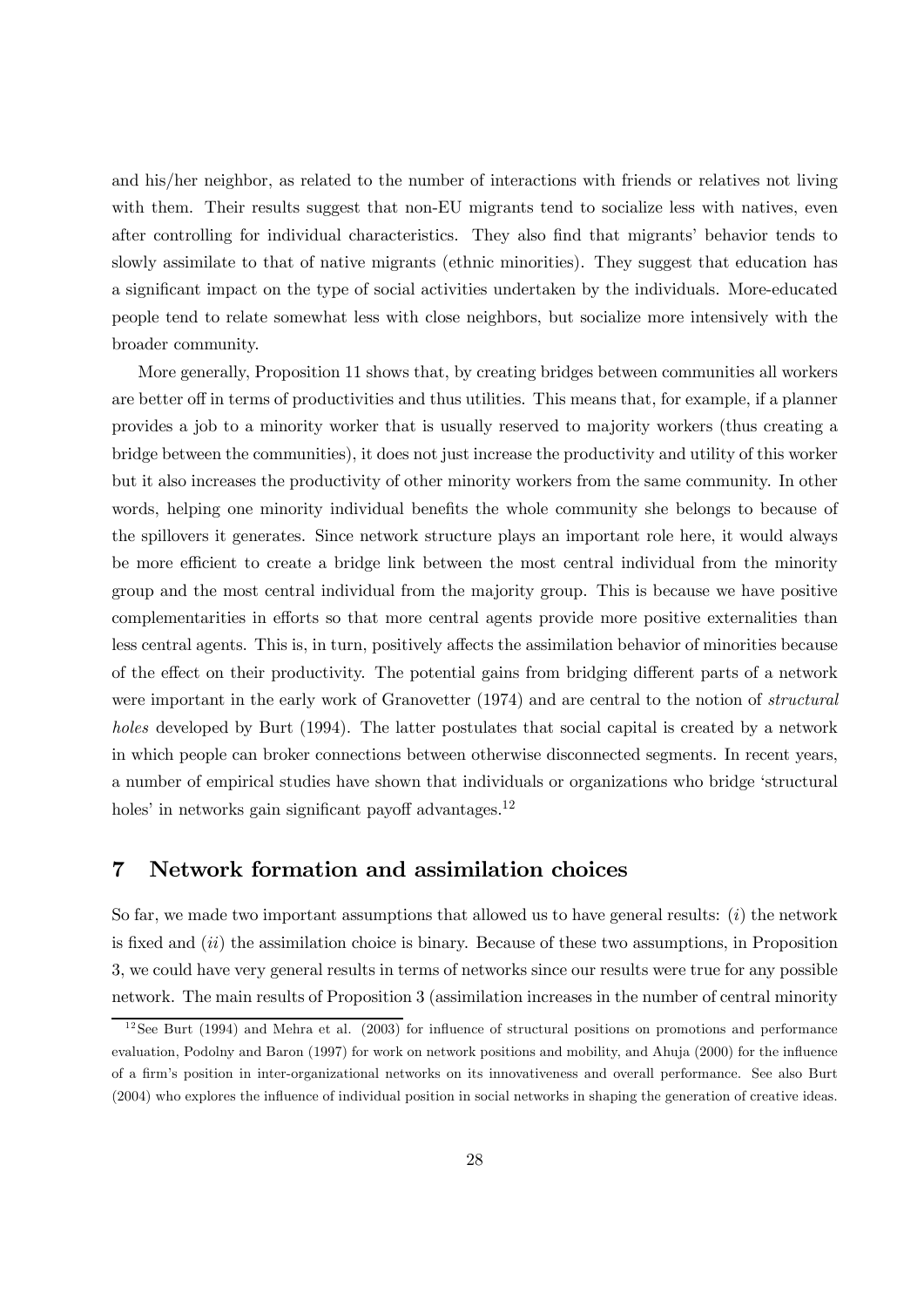agents as well as in the density of the network) are due to the assumption that assimilation leads to increases in marginal utility irrespective of the assimilation choices of other agents in the second stage. In this section, we would like to relax these two assumptions.

First, we would to endogeneize the network. It is, however, well-known that non-cooperative games of network formation with nominal lists of intended links are plagued by coordination problems (Myerson, 1991; Jackson and Wolinsky, 1996; Jackson, 2008; Cabrales et al., 2011). This is why it is extremely hard, if not impossible, to provide a full-fledged characterization of all possible stable networks. We are, however, able to provide a full-characterization of equilibria that have a complete-network structure and then study some specific networks that convey information about the different assimilation patterns that may arise in equilibrium.

Second, we will define the assimilation of an ethnic minority individual by the fraction of her friends who are from the majority group and not as a binary variable as before. In other words, the higher is the number of friends an ethnic minority has, the more assimilated is this person. This is a standard way of measure of assimilation in empirical research. Indeed, researchers have used interethnic marriage (Furtado and Theodoropoulos, 2010; Furtado, 2015) or inter-ethnic friendships (Sigelman and Welch, 1993; Berry, 1997; Ryder et al., 2000; Kao and Joyner, 2004; De Marti and Zenou, 2015; Patacchini and Zenou, 2016) as a measure of assimilation of ethnic minorities.

The timing is now as follows. In the first stage, all individuals form links with individuals from both communities. This corresponds to both the assimilation choice and the network formation. In the second stage, all individuals play the education effort game described in Section 3.1. As usual, we solve the model by backward induction.

#### 7.1 Model

As above, there are two communities, the majority group (type  $W$ ) and the ethnic minority group (type  $B$ ). Each agent belongs exclusively to one of the two communities,  $B$  or  $W$ . The type of individual *i* is denoted by  $\tau(i) \in \{B, W\}$ . Let  $n^B = n$  denote the number of B (minority) individuals in the population and let  $n^W = q$  denote the number of G (majority) individuals in the population. The network g is a set of all individuals  $Q + N$ , where  $Q = \{1, \ldots, q\}$ ,  $q \ge 2$  is the set of majority individuals while  $N = \{1, \ldots, n\}$ ,  $n \geq 2$  is set of minority individuals. there are  $q + n$ individuals in the economy.

We denote the link of two connected individuals, i and j, by ij. The set of i's direct contacts is:  $\mathcal{N}_i(g) = \{ j \neq i \mid g_{ij} = 1 \},\$  which is of size  $n_i(g)$ . The direct contacts of individual i of the same type is  $\mathcal{N}_i^{\tau(i)}(g) = \{j \neq i, \tau(i) = \tau(j) \mid g_{ij} = 1\}$ , and we denote the cardinality of this set by  $n_i^{\tau(i)}(g)$ .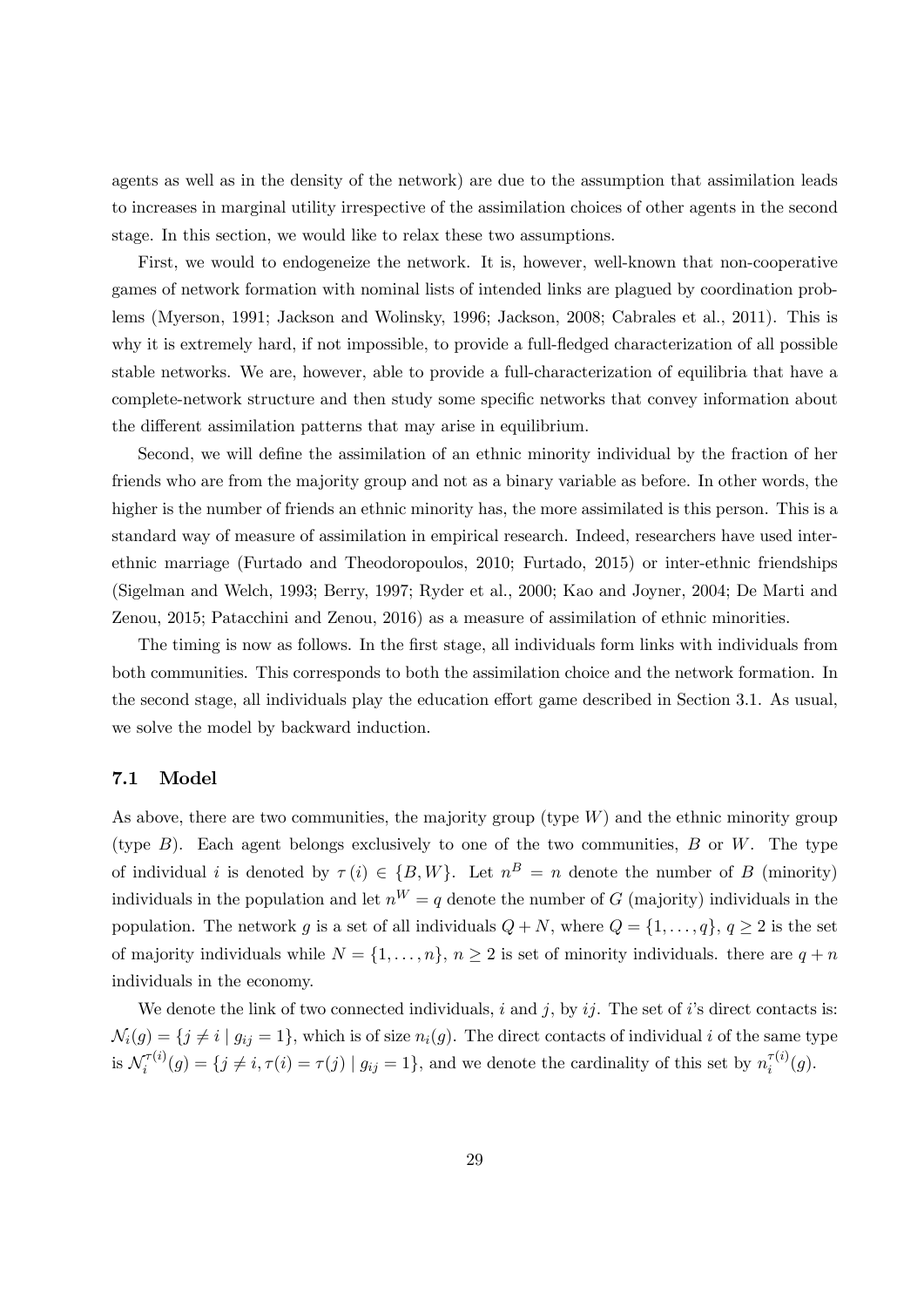**Preferences** As in the previous section, the utility of  $i$  is given by  $(1)$ :

$$
U_i(x_i, \mathbf{x}_{-i}, g) = \alpha x_i - \frac{1}{2} x_i^2 + \theta \sum_{j=1}^{q+n} g_{ij} x_i x_j - \sum_{j \in \mathcal{N}_i(g)} c_{ij}(g)
$$

where  $\alpha > 0$  is the same for all agents. Indeed, for simplicity, we assume that there is no more premium in terms of productivity for assimilated individuals (captured by  $t$  in the previous section). We will see below what are the benefits from assimilation. Furthermore, this utility function in the second stage is still given by (1) but we add the total cost of having links (this does not affect the second-stage game). In other words, all individuals pay the costs  $c_{ij} > 0$  for maintaining their direct relationships. In Proposition 1, we have shown that, if  $\theta \rho(\mathbf{G}) < 1$  and  $\alpha = \alpha \mathbf{1}$ , then there is a unique Nash interior equilibrium given by:

$$
\mathbf{x}^* = \alpha \left( \mathbf{I} - \theta \mathbf{G} \right)^{-1} \mathbf{1} = \alpha \mathbf{b}(g, \theta)
$$

or

$$
x_i^* (\alpha_i, \boldsymbol{\alpha_{-i}}, g) = \alpha b_i(g, \theta)
$$

where  $b_i(g, \theta)$  is now the unweighted Katz-Bonacich centrality (since  $\alpha$  is the same for all agents). As a result, the equilibrium utility of each individual  $i = B, W$  is now given by (see (5)):

$$
U_i^*(x_i^*, \mathbf{x}_{-i}^*, g) = \frac{1}{2} [x_i^* (\alpha_i, \alpha_{-i}, g)]^2 - \sum_{j \in \mathcal{N}_i(g)} c_{ij}(g)
$$
  

$$
= \frac{\alpha^2}{2} [b_i(g, \theta)]^2 - \sum_{j \in \mathcal{N}_i(g)} c_{ij}(g)
$$
 (20)

For the exposition, denote  $U_i^*(g) \equiv U_i^*(x_i^*, \mathbf{x}_{-i}^*, g)$ . To characterize linking costs, given a network g, we define the rate of exposure of individual *i* to her own community  $\tau(i)$  as:

$$
e_i^{\tau(i)}(g) = \frac{n_i^{\tau(i)}(g)}{n_i(g)}.
$$
\n(21)

This ratio  $e_i^{\tau(i)}(g)$  measures the fraction of same-type friends of individual i in network g since  $n_i^{\tau(i)}(g)$  is the number of i's same-type friends in network g while  $n_i(g)$  is the total number of i's friends in network  $g$ , independently of their type. We can now introduce the cost structure. Let  $c$ and  $C$  be strictly positive constants. We assume that:<sup>13</sup>

$$
c_{ij}(g) = \begin{cases} c & \text{if } \tau(i) = \tau(j) \\ c_{ij} = c + e_i^{\tau(i)} e_j^{\tau(j)} C & \text{if } \tau(i) \neq \tau(j) \end{cases}
$$
(22)

 $^{13}$ Eguia (2015) and De Marti and Zenou (2015) also present a theory in which the cost of assimilation is endogenous and depends on the choice of others. Their model is, however, very different from ours.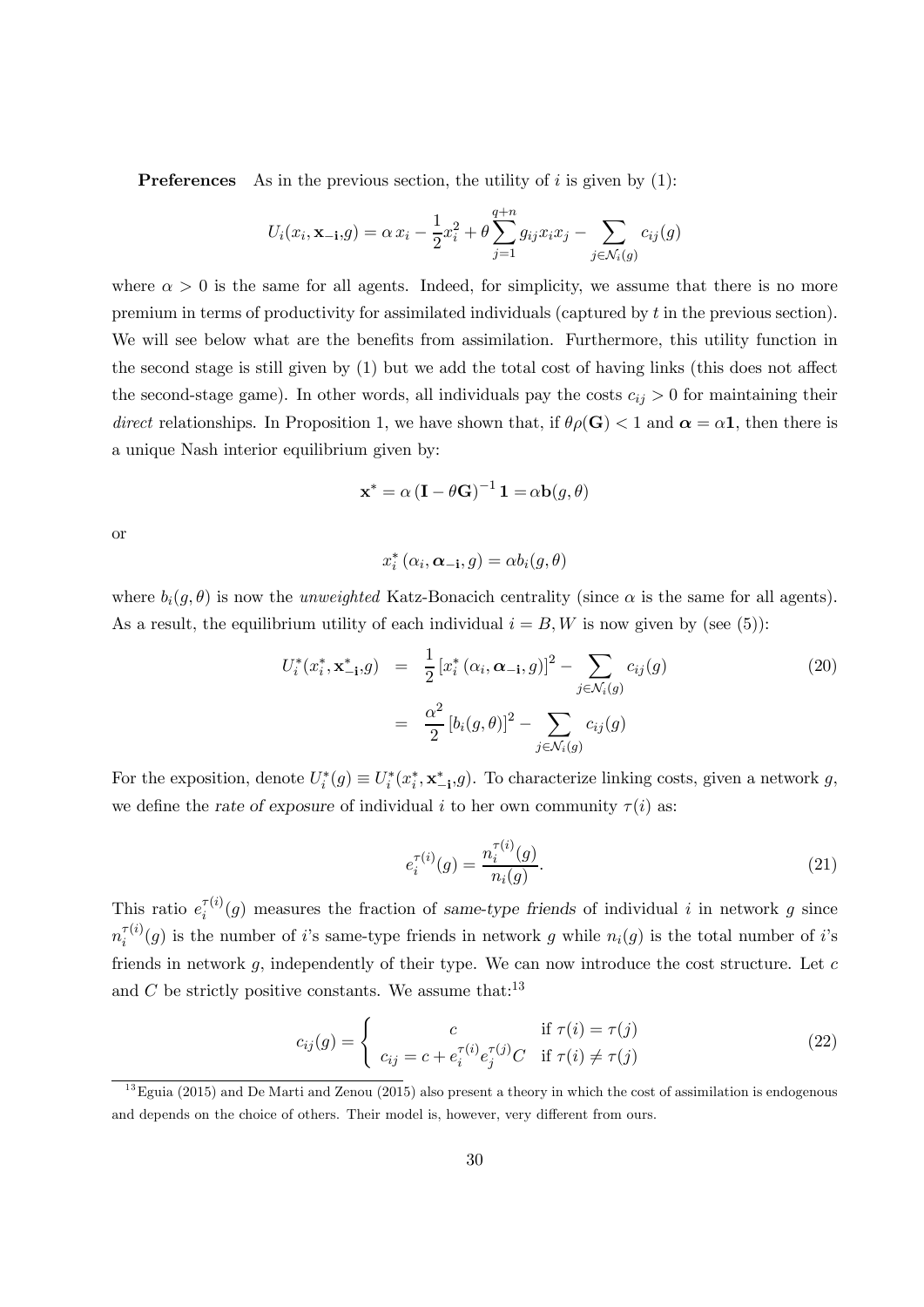There are thus different costs, depending with whom a connection is made. Since  $C > 0$  and the rates of exposure are non-negative, the main feature of this cost structure is that it is always more costly to form a friendship relationship with someone from the other community than with someone from the same community. In particular, if an individual i of type  $\tau(i)$  forms a friendship relationship with an individual j of type  $\tau(j)$ , with  $\tau(i) \neq \tau(j)$ , then the cost is increasing in their respective rates of exposure to their own communities. In other words, it is always easier for ethnic minorities to interact with ethnic minorities and likewise for whites, and that the interethnic relationships strongly depend on how "exposed" individuals are to their own community, i.e. how many same-race friends they have. These difficulties in inter-ethnic relationships can be due to language barriers or more generally to different social norms and cultures, as highlighted in the Introduction and Section 2. This is also what has been found empirically. For example, using data from the German Socio-Economic Panel for the period 1996-2011, Facchini et al. (2015) document that migrants with a German friend are more similar to natives than those without a local companion along several important dimensions, including engagement in social activities, concerns about the economy, interest in politics and broad policy issues like the environment, crime and xenophobia.

As a result, we will say that the higher is the percentage of type– $W$  friends for a type– $B$ individual, the more assimilated is this person. We do not need, as in the previous section, to define who is assimilated and who is not. We could clearly do it by saying that, if a minority individual has at least 50 percent of her friends who are of the other type, then she is considered as assimilated. But this is an arbitrary definition and depends on the size of each population.

In this new formulation, the cost of *assimilation* is now given by  $c_{ij}$ , which is the cost of forming a link with someone from both communities. Here the benefits of assimilation is captured in a different way compared to the previous section. If a person from the minority group (type  $B$ ) have many links with persons from the majority group (type  $W$ ), she will be considered as more assimilated and the benefits will be that her exposure rate increases and, as a result, her cost  $c_{ij}$ of forming new links with someone from the majority group will decrease.<sup>14</sup>

#### Example To illustrate our cost function (22), consider the following network:

<sup>&</sup>lt;sup>14</sup>As stated above, we could introduce the benefits of assimilation in terms of productivity  $t$  as in the previous section but then we would need some arbitrary definition of assimilation, i.e. percentage of type– W friends above which someone is assimilated. We could also assume that the benefits from a link with a majority individual are higher than with a minority worker. This would add more notations but will not change any of our results.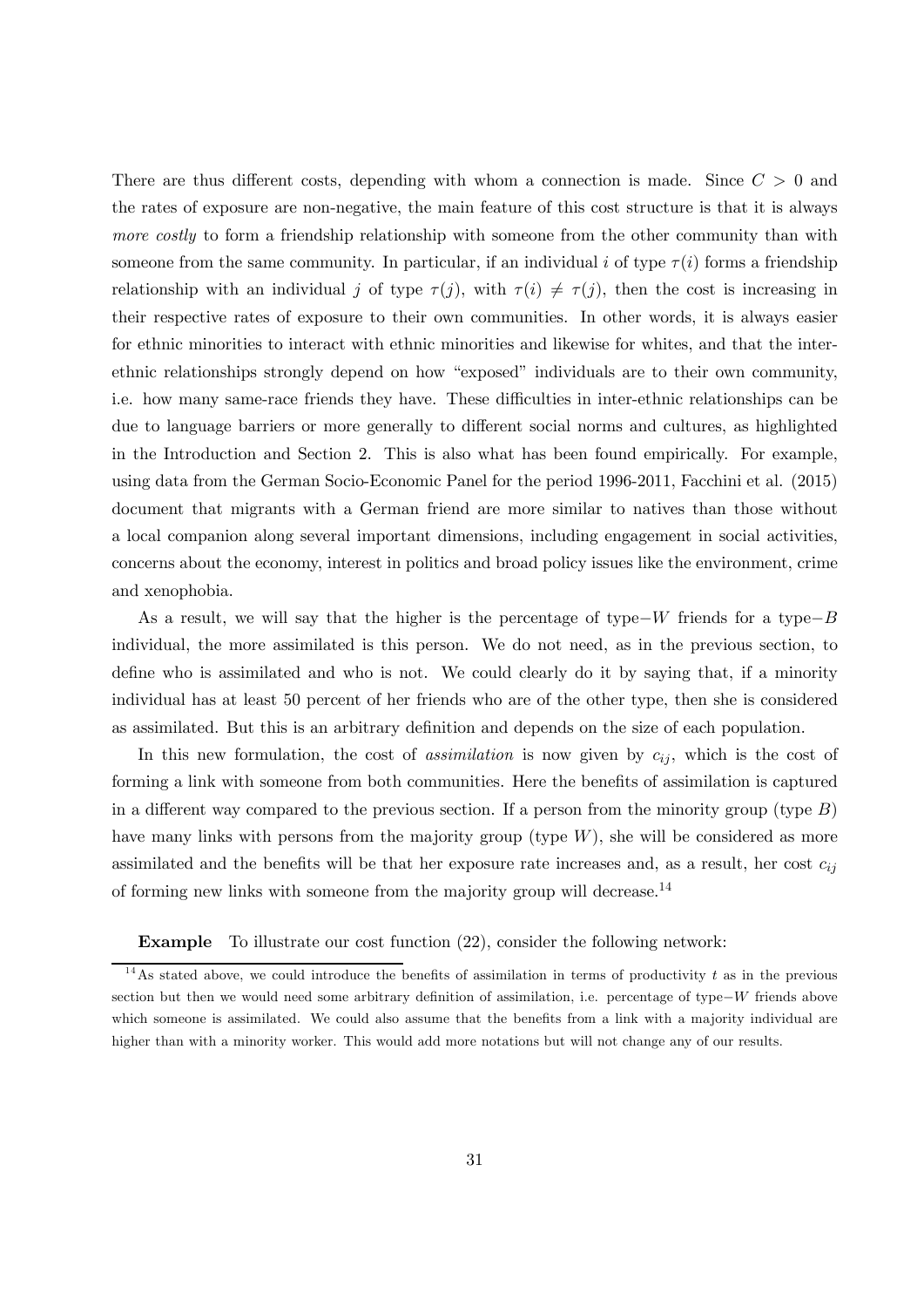

Figure 5: Line network with minority and majority individuals

where circle (white) nodes correspond to the majority group (type  $W$ ) while square (black) nodes correspond to the minority group (type  $B$ ). Now, assume that only links 12 and 34 exist and that individual 2 (type  $B$ ) considers forming a link with individual 3 (type  $W$ ). In that case, the cost of connecting individual 2 to individual 3 is:

$$
c_{23}(g) = c + \frac{n_2^{\tau(1)}(g)}{n_2(g)} \frac{n_3^{\tau(3)}(g)}{n_3(g)}C = c + C
$$

since  $n_2^{\tau(2)}(g) = n_3^{\tau(3)}(g) = 1$  (number of same-type friends of 2 and 3, respectively) and  $n_2(g)$  $n_3(g)=1$  (total number of 1's and 3's friends independently of type, before the link 32 is formed), which implies that  $e_1^{\tau(1)}(g) = e_3^{\tau(3)}(g) = 1$ . It is clear that, in this example, the cost of the link 23 is maximum since both individuals 2 and 3 have not been exposed at all to people from the other community when considering forming the link 23. If for example, we add an extra link with someone of type W for individual 2, then the cost  $c_{23}(g)$  decreases and is given by:

$$
c_{23}(g) = c + \frac{1}{2}C
$$

since  $e_2^{\tau(2)}(g)$ , the rate of exposure of individual 2 to her own community, decreases from 1 to 1/2.

#### 7.2 Network stability

In games played in a network, individuals' payoffs depend on the network structure. In our case, this dependency is established in expression (20), that encompasses both the benefits and costs attributed to an individual given her position in the network of relationships. Any equilibrium notion introduces some stability requirements. The notion of pairwise-stability, introduced by Jackson and Wolinsky (1996), provides a widely used solution concept in networked environments. Denote by  $g + ij$  the network g for which the link  $ij \notin g$  has been added and by  $g - ij$  the network g for which the link  $ij \in g$ . has been removed.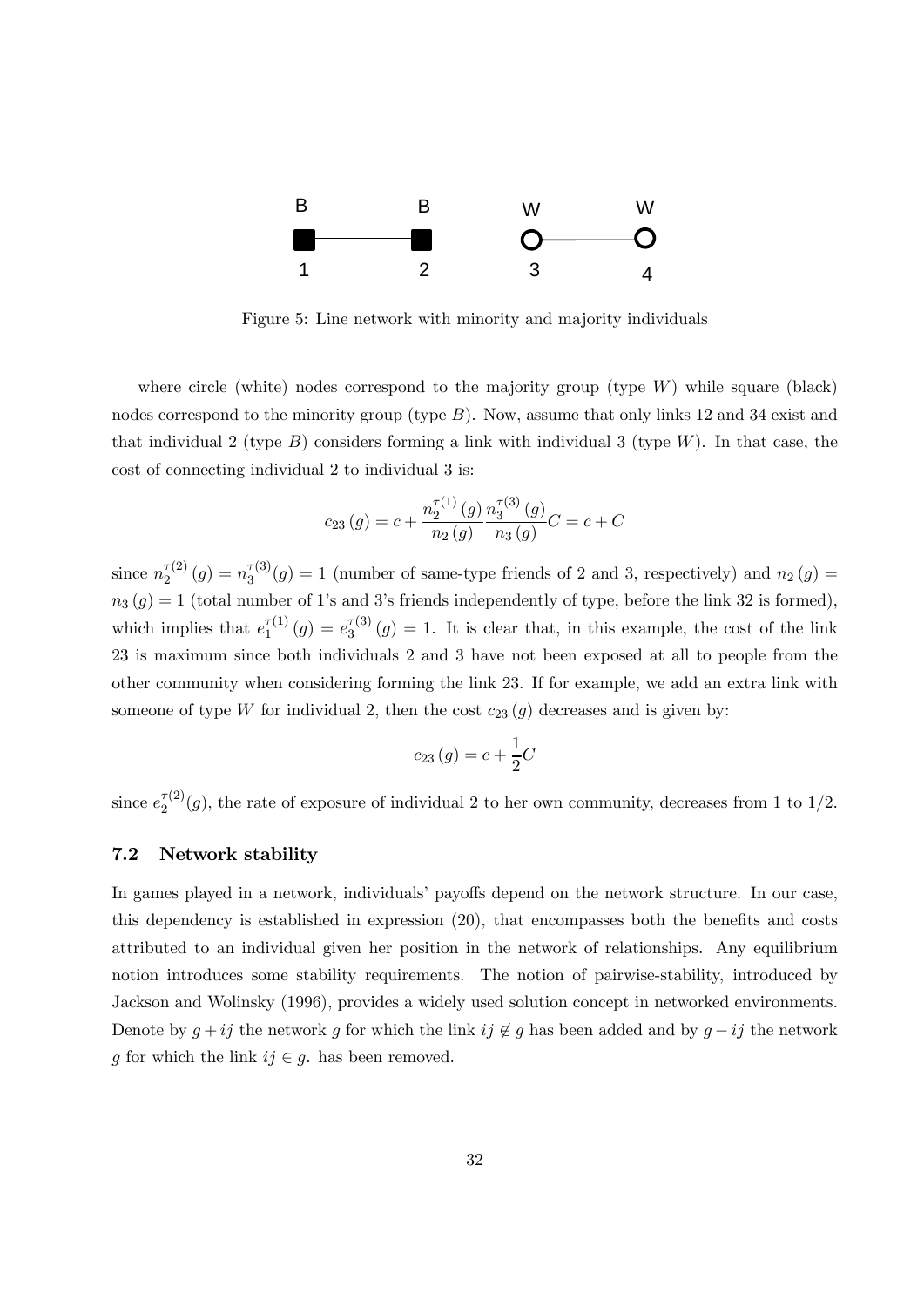**Definition 1** A network  $q$  is **pairwise stable** if and only if:

- (i) for all  $ij \in q$ ,  $U_i(q) > U_i(q ij)$  and  $U_i(q) > U_i(q ij)$
- (ii) for all  $ij \notin g$ , if  $U_i(g) < U_i(g + ij)$  then  $U_i(g) > U_i(g + ij)$ .

In words, a network is pairwise-stable if  $(i)$  no player gains by cutting an existing link, and  $(ii)$ no two players not yet connected both gain by creating a direct link with each other. Pairwisestability thus only checks for one-link deviations. It requires that any mutually beneficial link be formed at equilibrium but does not allow for multi-link severance. In other words, it takes into account the individual incentives to create and sever links and the necessary mutual consent between both sides for a link to be formed.

We will use this equilibrium concept throughout this section. Thus, network  $g$  is an equilibrium network whenever it is pairwise stable.

#### 7.3 Equilibrium

Let us now characterize the pairwise-stable equilibria for which each community is fully intraconnected (i.e. each individual is linked to all other individuals within the same community) and for which they are totally separated (no links between communities). Denote

$$
\Gamma\left(\theta,n^W,n^B\right) \equiv \frac{\alpha^2\left(\theta\left[1-\phi\left(n^W-1\right)\right]+\theta^2\right)\left(2\left(1+\theta\right)\left[1-\phi\left(n^B-1\right)\right]+\theta\left[1-\phi\left(n^W-1\right)+\theta\right]\right)}{2\left(1+\theta\right)^2\left[1-\phi\left(n^B-1\right)\right]^2\left[1-\phi\left(n^W-1\right)\right]^2}
$$

We have the following result:<sup>15</sup>

**Proposition 12** Assume  $\theta < 1/(n-1)$  and  $n^B < n^W$ . Denote by  $m \equiv n + q$  the total number of individuals in the economy.

 $(i)$  If

$$
c + \frac{\left(n^{B} - 1\right)\left(n^{W} - 1\right)^{2}}{\left(m - 1\right)^{2}\left(m - 2\right)}C < \frac{\alpha^{2}\theta\left(2 + 3\theta + \theta^{2}m\right)\left[1 - \theta\left(m - 2\right)\right]}{2\left(1 + \theta\right)^{4}\left[1 - \theta\left(m - 1\right)\right]^{2}}
$$
(23)

there exists a unique pairwise-stable network such that the minority and the majority communities are completely integrated, i.e. both communities are completely connected.

 $(ii)$  If

$$
\Gamma\left(\theta, n^W, n^B\right) < c + \frac{\left(n^B - 1\right)\left(n^W - 1\right)}{n^B n^W} C\tag{24}
$$

 $15$ <sup>15</sup>The proof of all the propositions in this section can be found in Appendix 2.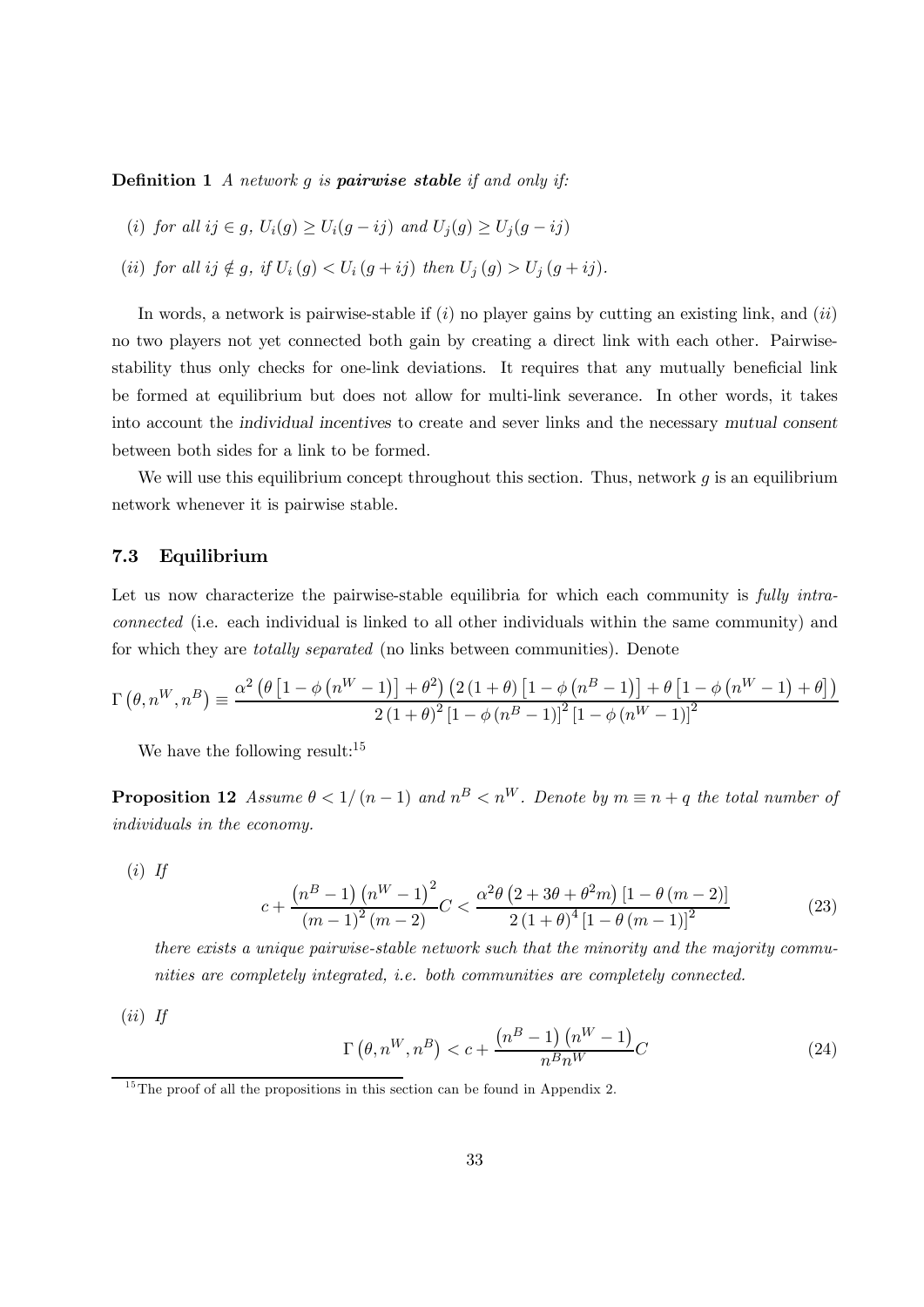and

$$
c < \frac{\alpha^2 \theta \left(2 + 3\theta + \theta^2 n^B\right) \left[1 - \theta \left(n^B - 2\right)\right]}{2 \left(1 + \theta\right)^4 \left[1 - \theta \left(n^B - 1\right)\right]^2}
$$
(25)

there exists a unique pairwise-stable network such that the minority and the majority communities are completely separated, i.e. there is no link between the two communities.

This is an interesting and general result that gives different conditions under which the network displays complete integration, i.e. each community is fully intra-connected and both communities are fully inter-connected, and under which the community are *totally separated*. As can be seen from the proof of this proposition, these are results that are difficult to establish. This is because, when someone considers either to delete or to add a link, she will change the Katz-Bonacich centralities of all agents in the network and will also change her exposure rate and thus her costs of inter-ethnic links.

Consider  $(i)$ . We only need to check deviations from deleting links since nobody can form new links. However, we need to check four deviations: a link deleted with someone from the same community and with someone from the other community for both types  $W$  and  $B$  agents. Consider, for example, the case when a type $-B$  wants to severe a link with a type $-W$  individual. First, one has to calculate the loss in terms of benefits, that is the (negative) change in terms of Katz-Bonacich centrality of this agent, which depends on the Katz-Bonacich centralities of all agents in the network. Second, one also needs to calculate the gains in terms of costs. When a type− $B$  agent deletes a link with a type− $W$  individual, there is a direct gain from this deletion but there is also a loss with all the other type– $W$  agents since the exposure rate of the type– $B$ agent is now higher and thus the costs to maintain links with all type $-W$  agents are higher. This is what is captured by condition (23), which depends on the size of each community,  $n^W$  and  $n^B$ . and the costs c and C (which have to be low enough) and on  $\theta$ , the strength of interactions.

If we now consider  $(ii)$ , the results are even more complicated to obtain since we need to consider deviations from deleting a link for each agent but also the possibility for both a type– $W$  and a type $-B$  individual to create a bridge link with the other community. Condition (23) is satisfied if both c and C are low enough while conditions  $(24)$  and  $(25)$  are satisfied for intermediate values of  $c$  and high values of  $C$ . This is because we need to guarantee that both link creation and deletion are not possible.

There is an interesting literature in psychology (see, in particular, Phinney, 1990; Berry, 1997; Ryder et al., 2000) that proposes a broader concept of self-identification in a two-dimensional framework, where identifications with two different cultures are not necessary mutually exclusive. Berry (1997) presents four distinct strategies for how individuals relate to two cultures. Assimilation is a weak identification with the culture of origin and a strong identification with the alternative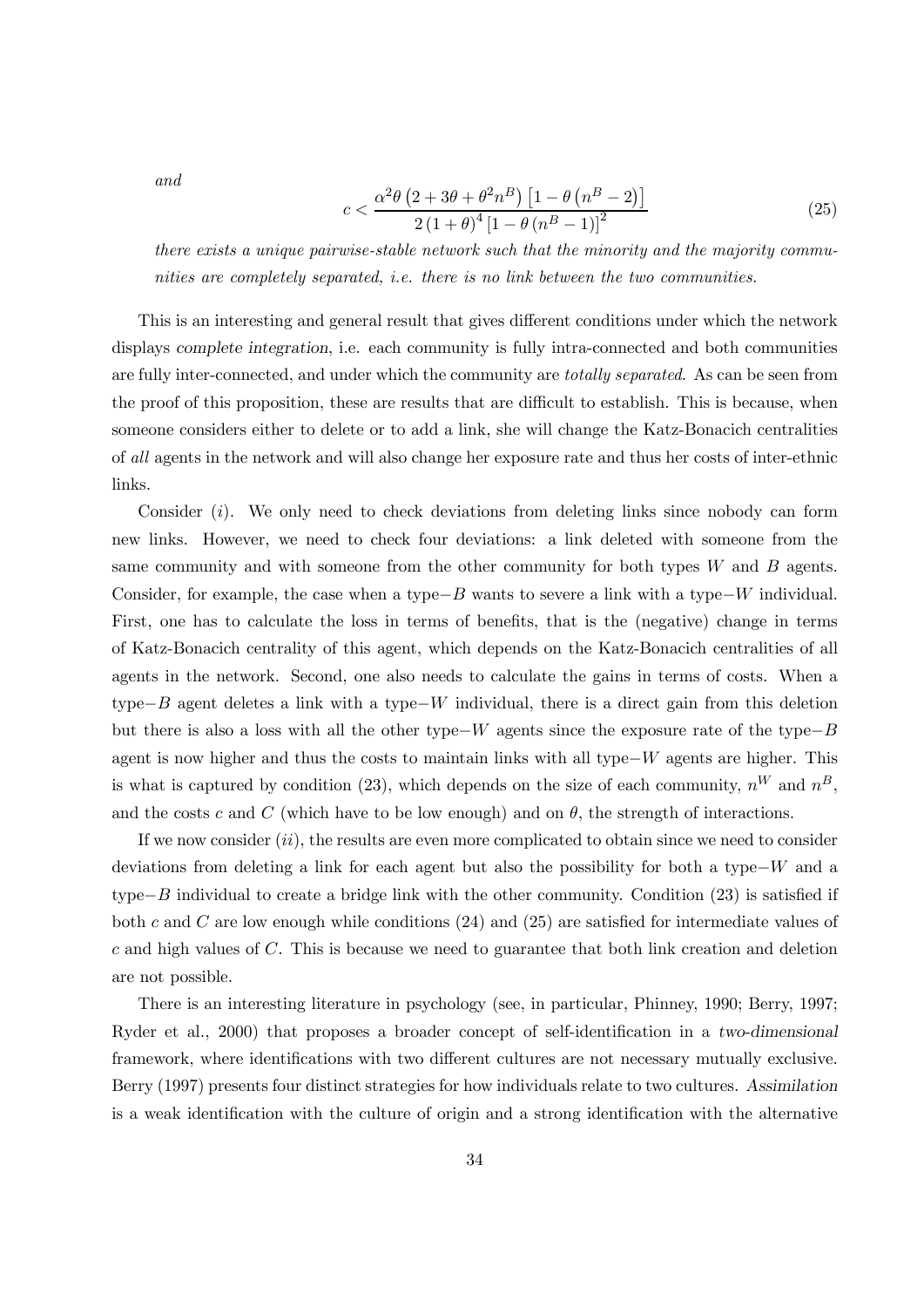culture. Integration is achieved when an individual combines strong dedication to the culture of origin and large commitment to the other culture. Marginalization is a weak dedication to both cultures. Finally, separation is an exclusive commitment to the culture of origin. Figure 6 summarizes these four different possibilities in a two-dimensional space.

As a result, in Proposition 12  $(i)$ , we have shown that ethnic minorities are *integrated* since they have not only a strong identification to the majority culture (a large fraction of their friends are of type W) but also to their own culture (a large fraction of their friends are of type B). In  $(ii)$ , we have shown that the ethnic minorities are *separated* since they have a weak identification to the majority culture but a strong identification to their own culture. In other words, Proposition 12 shows under which condition we can have two opposite behaviors in terms of assimilation choices.



Figure 6. Different identifications for ethnic minorities

An important difference with the model of the previous section (Proposition 3) is that, now, it is not true anymore that assimilation leads to increases in marginal utility irrespective of the assimilation choices of other agents. Here, the choice of friends is endogeneous and the assimilation decision (percentage of friends of type  $W$ ) strongly depends on the assimilation choices of other individuals from the majority and the minority group. This is because social distance expresses the force underlying the cost structure. Two agents are closer in the social space, the more each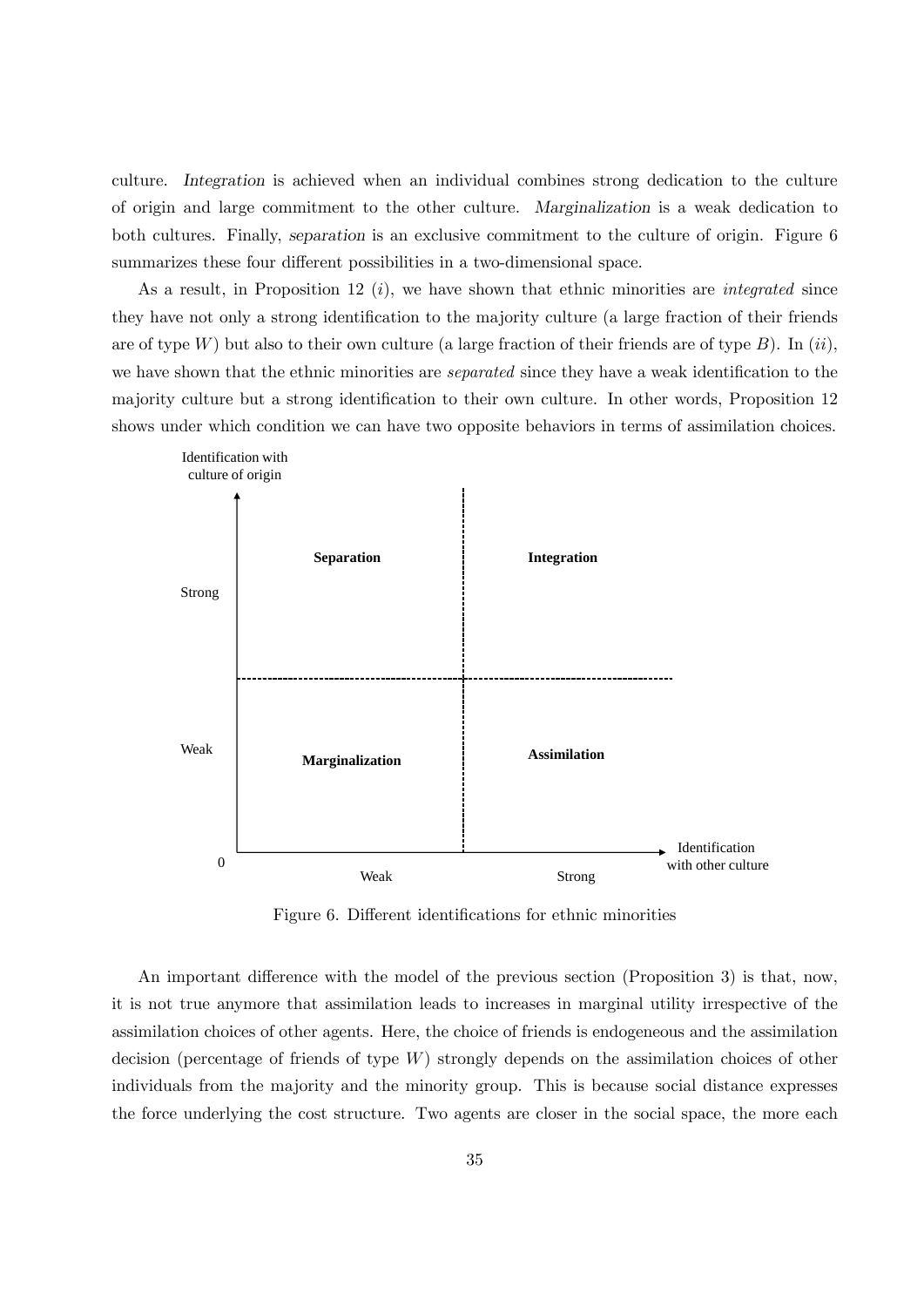of them is exposed to the other community. And, the closer they are in the social space, the easier it is for them to interact. In our model, this social distance is endogenous and depends on the respective choice of peers.

#### 7.4 Examples

It is difficult to have more general results because we need to calculate the marginal gain of forming or deleting links and this depends on the difference in Katz-Bonacich centralities. We can, however, give some conditions under which some specific networks are pairwise stables. In order to compare with the previous section, let us take the examples of Section 4.

#### 7.4.1 Star-shaped network

Consider the star-shaped network  $q$  depicted in Figure 1 where individual 1, who belongs to the majority group, holds a central position, while individuals 2 and 3, who belong to the minority group, are peripherals.

Proposition 13 (Assimilation choices in a star-shaped network) Consider the star-shaped network depicted in Figure 1 where individual 1 belongs to the majority group and individuals 2 and 3 are minority workers. Assume  $\theta < 1/2$ . Then this network is an equilibrium (pairwise-stable) network if

$$
\frac{\theta (2 - \theta - 4\theta^2)}{(1 - 2\theta - 2\theta^2 + 4\theta^3)^2} < \frac{2c}{\alpha^2} < \frac{\theta^2 (2 - 3\theta^2)}{(1 - \theta - 2\theta^2 + 2\theta^3)^2}
$$
(26)

As in the previous section (Proposition 4), this proposition shows the role of c,  $\alpha$  and  $\theta$  in the assimilation choices. If  $c$  and  $\alpha$  have intermediate values, then the star network of Figure 1 is an equilibrium network because individual  $1$  (type  $W$ ) has no incentive to delete a link while individual 2 or 3 (type  $B$ ) has no incentive to delete or create a link. In this equilibrium, both minority individuals are assimilated (see Figure 5) since they have a strong identification with the host majority culture since all their friends are from the majority group but a very weak identification with their own culture (no friend from the same community). As in Proposition 4, increasing  $\theta$ , the intensity of social interactions, will always lead to more assimilation (i.e. more friends for the minority group) because they will be more interactions between all agents. This is not what condition (26) is capturing since if  $\theta$  is too large, then individuals 2 and 3 would form a link and the network depicted in Figure 1 will not anymore be pairwise stable.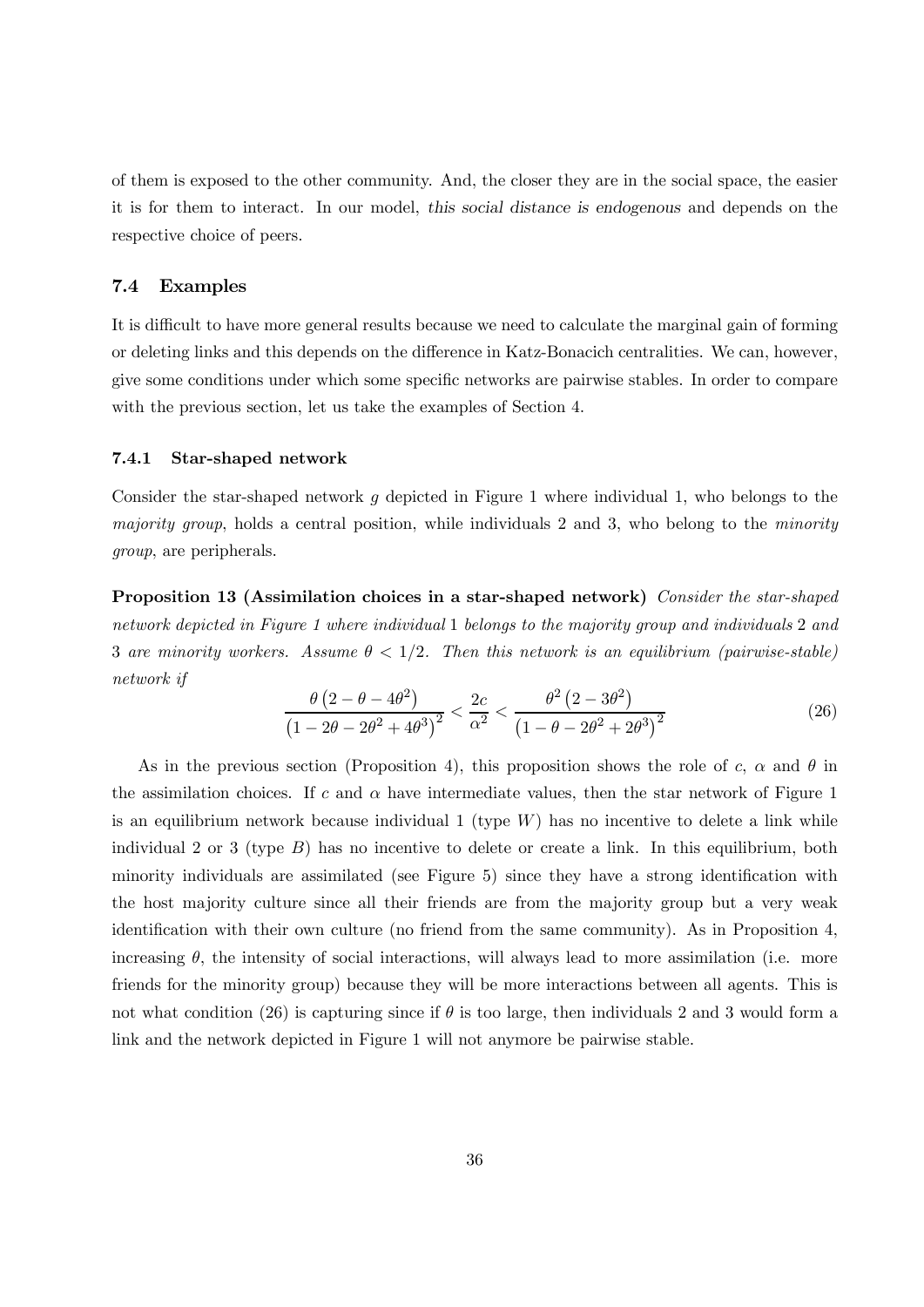#### 7.4.2 Complete network

Consider now the complete network  $g$  depicted in Figure 2 where individual 1, who belongs to the majority group, holds a central position, while individuals 2 and 3, who belong to the minority group, are peripherals.

Proposition 14 (Assimilation choices in a complete network) Consider the complete network depicted in Figure 2 where individual 1 belongs to the majority group and individuals 2 and 3 are minority workers. Assume  $\theta < 1/2$ . Then this network is an equilibrium (pairwise-stable) network if

$$
\frac{2c}{\alpha^2} < \frac{\theta \left(2 - \theta - 4\theta^2\right)}{\left(1 - 2\theta - 2\theta^2 + 4\theta^3\right)^2} \tag{27}
$$

Condition (27) implies that the lower is c or the higher is  $\alpha$ , the more likely that the complete network described in Figure 2 will emerge. Moreover, when  $\theta < 1/2$ , it is easily verified that the right-hand side of condition (27) is increasing in  $\theta$  so that the higher is  $\theta$ , the more valuable are social interactions in the network and the more likely the complete network will be formed.

Observe that, for these two specific networks of Figures 1 and 2, the inter-ethnic cost is always equal to the intra-ethnic cost, i.e.  $c$ , because individual 1 from the majority group has no friend from the majority group and her exposure rate was always zero. This considerably simplifies the proof of Propositions 13 and 14. Of course, in richer networks, this will not be the case (see e.g. Proposition 12). Consider, for example, the network of Figure 5. If agent 2 (type  $B$ ) wants to severe her link with agent 3 (type W), the gain is not anymore c, as in Propositions 13 and 14, but  $c+C/4$  since, by deleting link 23, the exposure rate of individual 2 to her own community increases from 1/2 to 1 and the total cost of her links decreases from  $2c + C/4$  (costs of the links 12 and 13) to  $c$  (cost of the link 12).

This proposition is interesting because it provides policy implications similar to the ones proposed in Section 6. Indeed, if the government could decrease  $c$ , and, more generally  $C$  (see Proposition 12) the intra- and inter-ethnic cost of interactions, for example, by having language courses to immigrants, or increase  $\alpha$ , the workers' productivity, or  $\theta$ , social interactions, then assimilation will increase.

## 8 Concluding remarks

In this paper, we have proposed a simple two stage-model where ethnic minorities choose whether to assimilate or not to the majority culture in the first stage while, in the second stage, both ethnic minorities and majority workers decide how much effort to put in some activity. The network is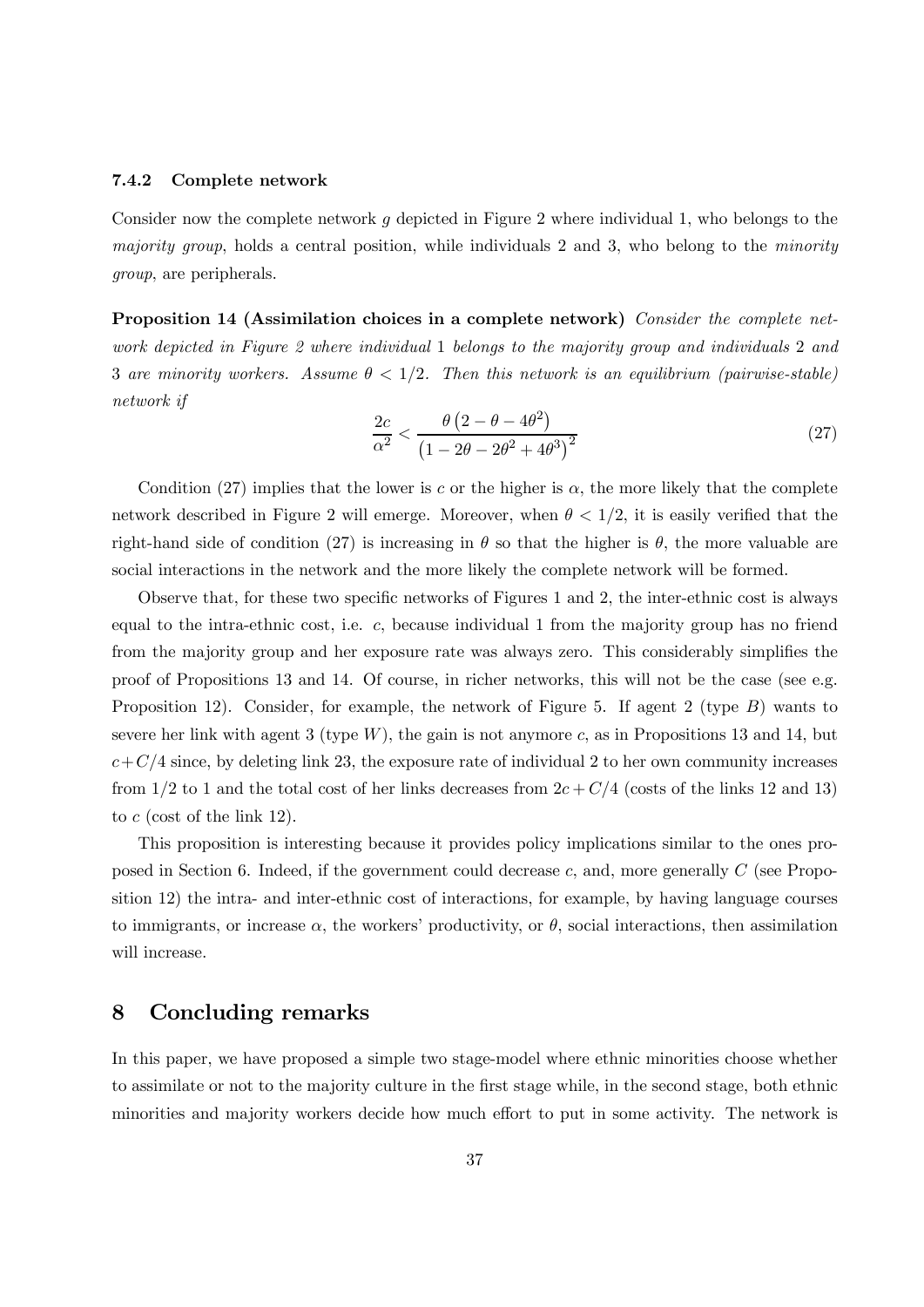taken as given. We show that the more central agents in the network tend to assimilate more than the less central agents. We also show that there is more assimilation in denser networks and the Nash equilibrium is not efficient because of positive externalities created by effort choices. We then propose different policies that can restore the first best, looking at both effort and assimilation subsidies. We also show that bridging networks between the majority and the majority group is always beneficial for assimilation behaviors.

We then extend our model to include network formation and, instead of having a binary choice of assimilation, we have a more "continuous" definition of assimilation, which is endogenously determined by the percentage of friends from the majority group each minority worker has. Using the concept of pairwise stability for equilibrium networks, we provide conditions for which the ethnic minorities either assimilate to or separated themselves from the majority group.

As a result, there is a trade off between the two models. In the first one, which has a simple view of the assimilation process and for which the network is exogenously given, we can derive several general results. In the second one, where the position in the network of each individual as well as the number of friends of both types are endogenous, we can only provide some partial results, especially for specific networks such as the complete ones. However, both of them lead to the policy conclusion that integrating the two communities (by either moving minorities from areas with many minority families to areas with many majority families, as, for example, in the MTO programs in the United States, and/or by reducing the cost of assimilation and the cost of interaction between communities) leads to more assimilation. In particular, both show that there will be more assimilation if there are more inter-ethnic links in the network. Therefore, our results suggest that ethnic enclaves may not be good for assimilation while providing host country language proficiency could be a more effective policy.<sup>16</sup> They also suggest that targeting the most central individuals among the minority group (such as community leaders) could be an efficient policy if they are themselves assimilated because this will generate positive externalities in terms of assimilation behaviors and outcomes for minority individuals in the network.

## References

[1] Adida, C.L., Laitin, D.D. and M.-A. Valfort (2014), "Muslims in France: Identifying a discriminatory equilibrium," Journal of Population Economics 27, 1039-1086.

 $16$  Interestingly, this is also the conlusion of Angelini et al. (2015) who empirically investigate the association between assimilation with a host culture and immigrants' subjective well-being in Germany.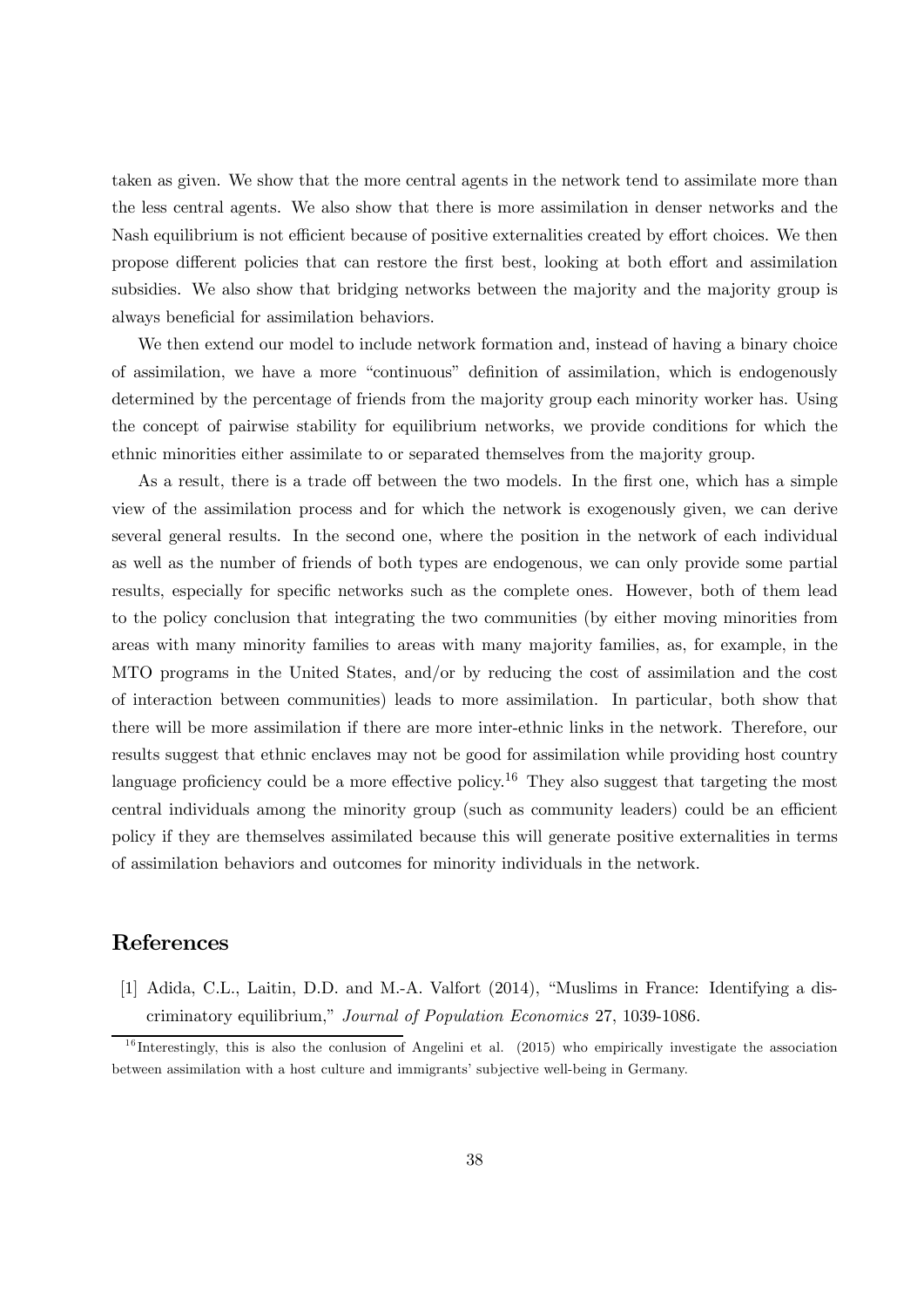- [2] Ahuja, G. (2000), "Collaboration networks, structural holes, and innovation: A logitudinal study," Administrative Science Quarterly 45, 425-455.
- [3] Ainsworth-Darnell, J.W. and D.B. Downey (1998), "Assessing the oppositional culture explanation for racial/ethnic differences in school performance," American Sociological Review 63, 536-553.
- [4] Akerlof, G. (1997), "Social distance and social decisions," Econometrica 65, 1005-1027.
- [5] Akerlof, G.A. and R.E. Kranton (2010), Identity Economics: How Our Identities Shape Our Work, Wages, and Well-Being, Princeton: Princeton University Press.
- [6] Alba, R.D., Kasinitz, P. and M.C. Waters (2011), "The kids are (mostly) alright: Secondgeneration assimilation," Social Forces 89, 763-774.
- [7] Alba, R.D. and V. Nee (2003), Remaking the American Mainstream: Assimilation and Contemporary Immigration, Cambridge, MA: Harvard University Press.
- [8] Angelini, V., Casi, L. and L. Corazzini (2015), "Life satisfaction of immigrants: Does cultural assimilation matter?" Journal of Population Economics 28, 817-844.
- [9] Austen-Smith, D. and R.D. Fryer, Jr (2005), "An economic analysis of 'acting white'," Quarterly Journal of Economics 120, 551-583.
- [10] Ballester, C., Calvó-Armengol, A. and Y. Zenou (2006), "Who's who in networks. Wanted: The key player," Econometrica 74, 1403-1417.
- [11] Bartlett, M.S. (1951), "An inverse matrix adjustment arising in discriminant analysis," Annals of Mathematical Statististics 22, 107-111.
- [12] Battu, H., McDonald, M. and Y. Zenou (2007), "Oppositional identities and the labor market," Journal Population Economics 20, 643-667.
- [13] Battu, H. and Y. Zenou (2010), "Oppositional identities and employment for ethnic minorities. Evidence for England," Economic Journal 120, 52-71.
- [14] Beenstock, M., Chiswick, B.R. and A. Paltiel (2010), "Testing the immigrant assimilation hypothesis with longitudinal data," Review of Economics of the Household 8, 7-27.
- [15] Berry, J.W. (1997), "Immigration, acculturation and adaptation," Applied Psychology: An International Review 46, 5-34.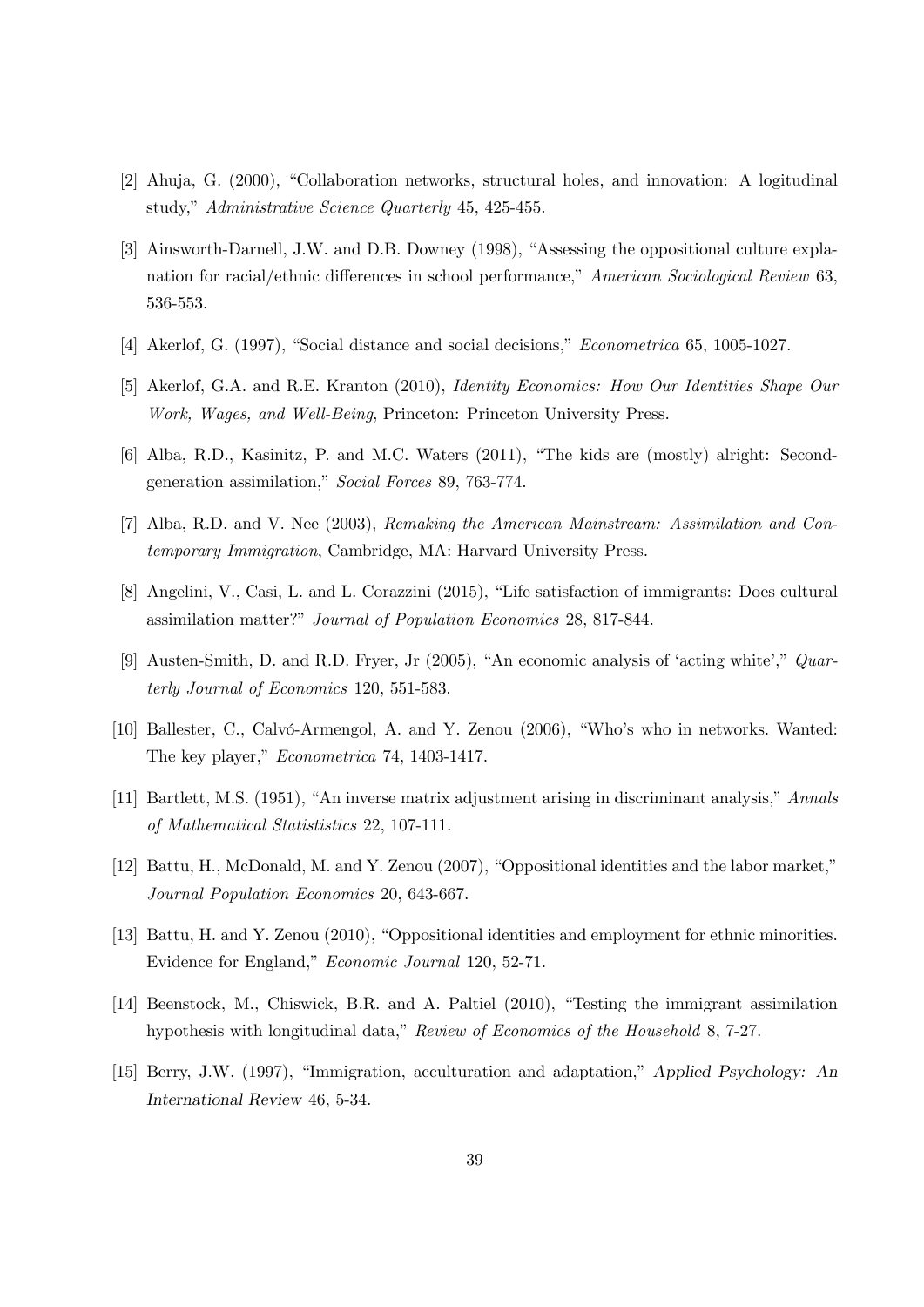- [16] Bisin, A., Patacchini, E., Verdier, T. and Y. Zenou (2011a), "Formation and persistence of oppositional identities," European Economic Review 55, 1046-1071.
- [17] Bisin, A., Patacchini, E., Verdier, T. and Y. Zenou (2011b), "Ethnic identity and labor-market outcomes of immigrants in Europe," Economic Policy 26, 57-92.
- [18] Bisin, A. and T. Verdier (2000), "Beyond the melting pot: Cultural transmission, marriage, and the evolution of ethnic and religious traits," Quarterly Journal of Economics 115, 955-988.
- [19] Bisin, A. and T. Verdier (2001), "The economics of cultural transmission and the dynamics of preferences," Journal of Economic Theory 97, 298-319.
- [20] Bisin, A. and T. Verdier (2011), "The economics of cultural transmission and socialization," In J. Benhabib, A. Bisin, and M.O. Jackson (Eds.), Handbook of Social Economics, Amsterdam: Elsevier Science, pp. 339-416.
- [21] Bonacich, P. (1987), "Power and centrality: A family of measures," American Journal of Sociology 92, 1170-1182.
- [22] Borjas G.J. (1985), "Assimilation, changes in cohort quality, and the earnings of immigrants," Journal of Labor Economics 3, 463-489.
- [23] Borjas, G.J. (1987), "Self-selection and the earnings of immigrants," American Economic Review 77, 531-553.
- [24] Borjas, G.J. (1992), "Ethnic capital and intergenerational mobility," Quarterly Journal of Economics 107, 123-150.
- [25] Boyd, R. and P. Richerson (1985), Culture and the Evolutionary Process, Chicago: University of Chicago Press.
- [26] Burt, R.S. (1994), Structural Holes, New York: Academic Press.
- [27] Burt, R.S (2004), "Structural holes and good ideas," American Journal of Sociology 110, 349-399.
- [28] Cabrales, A., Calvó-Armengol, A. and Y. Zenou (2011), "Social interactions and spillovers," Games and Economic Behavior 72, 339-360.
- [29] Cavalli-Sforza, L. and M. Feldman (1981), Cultural Transmission and Evolution. A Quantitative Approach, Princeton: Princeton University Press.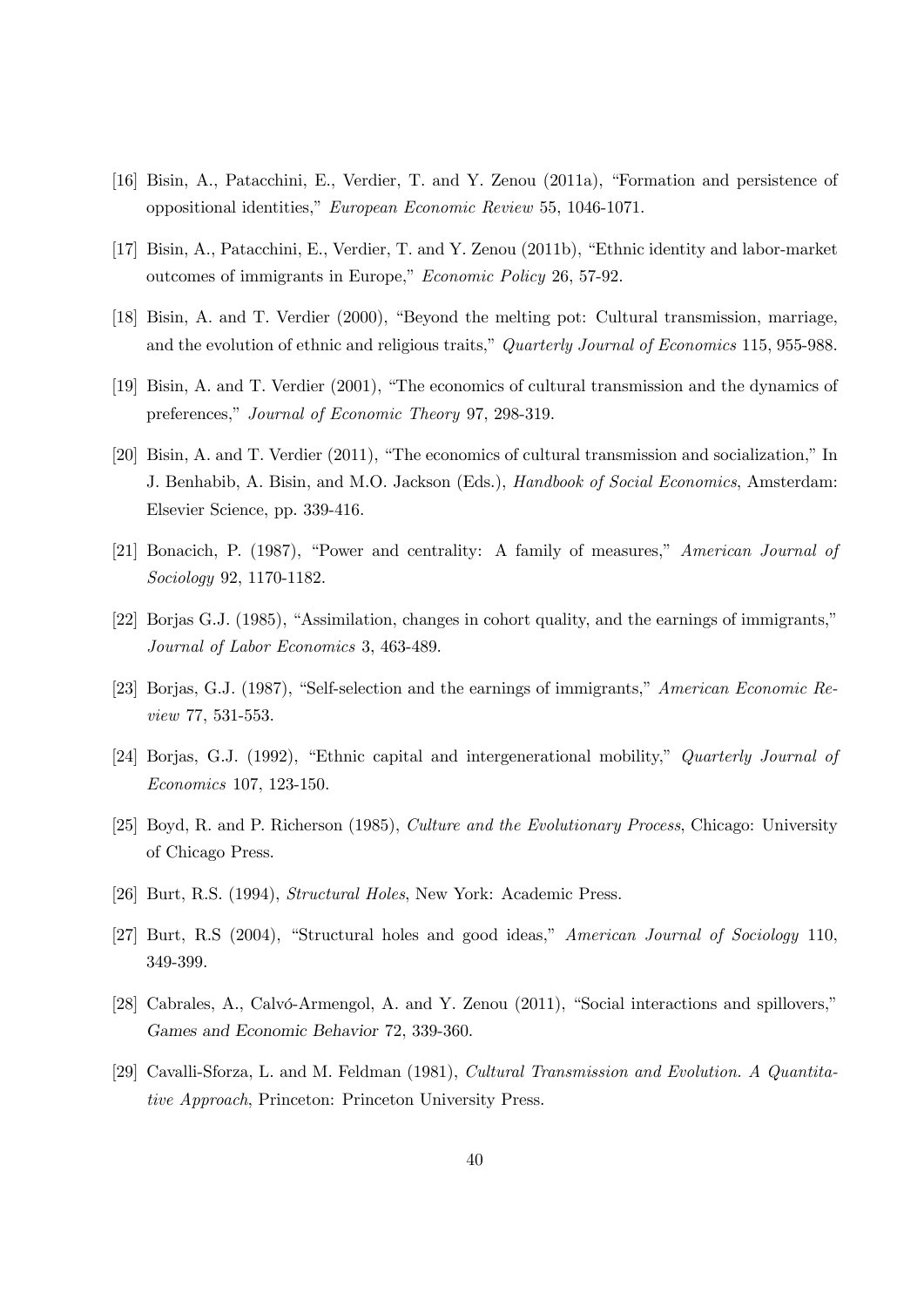- [30] Calvó-Armengol, A., Patacchini, E. and Y. Zenou (2009), "Peer effects and social networks in education," Review of Economic Studies 76, 1239-1267.
- [31] Carvalho, J.-P. (2013), "Veiling," Quarterly Journal of Economics 128, 337-370.
- [32] Chiswick, B.R. and P.W. Miller (1995), "The endogeneity between language and earnings: International analyses," Journal of Labor Economics 13, 246-288.
- [33] Chiswick, B.R. and P.W. Miller (1996), "Ethnic networks and language proficiency among immigrants," Journal of Population Economics 9, 19-35.
- [34] Chiswick, B.R. and P.W. Miller (2011), "The 'negative' assimilation of immigrants: A special case," Industrial and Labor Relations Review 64, 502-525.
- [35] Constant, A., Gataullina, L. and K.F. Zimmermann (2009), "Ethnosizing immigrants," Journal of Economic Behavior and Organization 69, 274-287.
- [36] Constant, A.F. and K.F. Zimmermann (2008), "Measuring ethnic identity and its impact on economic behavior," Journal of the European Economic Association 6, 424-433.
- [37] Constant, A.F. and K.F. Zimmermann (2009), "Work and money: Payoffs by ethnic identity and gender," Research in Labor Economics 29, 3-30.
- [38] Delpit, L. (1995), Other People's Children: Cultural Conflict in the Classroom. The Free Press, New York.
- [39] De Marti, J. and Y. Zenou (2015), "Segregation in friendship networks," Unpublished manuscript, Stockholm University.
- [40] De Palo, D., Faini, R. and A. Venturini (2006), "The social assimilation of immigrants," IZA Discussion Paper No. 2439.
- [41] Dequiedt, V. and Y. Zenou (2014), "Local and consistent centrality measures in networks," Unpublished manuscript, Stockholm University.
- [42] Dustmann C. (1994), "Speaking fluency, writing fluency and earnings of migrants," Journal of Population Economics 7, 133-156.
- [43] Dustmann C. (1996), "The social assimilation of immigrants," Journal of Population Economics 9, 37-54.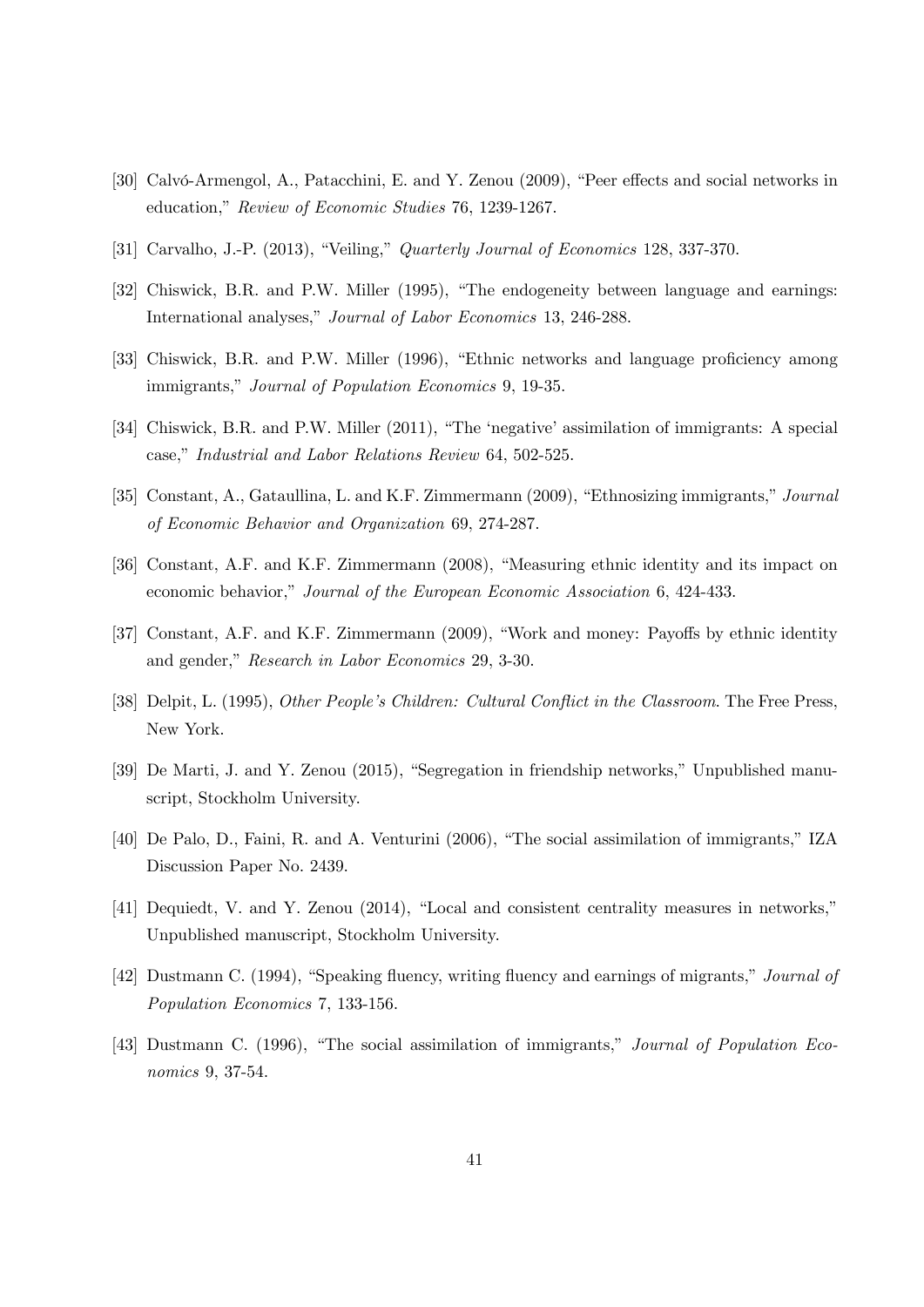- [44] Dustmann, C. and F. Fabbri (2003), "Language proficiency and labour market performance of immigrants in the UK," Economic Journal 113, 695-717.
- [45] Edin, P.A., Fredriksson, P. and O. Aslund (2003), "Ethnic enclaves and the economic success of immigrants — Evidence from a natural experiment," Quarterly Journal of Economics 118, 329-357.
- [46] Eguia, J.X. (2015), "Discrimination and assimilation," Unpublished manuscript, Michigan State University.
- [47] Facchini, G., Patacchini, E. and M.F. Steinhardt (2015), "Migration, friendship ties and cultural assimilation," Scandinavian Journal of Economics 117, 619-649.
- [48] Fang, H. and G.C. Loury (2005), "Dysfunctional identities can be rational," American Economic Review 95, 104-111.
- [49] Fordham, S. and J. Ogbu (1986), "Blacks students' school successes: Coping with the burden of 'acting white'," The Urban Review 18, 176-206.
- [50] Fryer, R.G. Jr. and P. Torelli (2010), "An empirical analysis of 'acting white'," Journal of Public Economics 94, 380-396.
- [51] Furtado, D. and N. Theodoropoulos (2010), "Why does intermarriage increase immigrant employment? The role of networks," B.E. Journal of Economic Analysis  $\mathcal{B}$  Policy 10(3), Article 101.
- [52] Furtado, D. and S. Trejo (2013), "Interethnic marriages and their economic effects," In: A.F. Constant and K.F. Zimmermann (Eds.), International Handbook on the Economics of Migration, Cheltenham: Edward Elgar, pp. 276-92.
- [53] Furtado, D. (2015), "Ethnic intermarriage," In: J.D. Wright (Ed.), International Encyclopedia of Social and Behavioral Sciences, 2nd Edition, Oxford: Elsevier Science, pp. 118-122.
- [54] Gang, I.N. and K.F. Zimmermann (2000), "Is child like parent? Educational attainment and ethnic origin," Journal of Human Resources 35, 550-569.
- [55] Giulietti, C., Wahba, J. and Y. Zenou (2014), "Strong versus weak ties in migration", CEPR Discussion Paper No. 10248.
- [56] Gorinas, C. (2014), "Ethnic identity, majority norms, and the native-immigrant employment gap," Journal of Population Economics 27, 225-250.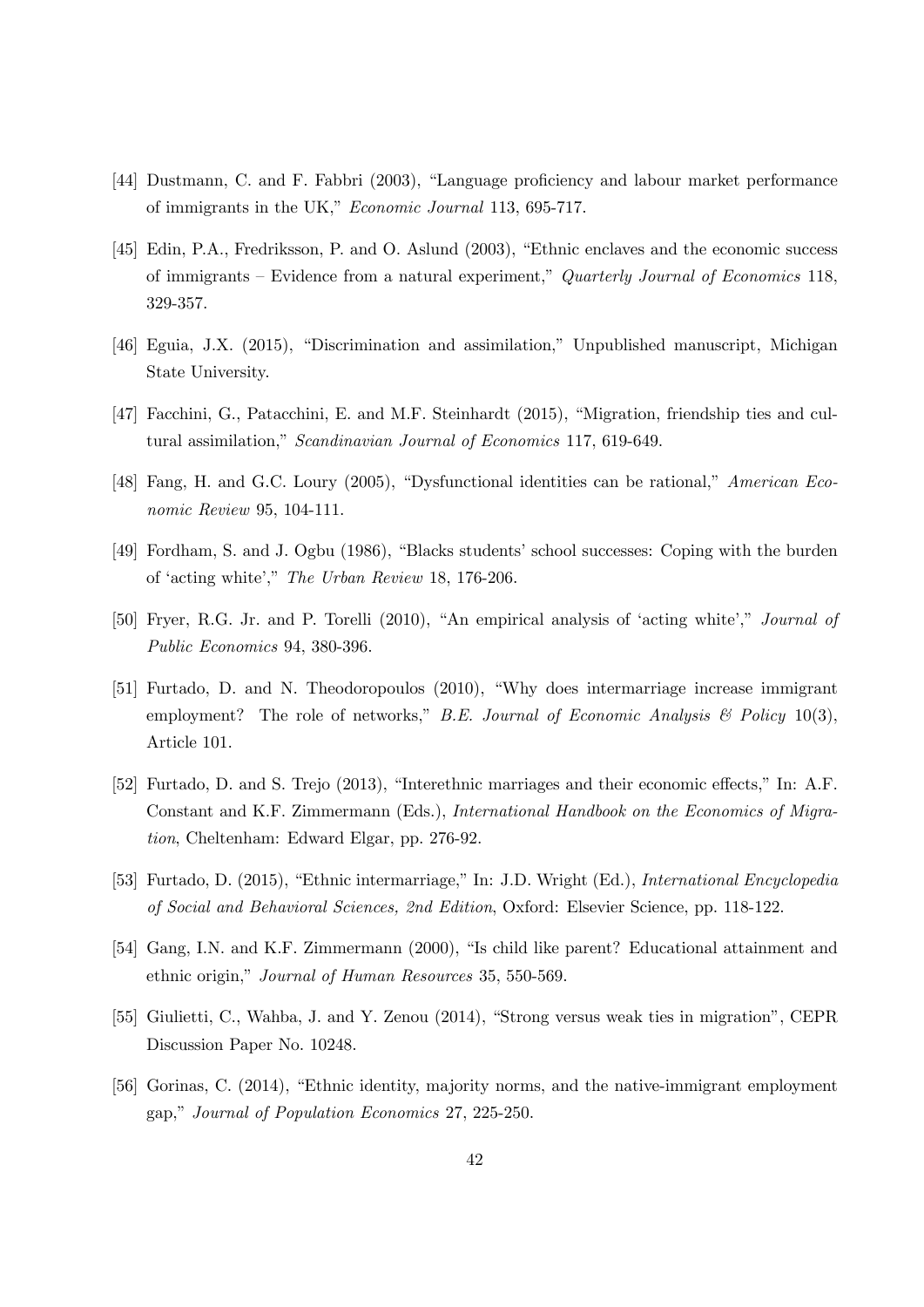- [57] Granovetter, M.S. (1974), *Getting a Job: A Study of Contacts and Careers*, Cambridge, MA: Harvard University Press.
- [58] Haller, W., Portes, A. and S. Lynch (2011), "On the dangers of rosy lenses," Social Forces 89, 775-782.
- [59] Helsley, R.W. and Y. Zenou (2014), "Social networks and interactions in cities," Journal of Economic Theory 150, 426-466.
- [60] Ioannides, Y.M. (2012), From Neighborhoods to Nations: The Economics of Social Interactions, Princeton: Princeton University Press.
- [61] Jackson, M.O. (2008), Social and Economic Networks, Princeton: Princeton University Press.
- [62] Jackson, M.O., Rogers, B. and Y. Zenou (2015), "The economic consequences of social network structure", CEPR Discussion Paper 10406.
- [63] Jackson, M.O and A. Wolinsky (1996), "A strategic model of social and economic networks," Journal of Economic Theory 71, 44-74.
- [64] Jackson, M.O. and Y. Zenou (2015), "Games on networks", In: P. Young and S. Zamir (Eds.), Handbook of Game Theory, Vol. 4, Amsterdam: Elsevier Publisher, pp. 91-157.
- [65] Kahanec, M. and K.F. Zimmermann (2011), Ethnic Diversity in European Labor Market. Challenges and Solutions, Cheltenham: Edward Elgar.
- [66] Kao, G. and K. Joyner (2004), "Do race and ethnicity matter among friends? Activities among interracial, interethnic, and intraethnic adolescent friends," Sociological Quarterly 45, 557-574.
- [67] Katz, L. (1953), "A new status index derived from sociometric analysis," Psychometrika 18, 39-43.
- [68] Kling, J.R., Ludwig, J. and L.F. Katz (2005), "Neighborhood effects on crime for female and male youth: Evidence from a randomized housing voucher experiment," Quarterly Journal of Economics 120, 87-130.
- [69] Laitin, D.D. (1995), "Marginality: A microperspective," Rationality and Society 7, 31-57.
- [70] Lazear E. (1999), "Culture and language", Journal of Political Economy 107, S95-S126.
- [71] Ludwig, J., Duncan, G.J. and P. Hirschfield (2001), "Urban poverty and juvenile crime: Evidence from a randomized housing-mobility experiment," Quarterly Journal of Economics 116, 655-679.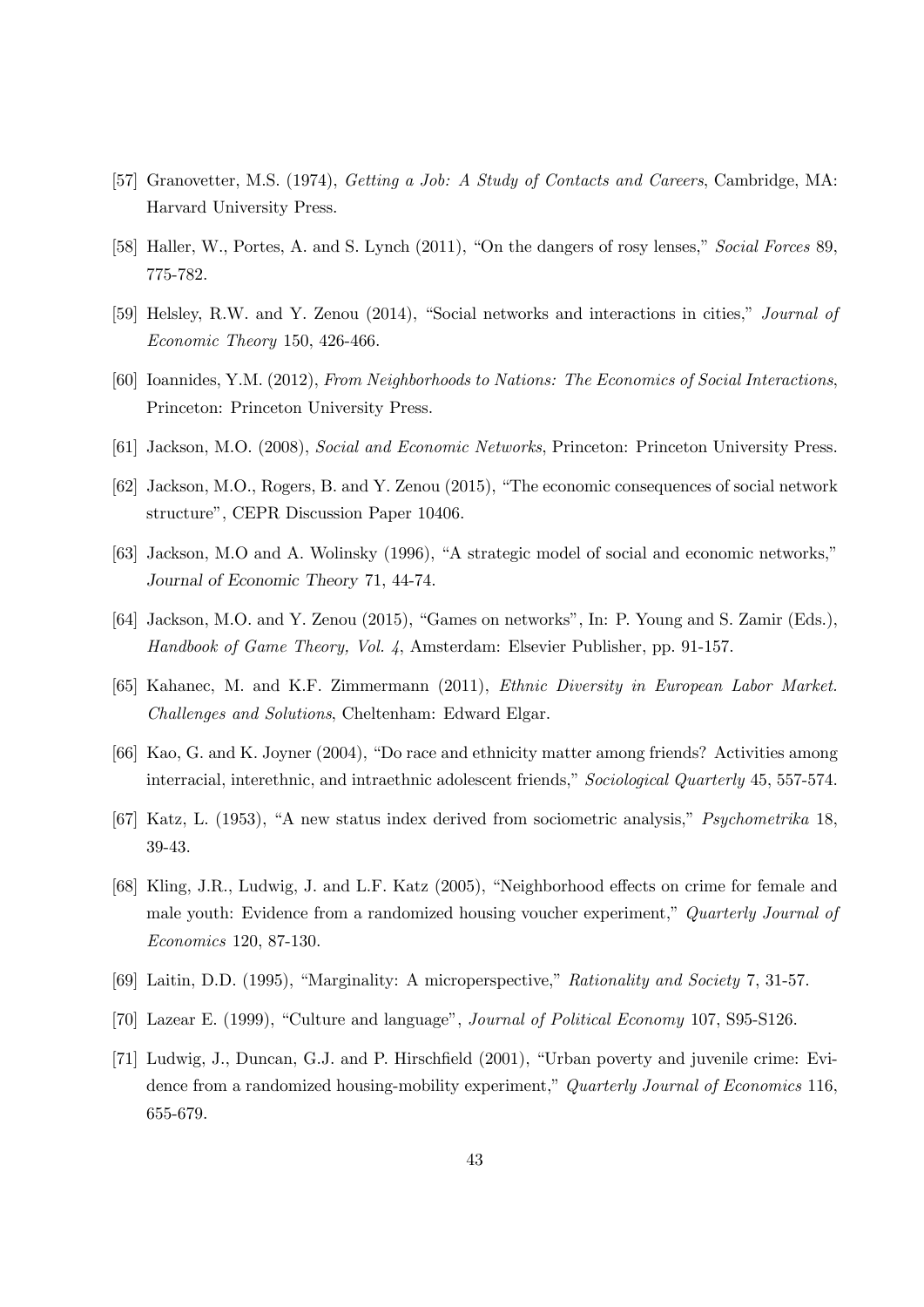- [72] Mehra, A., Kilduff, M. and D. Bass (2003), "The social networks of high and low self-monitors: Implications for workplace performance," Administrative Science Quarterly 46, 121-146.
- [73] Mouw, T., Chavez, S., Edelblute, H. and A. Verdery (2014), "Binational social networks and assimilation: A test of the importance of transnationalism," Social Problems 61, 329-359.
- [74] Maani, S.A., Wang, X. and A. Rogers (2015), "Network effects, ethnic capital and immigrants' earnings assimilation: Evidence from a spatial, Hausman-Taylor estimation," IZA Discussion Paper No. 9308.
- [75] McManus, W., Gould, W. and F. Welch (1983), "Earnings of Hispanic men: The role of English language proficiency," Journal of Labor Economics 1, 101-103.
- [76] Myerson, R.B. (1991), Game Theory: Analysis of Conflict, Harvard: Harvard University Press.
- [77] Nguyen Le, A. (2010), "Assimilating through social networks? The importance of networks in assimilation trajectories," Unpublished manuscript, University of British Columbia, Department of Sociology.
- [78] Ogbu, J.U. (1997), "Beyond language: Ebonics, proper English and identity in a black American speech community," Unpublished manuscript, University of California at Berkeley, Department of Anthropology.
- [79] Panebianco, F. (2014), "Socialization networks and the transmission of interethnic attitudes," Journal of Economic Theory 150, 583-610.
- [80] Patacchini, E. and Y. Zenou (2016), "Racial identity and education in social networks," Social Networks 44, 85-94.
- [81] Phinney, J.S. (1990), "Ethnic identity in adolescents and adults: Review of research," Psychological Bulletin 108, 499-514.
- [82] Podolny, J and J. Baron (1997), "Resources and relationships, social networks and mobility in the work place," American Sociological Review 62, 673-693.
- [83] Portes, A. and R.G. Rumbaut (2001), Legacies, Berkeley: University of California Press.
- [84] Portes, A. and M. Zhou (1993), "The new second generation: Segmented assimilation and its variants," Annals of the American Academy of Political and Social Science 530, 74-96.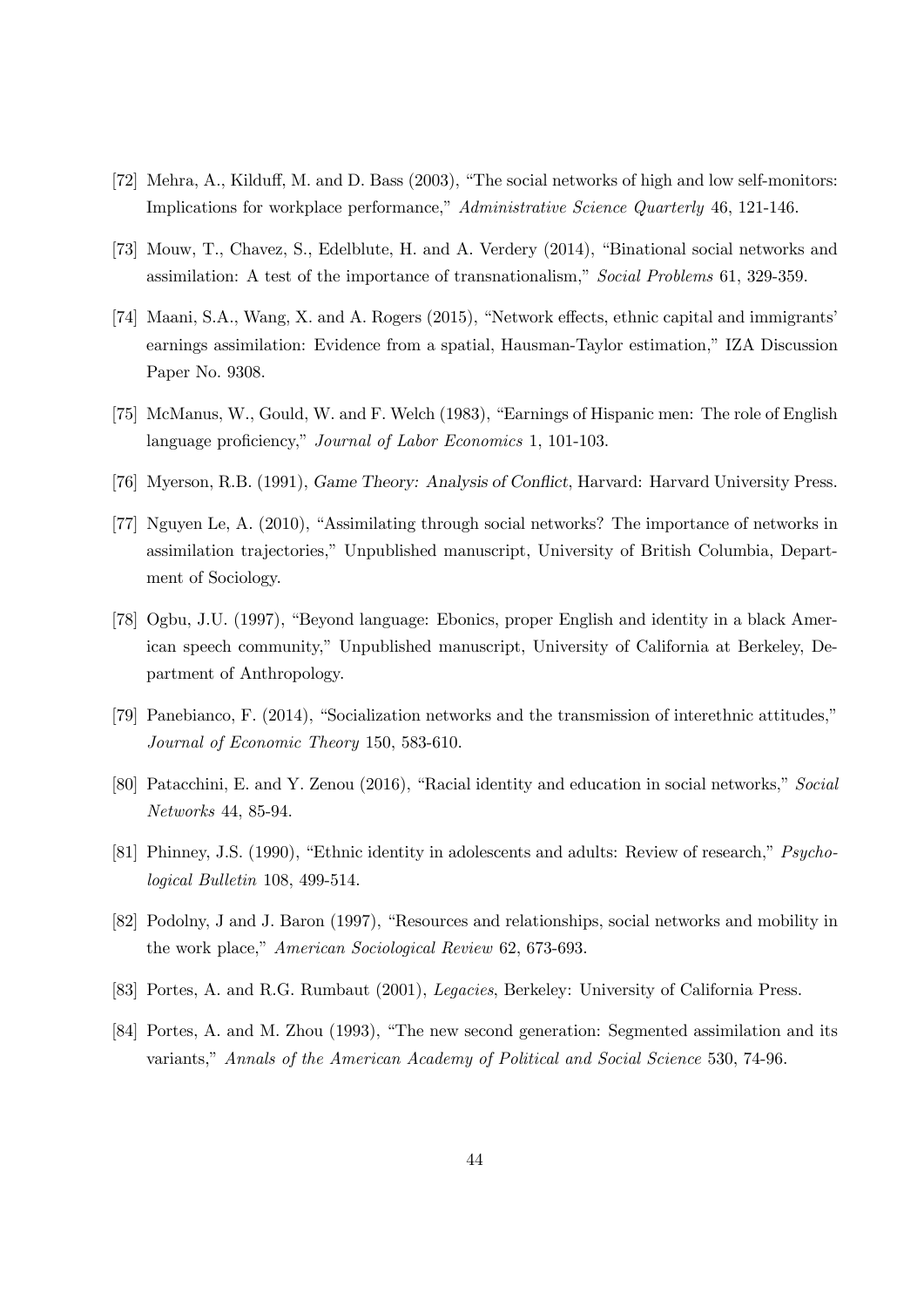- [85] Ryder A.G., Alden, L.E. and D.L. Paulhus (2000), "Is acculturation unidimensional or bidimensional? A head-to-head comparison in the prediction of personality, self-identity, and adjustment," Journal of Personality and Social Psychology 79, 49-65.
- [86] Selod, H. and Y. Zenou (2006), "Does city structure affect the labour market outcomes of black workers?" Economic Journal 116, 1057-1087.
- [87] Sigelman, L. and S. Welch (1993), "The contact hypothesis revisited: Black-White interaction and positive racial attitudes," Social Forces 71, 781-795.
- [88] Verdier, T. and Y. Zenou (2015), "Cultural leaders and the dynamics of assimilation," Unpublished manuscript, Stockholm University.
- [89] White, H., Boorman, S. and R. Breiger (1976), "Social structure from multiple networks I. Blockmodels of roles and positions," American Journal of Sociology 81, 730-80.
- [90] Wilson, W.J. (1987), The truly Disadvantaged: The Inner City, the Underclass, and Public Policy, Chicago: University of Chicago Press.
- [91] Zhou, M. and C.L. Bankston (1998), Growing up American: How Vietnamese Children Adapt to Life in the United States, New York: Russell Sage Foundation.
- [92] Zimmermann, K.F. (2007), "The economics of migrant ethnicity," Journal of Population Economics 20, 487-494.
- [93] Zimmermann, L., Zimmermann, K.F. and A. Constant (2007), "Ethnic self-identification of first-generation immigrants," International Migration Review 41, 769-781.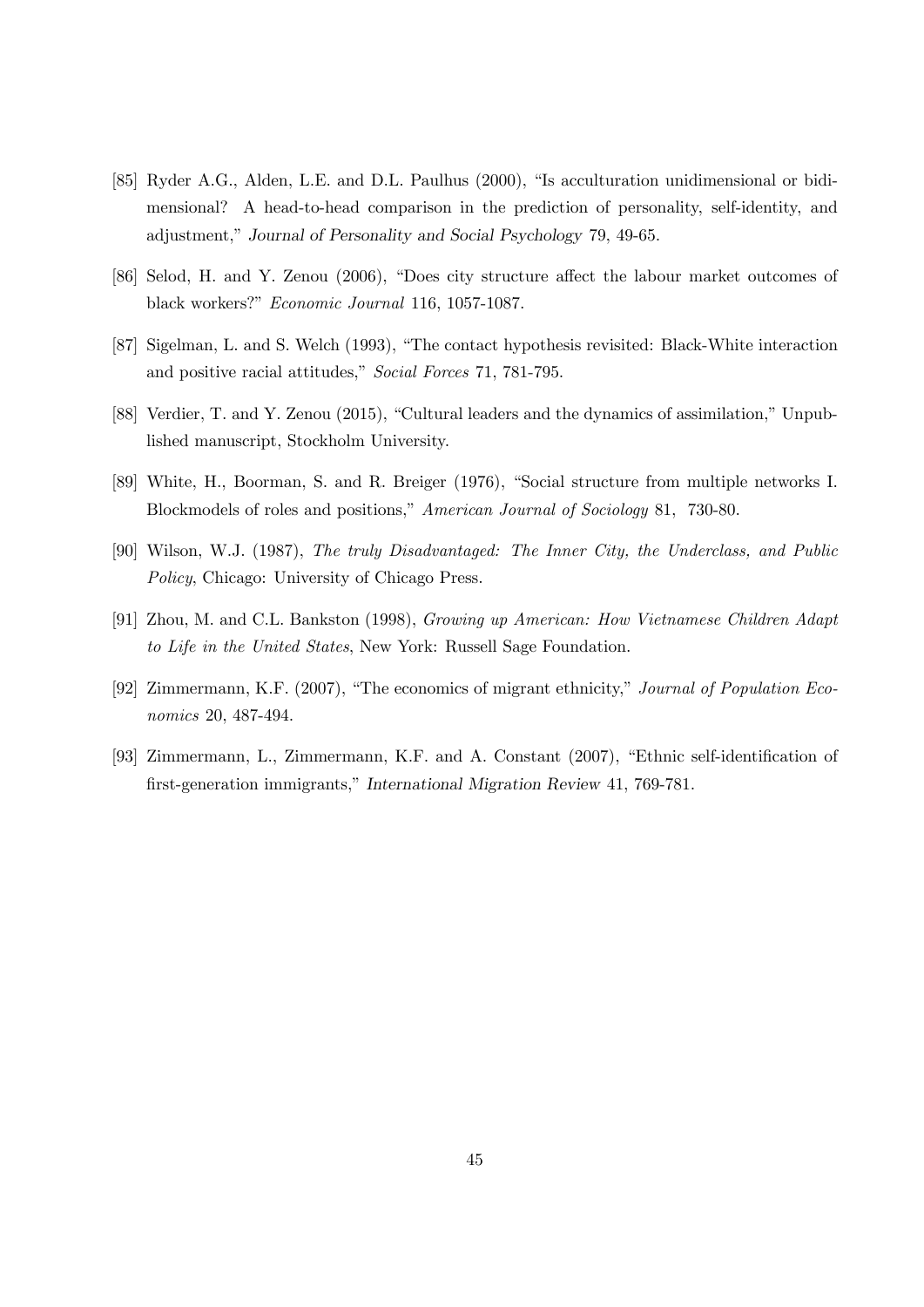#### Appendix 1: The Katz-Bonacich network centrality measure

The Katz-Bonacich centrality measure (due to Katz, 1953, and Bonacich, 1987) has proven to be extremely useful in game theoretical applications (Ballester et al., 2006; Dequiedt and Zenou, 2014). G is the  $n \times n$  adjacency matrix that keeps track of the direct connections in the network. Let  $\mathbf{G}^k$  be the kth power of  $\mathbf{G}$ , with elements  $g_{ij}^{[k]}$ , where k is an integer. The matrix  $\mathbf{G}^k$  keeps track of the indirect connections in the network:  $g_{ij}^{[k]} \geq 0$  gives the number of walks or paths of length  $k \geq 1$  from *i* to *j* in the network *g*. In particular,  $\mathbf{G}^0 = \mathbf{I}$ . Consider the matrix  $\mathbf{M} = \sum_{k=0}^{+\infty} \theta^k \mathbf{G}^k$ . The elements of this matrix,  $m_{ij}$ , count the number of walks of all lengths from *i* to *j* in the network g, where walks of length k are weighted by  $\theta^k$ . The unweighted Katz-Bonacich centrality of agent i, denoted,  $b_i(g, \theta)$  is equal to the sum of the elements of the ith row of M:

$$
b_i(g,\theta) = \sum_{j=1}^n m_{ij} = \sum_{j=1}^n \sum_{k=0}^{+\infty} \theta^k g_{ij}^{[k]}.
$$
 (28)

Note that the Katz-Bonacich centrality is well-defined if  $\theta$  is low enough. In matrix form, the vector of Katz-Bonacich centralities can be written as:

$$
\mathbf{b}(g,\theta) = \mathbf{M}\mathbf{1} = \left[\mathbf{I}_n - \theta\mathbf{G}\right]^{-1}\mathbf{1}_n,\tag{29}
$$

where  $I_n$  is the  $n \times n$  identity matrix and  $I_n$  is the *n*-vector of ones. We can also define the weighted Katz-Bonacich centrality of agent  $i$  as:

$$
b_{\alpha_i}(g,\theta) = \sum_{j=1}^n \sum_{k=0}^{+\infty} \theta^k g_{ij}^{[k]} \alpha_j,
$$
\n(30)

where the weight attached to the walks from *i* to *j* is  $\alpha_j$ . For any *n*-dimensional vector  $\alpha$ , i.e.  $\boldsymbol{\alpha} = (\alpha_1, ..., \alpha_n)^T$ , where T stands for the transpose vector, the matrix equivalent of (30) is given by:

$$
\mathbf{b}_{\boldsymbol{\alpha}}(g,\theta) = \mathbf{M}\boldsymbol{\alpha} = [\mathbf{I}_n - \theta\mathbf{G}]^{-1}\,\boldsymbol{\alpha}
$$

Denote by  $g_n^C$ , with corresponding adjacency matrix  $\mathbf{G}_n^C$ , the complete network with n agents. We have the following result:

**Lemma 1** Assume  $\theta < 1/(n-1)$ . For the complete network with n agents, the **weighted** Katz-Bonacich centrality is equal to:

$$
\mathbf{b}_{\alpha}(g_n^C, \theta) = \frac{1}{1+\theta} \alpha + \frac{\theta \sum_{i=1}^{i=n} \alpha_i}{(1+\theta) \left[1-\theta(n-1)\right]} \mathbf{1}_n
$$
(31)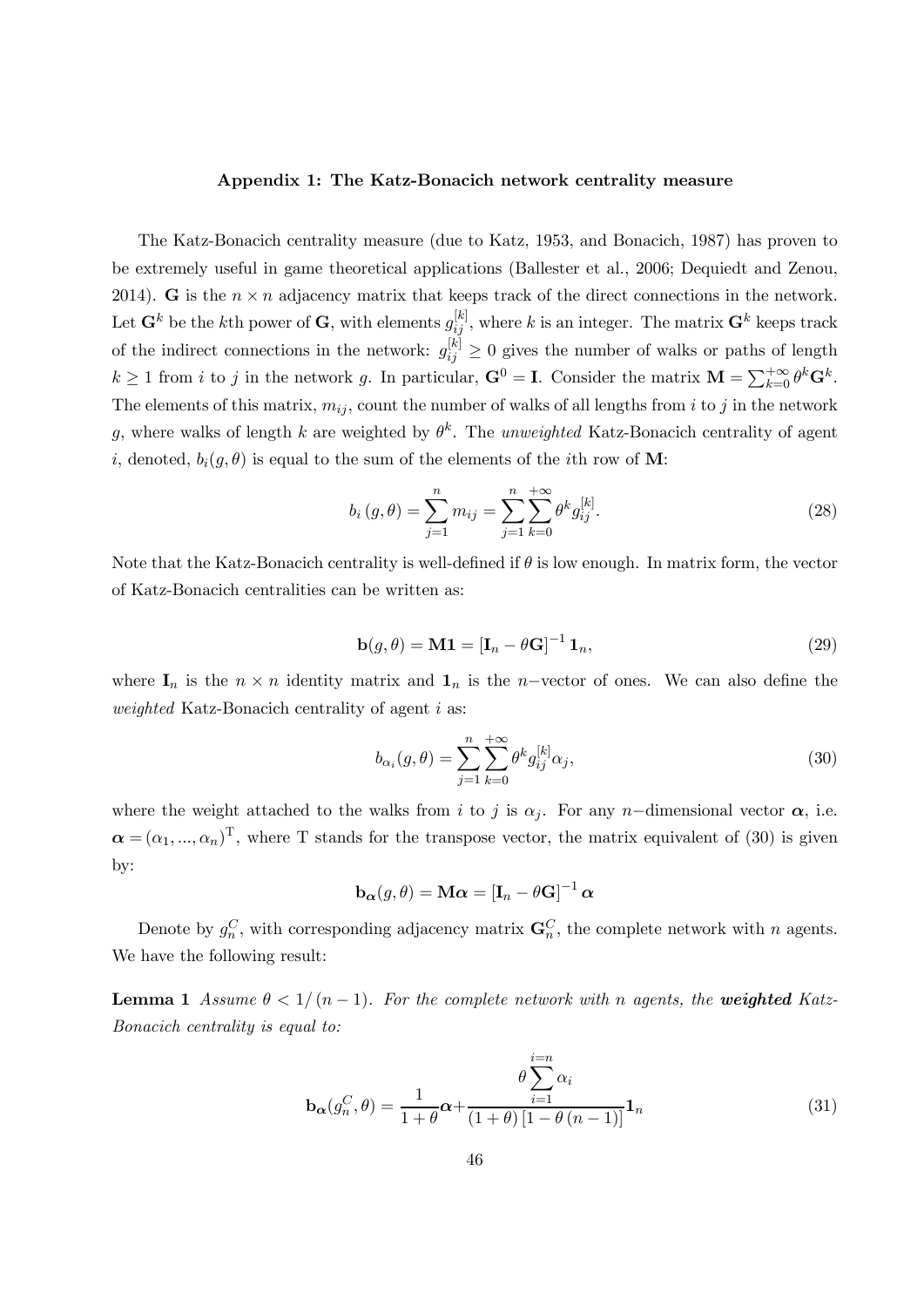while the **unweighted** Katz-Bonacich centrality is given by:

$$
\mathbf{b}(g_n^C, \theta) = \frac{\alpha}{1 - \theta(n-1)} \mathbf{1}_n
$$
\n(32)

**Proof.** First, the largest eigenvalue of a complete graph is  $n-1$  and therefore the condition for the Katz-Bonacich to be well-defined is  $\theta < 1/(n-1)$ . Second, observe that the adjacency matrix of the complete network with *n* agents,  $\mathbf{G}_n^C$  is equal to:

$$
\mathbf{G}_n^C = \mathbf{1}_n \mathbf{1}_n^{\mathrm{T}} - \mathbf{I}_n
$$

where  $\mathbf{1}_n^{\mathrm{T}}$  is the transpose of the vector  $\mathbf{1}_n$ . This is because  $\mathbf{G}_n^C$  has a zero diagonal and a 1 everywhere else. As a result, the weighted vector of Katz-Bonacich centralities is given by:

$$
\mathbf{b}_{\alpha}(g_n^C, \theta) = \left[\mathbf{I}_n - \theta \mathbf{G}_n^C\right]^{-1} \alpha
$$
  
\n
$$
= \left[\mathbf{I}_n - \theta \left(\mathbf{1}_n \mathbf{1}_n^{\mathrm{T}} - \mathbf{I}_n\right)\right]^{-1} \alpha
$$
  
\n
$$
= \left[\left(1 + \theta\right) \mathbf{I}_n + \left(-\theta \mathbf{1}_n \mathbf{1}_n^{\mathrm{T}}\right)\right]^{-1} \alpha
$$

Now, using the Sherman and Morrison's formula (see Bartlett, 1951, p. 107), we have:

$$
\begin{aligned}\n & \left[ (1+\theta) \mathbf{I}_n + \left( -\theta \mathbf{1}_n \mathbf{1}_n^{\mathrm{T}} \right) \right]^{-1} \\
 & = \left[ (1+\theta) \mathbf{I}_n \right]^{-1} - \frac{\left[ (1+\theta) \mathbf{I}_n \right]^{-1} \left( -\theta \mathbf{1}_n \mathbf{1}_n^{\mathrm{T}} \right] \left[ (1+\theta) \mathbf{I}_n \right]^{-1}}{1 + \left( -\theta \mathbf{1}_n^{\mathrm{T}} \right) \left[ (1+\theta) \mathbf{I}_n \right]^{-1} \mathbf{1}_n} \\
 & = \frac{1}{1+\theta} \mathbf{I}_n + \frac{\frac{\theta}{(1+\theta)^2} \mathbf{1}_n \mathbf{1}_n^{\mathrm{T}}}{1 - \frac{\theta}{1+\theta} n} \\
 & = \frac{1}{1+\theta} \mathbf{I}_n + \frac{\theta}{(1+\theta)^2} \frac{1+\theta}{1-\theta(n-1)} \mathbf{1}_n \mathbf{1}_n^{\mathrm{T}} \\
 & = \frac{1}{1+\theta} \left( \mathbf{I}_n + \frac{\theta}{1-\theta(n-1)} \mathbf{1}_n \mathbf{1}_n^{\mathrm{T}} \right)\n \end{aligned}
$$

Hence,

$$
\mathbf{b}_{\alpha}(g_n^C, \theta) = [\mathbf{I}_n - \theta \mathbf{G}_n^C]^{-1} \alpha
$$
  
\n
$$
= [(1 + \theta) \mathbf{I}_n + (-\theta \mathbf{1}_n \mathbf{1}_n^T)]^{-1} \alpha
$$
  
\n
$$
= \frac{1}{1 + \theta} \left( \mathbf{I}_n + \frac{\theta}{1 - \theta (n - 1)} \mathbf{1}_n \mathbf{1}_n^T \right) \alpha
$$
  
\n
$$
= \frac{1}{1 + \theta} \alpha + \frac{\theta \sum_{i=1}^{i=n} \alpha_i}{(1 + \theta) [1 - \theta (n - 1)]} \mathbf{1}_n
$$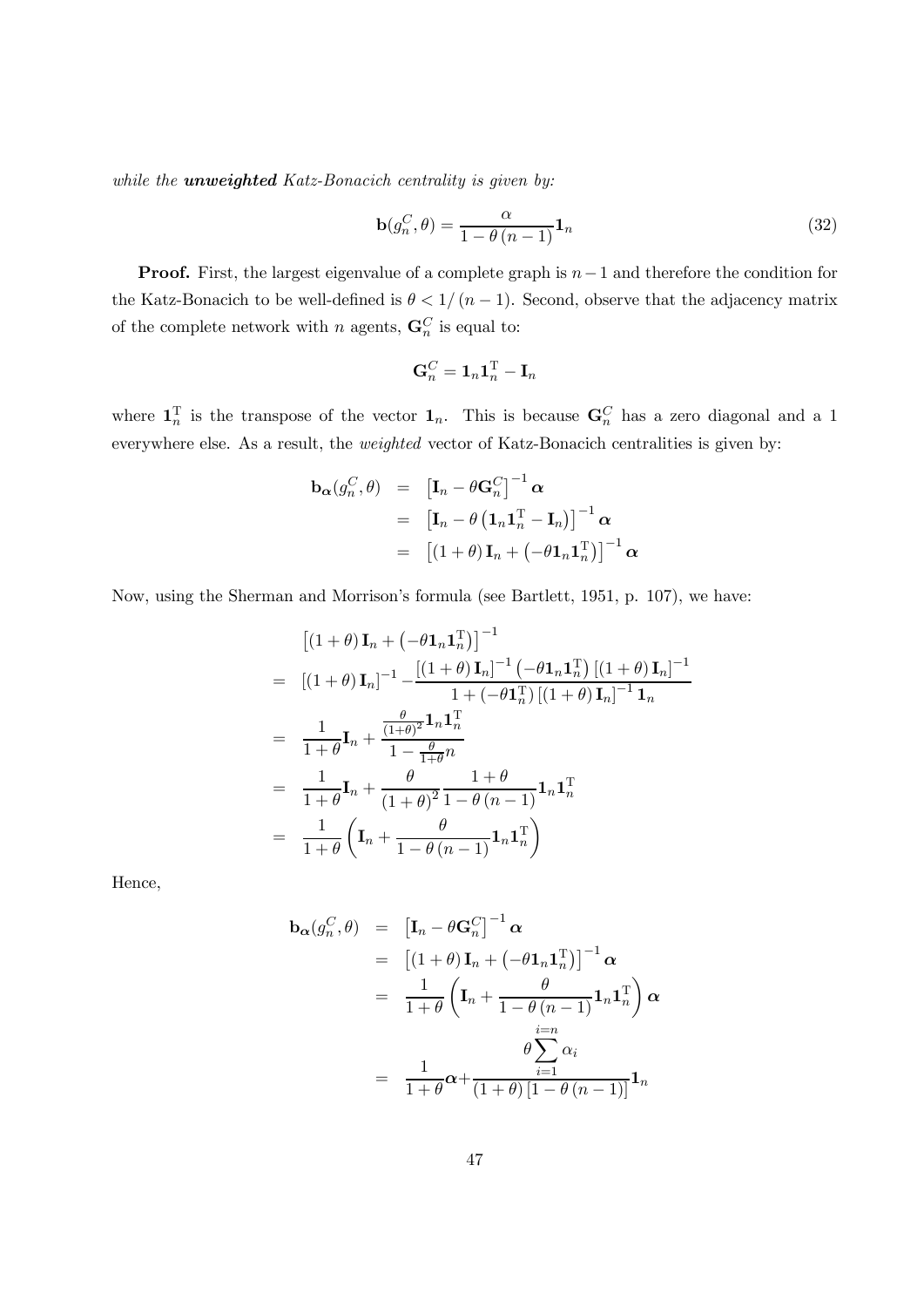If agents are ex ante identical so that  $\alpha = \alpha \mathbf{1}_n$ , then we obtain the *unweighted* vector of Katz-Bonacich centralities:

$$
\mathbf{b}(g_n^C, \theta) = \frac{\alpha}{1 + \theta} \mathbf{1}_n + \frac{\theta n \alpha}{(1 + \theta) [1 - \theta (n - 1)]} \mathbf{1}_n
$$

$$
= \frac{\alpha}{1 - \theta (n - 1)} \mathbf{1}_n
$$

This completes the proof.  $\blacksquare$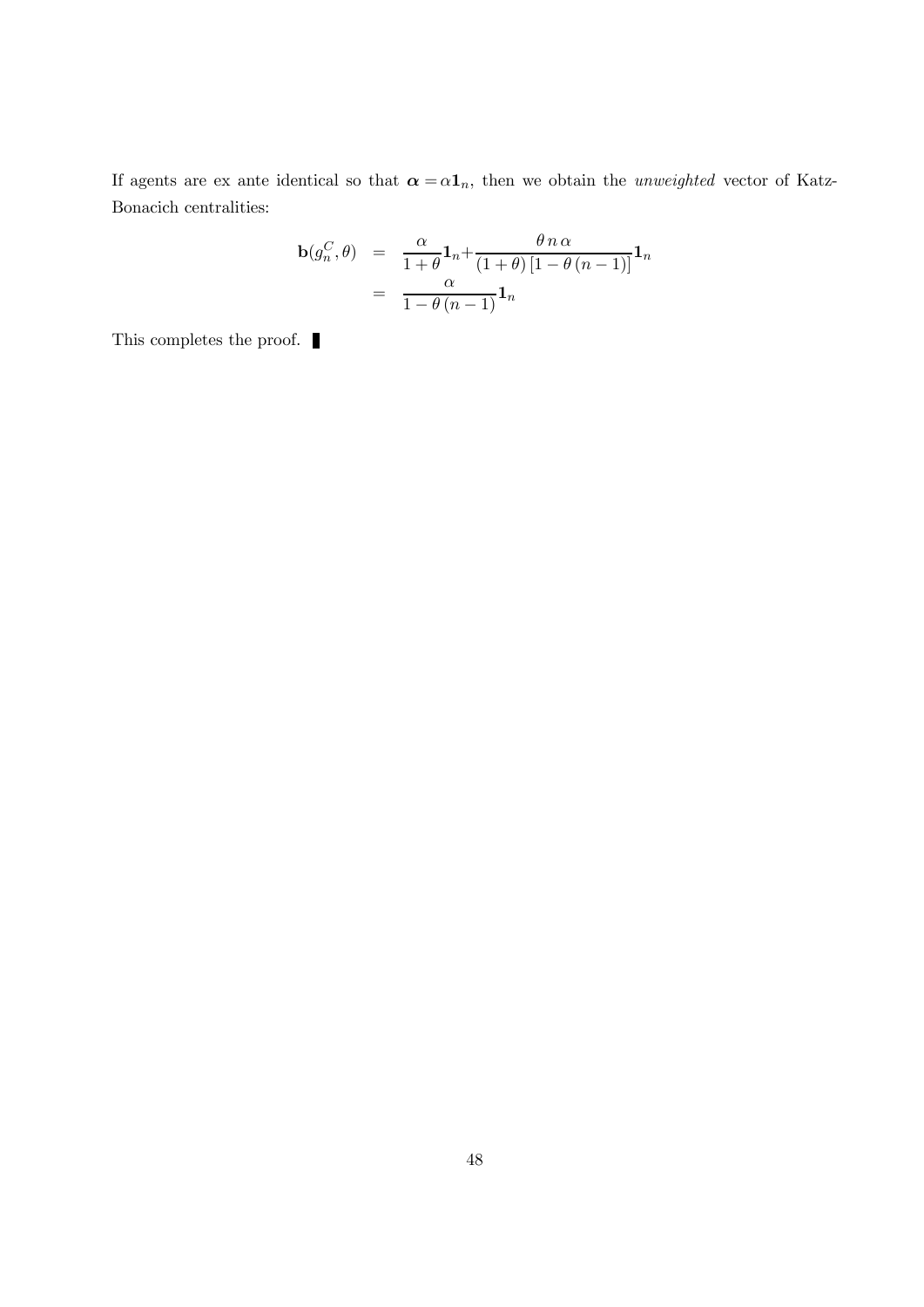#### Appendix 2: Proof of Propositions

#### Proof of Proposition 12:

We denote by  $m = n + q = n^B + n^W$  the total number of individuals in the economy.

(i) We want to show that the network for which each agent has  $m-1$  links (the two communities are totally integrated) is pairwise stable. We don't need to check for link-formation deviation since nobody can create a link because the total network is complete. However, each person can delete a link. When an individual *i* deletes a link, the loss is equal to:  $B_i^*(g_m^C - ij) - B_i^*(g_m^C)$ , where  $g_m^C$  denotes the complete network with m agents,  $g_m^C - ij$ , the network  $g_m^C$  where the link ij has been removed and  $B_i^*(g)$ , the positive part (benefits) of the equilibrium utility function (20), i.e.  $B_i^*(g) \equiv \frac{\alpha^2}{2} [b_i(g, \theta)]^2$ . We have:

$$
B_i^*(g_m^C - ij) - B_i^*(g_m^C) = \frac{\alpha^2}{2} \left[ b_i(g_m^C - ij, \theta) \right]^2 - \frac{\alpha^2}{2} \left[ b_i(g_m^C, \theta) \right]^2
$$
  

$$
= \frac{\alpha^2}{2} \left[ b_i(g_m^C - ij, \theta) - b_i(g_m^C, \theta) \right] \left[ b_i(g_m^C - ij, \theta) + b_i(g_m^C, \theta) \right]
$$

Let us first calculate  $b_i(g_m^C - ij, \theta) - b_i(g_m^C, \theta)$ , which the (negative) change in the Katz-Bonacich centrality for individual  $i$  when she removes the link  $ij$  from the complete graph with  $n$  agents. Denote by  $\mathbf{G}_m^{C-jj}$  the adjacency matrix of the network  $g_m^C - ij$ . We have

$$
\mathbf{G}^{C-ij}_m = \mathbf{1}_m \mathbf{1}_m^\mathrm{T} - \mathbf{e}_i \mathbf{e}_j^\mathrm{T} - \mathbf{I}_m
$$

where  $e_i$  is the  $m$ -vector who has ith component equal to 1 and the rest 0. Remember from Appendix 1 that the weighted Katz-Bonacich centrality is equal to:

$$
\mathbf{b}_{\boldsymbol{\alpha}}(g,\theta) = \mathbf{M}\boldsymbol{\alpha} = [\mathbf{I}_m - \theta\mathbf{G}]^{-1}\boldsymbol{\alpha}
$$

As a result, we need to calculate  $\left[\mathbf{I}_m - \theta \mathbf{G}_m^{C-ij}\right]^{-1}$ . We have:

$$
\begin{array}{rcl}\n\left[\mathbf{I}_m - \theta \mathbf{G}_m^{C-ij}\right]^{-1} & = & \left[\mathbf{I}_m - \theta \left(\mathbf{1}_m \mathbf{1}_m^{\mathrm{T}} - \mathbf{e}_i \mathbf{e}_j^{\mathrm{T}} - \mathbf{I}_m\right)\right]^{-1} \\
& = & \left[\left((1+\theta)\mathbf{I}_m + \left(-\theta \mathbf{1}_m \mathbf{1}_m^{\mathrm{T}}\right)\right) + \theta \mathbf{e}_i \mathbf{e}_j^{\mathrm{T}}\right]^{-1}\n\end{array}
$$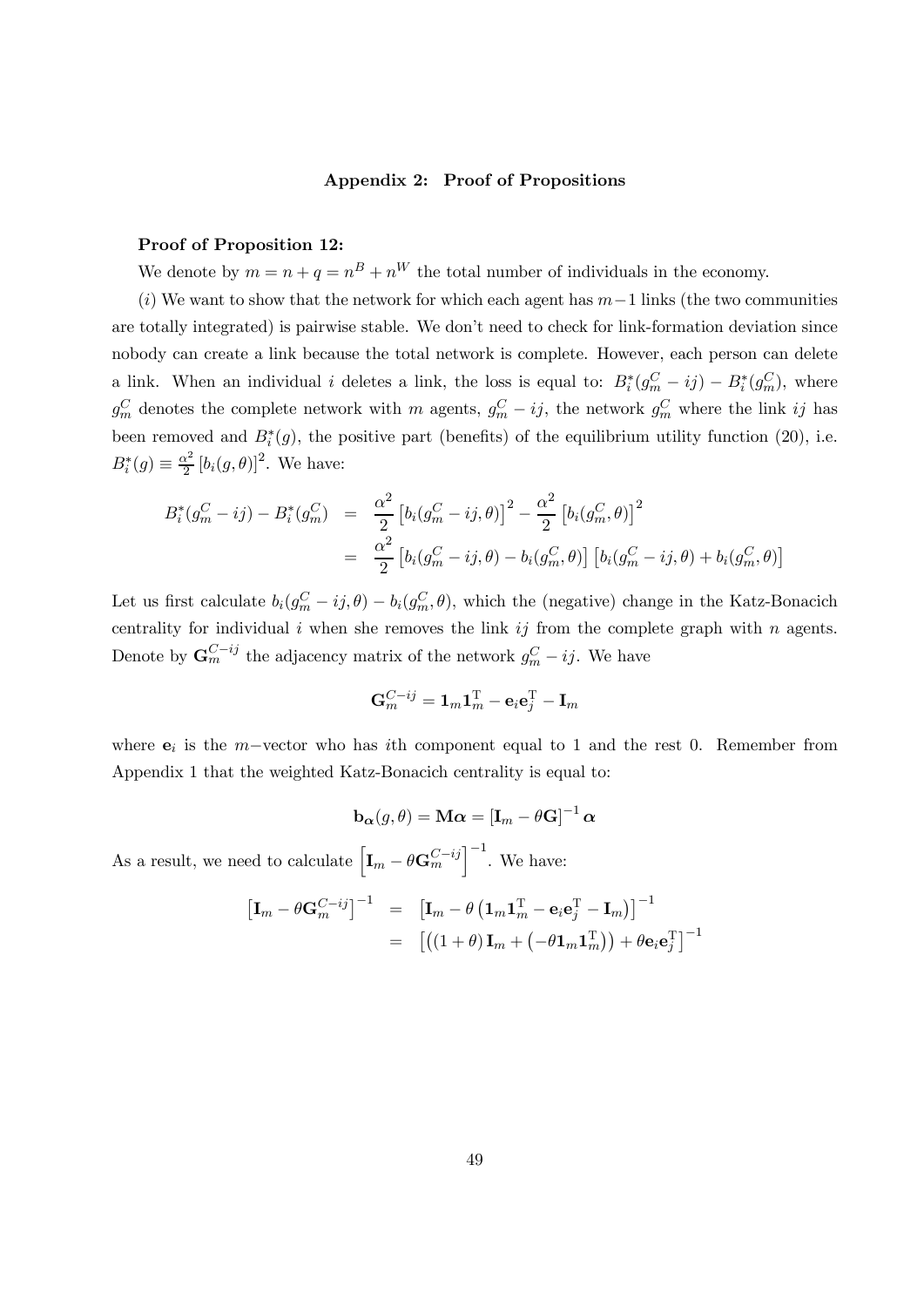Using the Sherman and Morrison's formula (see Bartlett, 1951, p. 107), we obtain:

$$
\begin{split}\n&\left[\left((1+\theta)\mathbf{I}_{m}+\left(-\theta\mathbf{1}_{m}\mathbf{1}_{m}^{\mathrm{T}}\right)\right)+\theta\mathbf{e}_{i}\mathbf{e}_{j}^{\mathrm{T}}\right]^{-1} \\
&=\left[\left(1+\theta\right)\mathbf{I}_{m}+\left(-\theta\mathbf{1}_{m}\mathbf{1}_{m}^{\mathrm{T}}\right)\right]^{-1}-\frac{\left[\left(1+\theta\right)\mathbf{I}_{m}+\left(-\theta\mathbf{1}_{m}\mathbf{1}_{m}^{\mathrm{T}}\right)\right]^{-1}\left(\theta\mathbf{e}_{i}\mathbf{e}_{j}^{\mathrm{T}}\right)\left[\left(1+\theta\right)\mathbf{I}_{m}+\left(-\theta\mathbf{1}_{m}\mathbf{1}_{m}^{\mathrm{T}}\right)\right]^{-1}}{1+\left(\theta\mathbf{1}_{m}^{\mathrm{T}}\right)\left[\left(1+\theta\right)\mathbf{I}_{m}+\left(-\theta\mathbf{1}_{m}\mathbf{1}_{m}^{\mathrm{T}}\right)\right]^{-1}\mathbf{1}_{m}} \\
&=\frac{1}{1+\theta}\left[\mathbf{I}_{m}+\frac{\theta}{1-\theta\left(m-1\right)}\mathbf{1}_{m}\mathbf{1}_{m}^{\mathrm{T}}\right]-\frac{\frac{\theta}{(1+\theta)^{2}}\left[\mathbf{I}_{m}+\frac{\theta}{1-\theta\left(m-1\right)}\mathbf{1}_{m}\mathbf{1}_{m}^{\mathrm{T}}\right]\mathbf{e}_{i}\mathbf{e}_{j}^{\mathrm{T}}\left[\mathbf{I}_{m}+\frac{\theta}{1-\theta\left(m-1\right)}\mathbf{1}_{m}\mathbf{1}_{m}^{\mathrm{T}}\right]}{1+\frac{\theta}{1+\theta}\mathbf{1}_{m}^{\mathrm{T}}\left[\mathbf{I}_{m}+\frac{\theta}{1-\theta\left(m-1\right)}\mathbf{1}_{m}\mathbf{1}_{m}^{\mathrm{T}}\right]\mathbf{1}_{m}} \\
&=\frac{1}{1+\theta}\left[\mathbf{I}_{m}+\frac{\theta}{1-\theta\left(m-1\right)}\mathbf{1}_{m}\mathbf{1}_{m}^{\mathrm{T}}\right]-\frac{\frac{\theta}{(1+\theta)^{2}}\left[\mathbf{e}_{i}\mathbf{e}_{j}^{\mathrm{T}}+\frac{\theta}{1-\theta\left(m-1\right)}\left(\mathbf{1}_{m}\mathbf{e}_{j}^{\mathrm{T}}+\mathbf{e}_{i}\mathbf{1}_{m
$$

Observe that the denominator of the second term is equal to:

$$
1 + \frac{\theta}{1+\theta} \left[ m + \frac{\theta}{1-\theta(m-1)} m^2 \right] = 1 + \frac{m\theta}{1+\theta} \left[ 1 + \frac{m\theta}{1-\theta(m-1)} \right]
$$

$$
= \frac{1+\theta}{1-\theta(m-1)}
$$

Therefore,

$$
\begin{array}{rcl} \left[ \mathbf{I}_m - \theta \mathbf{G}_m^{C - ij} \right]^{-1} & = & \displaystyle \frac{1}{1+\theta} \left[ \mathbf{I}_m + \frac{\theta}{1-\theta \left( m-1 \right)} \mathbf{1}_m \mathbf{1}_m^\mathrm{T} \right] \\ & & - \displaystyle \frac{\theta}{(1+\theta)^2} \left[ \mathbf{e}_i \mathbf{e}_j^\mathrm{T} + \frac{\theta}{1-\theta \left( m-1 \right)} \left( \mathbf{1}_m \mathbf{e}_j^\mathrm{T} + \mathbf{e}_i \mathbf{1}_m^\mathrm{T} \right) + \frac{\theta^2}{\left( 1-\theta \left( m-1 \right) \right)^2} \mathbf{1}_m \mathbf{1}_m^\mathrm{T} \right] \\ & & \displaystyle \frac{1+\theta}{1-\theta \left( m-1 \right)} \end{array}
$$

From the proof of Lemma 1, we know that:

$$
\left[\mathbf{I}_{m} - \theta \mathbf{G}_{m}^{C}\right]^{-1} = \frac{1}{1+\theta} \left(\mathbf{I}_{m} + \frac{\theta}{1-\theta(m-1)} \mathbf{1}_{m} \mathbf{1}_{m}^{\mathrm{T}}\right)
$$

As a result,

$$
\left[\mathbf{I}_m - \theta \mathbf{G}_m^{C-jj}\right]^{-1} = \left[\mathbf{I}_m - \theta \mathbf{G}_m^C\right]^{-1} - \frac{\frac{\theta}{(1+\theta)^2} \left[\mathbf{e}_i \mathbf{e}_j^{\mathrm{T}} + \frac{\theta}{1-\theta(m-1)} \left(\mathbf{1}_m \mathbf{e}_j^{\mathrm{T}} + \mathbf{e}_i \mathbf{1}_m^{\mathrm{T}}\right) + \frac{\theta^2}{\left(1-\theta(m-1)\right)^2} \mathbf{1}_m \mathbf{1}_m^{\mathrm{T}}\right]}{\frac{1+\theta}{1-\theta(m-1)}}
$$

Thus

$$
\begin{split}\n&\left[\mathbf{I}_{m}-\theta\mathbf{G}_{m}^{C-ij}\right]^{-1}-\left[\mathbf{I}_{m}-\theta\mathbf{G}_{m}^{C}\right]^{-1} \\
&=\frac{\frac{\theta}{(1+\theta)^{2}}\left[\mathbf{e}_{i}\mathbf{e}_{j}^{\mathrm{T}}+\frac{\theta}{1-\theta(m-1)}\left(\mathbf{1}_{m}\mathbf{e}_{j}^{\mathrm{T}}+\mathbf{e}_{i}\mathbf{1}_{m}^{\mathrm{T}}\right)+\frac{\theta^{2}}{(1-\theta(m-1))^{2}}\mathbf{1}_{m}\mathbf{1}_{m}^{\mathrm{T}}\right]}{\frac{1+\theta}{1-\theta(m-1)}} \\
&=\frac{-\theta\left[1-\theta\left(m-1\right)\right]}{\left(1+\theta\right)^{3}}\left[\mathbf{e}_{i}\mathbf{e}_{j}^{\mathrm{T}}+\frac{\theta}{1-\theta\left(m-1\right)}\left(\mathbf{1}_{m}\mathbf{e}_{j}^{\mathrm{T}}+\mathbf{e}_{i}\mathbf{1}_{m}^{\mathrm{T}}\right)+\frac{\theta^{2}}{\left(1-\theta\left(m-1\right)\right)^{2}}\mathbf{1}_{m}\mathbf{1}_{m}^{\mathrm{T}}\right]\n\end{split}
$$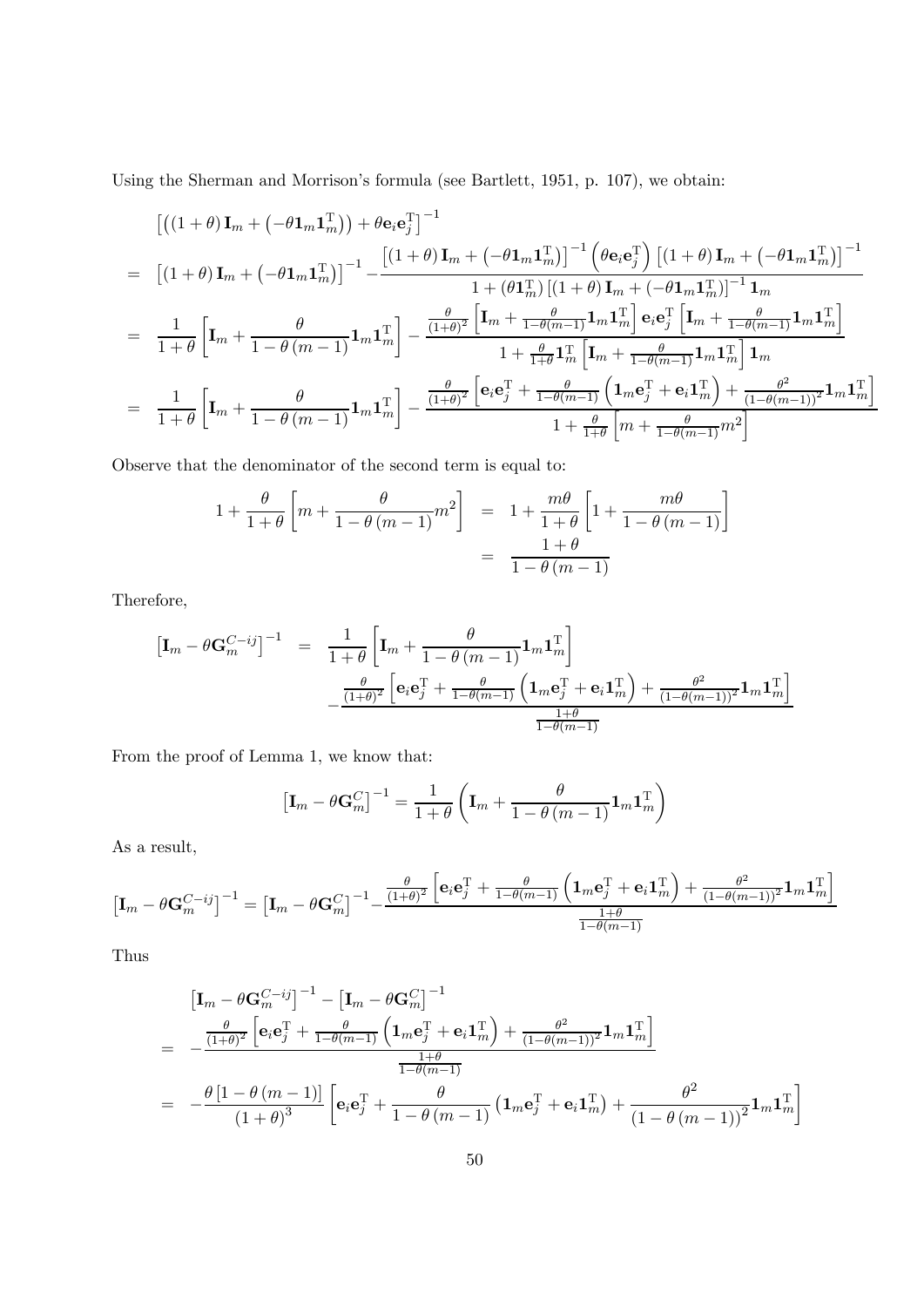while

$$
\begin{split} \left[\mathbf{I}_{m} - \theta \mathbf{G}_{m}^{C-j} \right]^{-1} + \left[\mathbf{I}_{m} - \theta \mathbf{G}_{m}^{C}\right]^{-1} & (33) \\ &= \frac{2}{1+\theta} \left(\mathbf{I}_{m} + \frac{\theta}{1-\theta\left(m-1\right)} \mathbf{1}_{m} \mathbf{1}_{m}^{\mathrm{T}}\right) \\ &\quad - \frac{\theta\left[1-\theta\left(m-1\right)\right]}{\left(1+\theta\right)^{3}} \left[\mathbf{e}_{i}\mathbf{e}_{j}^{\mathrm{T}} + \frac{\theta}{1-\theta\left(m-1\right)} \left(\mathbf{1}_{m}\mathbf{e}_{j}^{\mathrm{T}} + \mathbf{e}_{i}\mathbf{1}_{m}^{\mathrm{T}}\right) + \frac{\theta^{2}}{\left(1-\theta\left(m-1\right)\right)^{2}} \mathbf{1}_{m} \mathbf{1}_{m}^{\mathrm{T}}\right] \end{split}
$$

Consequently, we have:

$$
\mathbf{b}_{\alpha}(g_m^C - i j, \theta) - \mathbf{b}_{\alpha}(g_m^C, \theta)
$$
\n
$$
= [\mathbf{I}_m - \theta \mathbf{G}_m^{C-i j}]^{-1} \alpha - [\mathbf{I}_m - \theta \mathbf{G}_m^C]^{-1} \alpha
$$
\n
$$
= ([\mathbf{I}_m - \theta \mathbf{G}_m^{C-i j}]^{-1} - [\mathbf{I}_m - \theta \mathbf{G}_m^C]^{-1}) \alpha
$$
\n
$$
= -\frac{\theta [1 - \theta (m - 1)]}{(1 + \theta)^3} \left[ \alpha_j \mathbf{e}_i + \frac{\theta}{1 - \theta (m - 1)} \left( \alpha_j \mathbf{1}_m + \left( \sum_{i=1}^{i=m} \alpha_i \right) \mathbf{e}_i \right) + \frac{\theta^2 \sum_{i=1}^{i=m} \alpha_i}{(1 - \theta (m - 1))^2} \mathbf{1}_m \right]
$$
\n
$$
= -\frac{\theta [1 - \theta (m - 1)]}{(1 + \theta)^3} \left[ \left( \frac{\alpha_j \theta}{1 - \theta (m - 1)} + \frac{\theta^2 \sum_{i=1}^{i=m} \alpha_i}{[1 - \theta (m - 1)]^2} \right) \mathbf{1}_m + \left( \alpha_j + \frac{\sum_{i=1}^{i=m} \alpha_i}{1 - \theta (m - 1)} \right) \mathbf{e}_i \right]
$$

When  $\alpha = \alpha \mathbf{1}_n$ , for  $\alpha > 0$ , the *difference* in terms of the *unweighted* Katz-Bonacich centrality is given by:

$$
\mathbf{b}(g_m^C - ij, \theta) - \mathbf{b}(g_m^C, \theta)
$$
\n
$$
= \alpha \left[ \mathbf{I}_m - \theta \mathbf{G}_m^{C - ij} \right]^{-1} \mathbf{1}_m - \alpha \left[ \mathbf{I}_m - \theta \mathbf{G}_m^C \right]^{-1} \mathbf{1}_m
$$
\n
$$
= -\frac{\theta \left[ 1 - \theta \left( m - 1 \right) \right]}{\left( 1 + \theta \right)^3} \left[ \left( \frac{\alpha \theta}{1 - \theta \left( m - 1 \right)} + \frac{\theta^2 m \alpha}{\left[ 1 - \theta \left( m - 1 \right) \right]^2} \right) \mathbf{1}_n + \left( \alpha + \frac{\theta m \alpha}{1 - \theta \left( m - 1 \right)} \right) \mathbf{e}_i \right]
$$
\n
$$
= -\frac{\theta \left[ 1 - \theta \left( m - 1 \right) \right]}{\left( 1 + \theta \right)^3} \left[ \frac{\alpha \theta \left( 1 + \theta \right)}{\left[ 1 - \theta \left( m - 1 \right) \right]^2} \mathbf{1}_n + \frac{\alpha \left( 1 + \theta \right)}{1 - \theta \left( m - 1 \right)} \mathbf{e}_i \right]
$$
\n
$$
= -\frac{\alpha \theta}{\left( 1 + \theta \right)^2} \left[ \frac{\theta}{1 - \theta \left( m - 1 \right)} \mathbf{1}_m + \mathbf{e}_i \right]
$$

As a result, when  $\alpha = \alpha \mathbf{1}_n$ , for individual *i*, the *difference* in terms of the *unweighted* Katz-Bonacich centrality is equal to:

$$
b_i \left( g_m^C - ij, \theta \right) - b_i \left( g_m^C, \theta \right) = -\frac{\alpha \theta}{\left( 1 + \theta \right)^2} \left[ \frac{\theta}{1 - \theta \left( m - 1 \right)} + 1 \right]
$$
  
= -\frac{\alpha \theta}{\left( 1 + \theta \right)^2} \left[ \frac{1 - \theta \left( m - 2 \right)}{1 - \theta \left( m - 1 \right)} \right]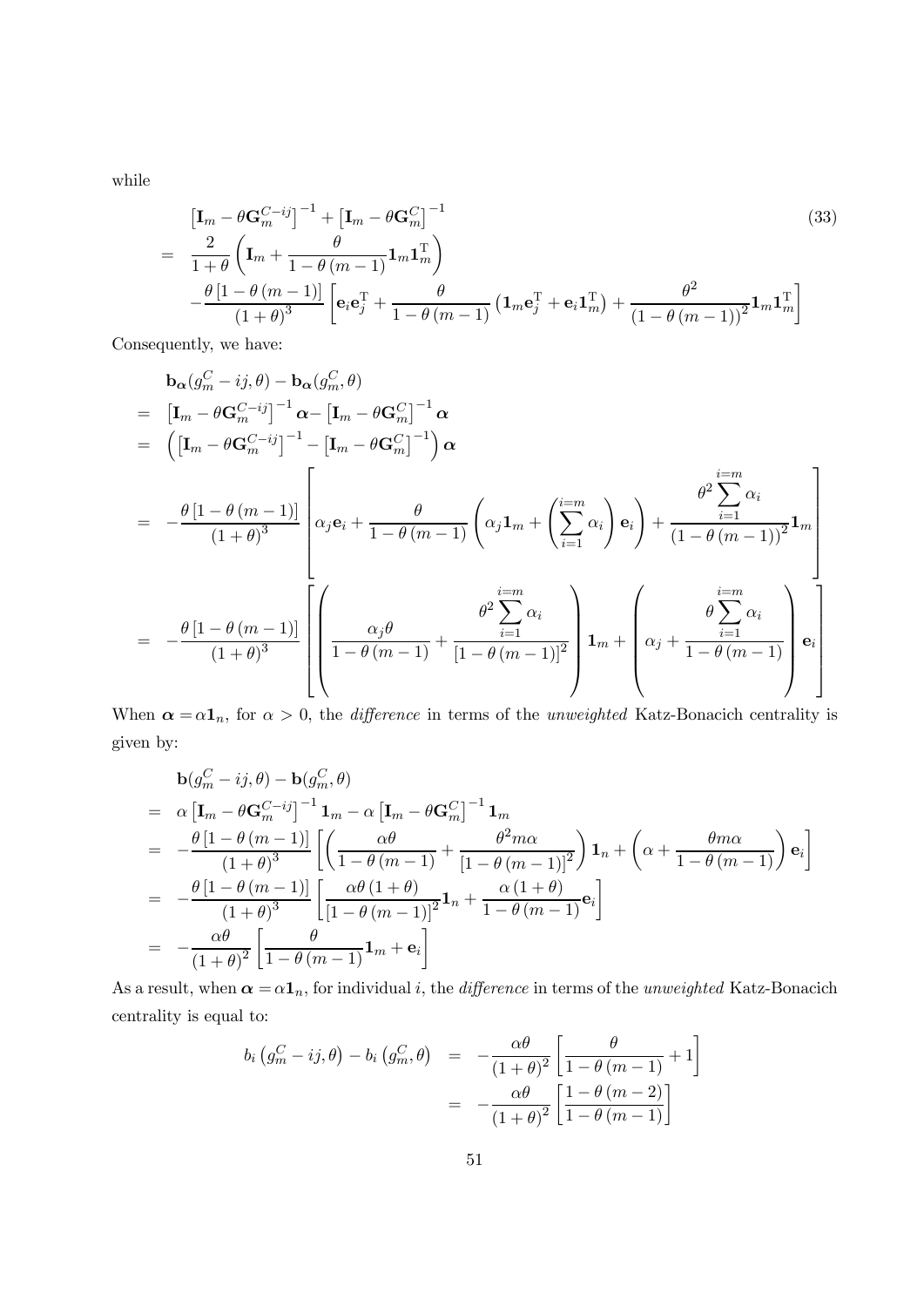Finally, the difference of the *unweighted* Katz-Bonacich centralities for which  $\alpha = 1$  for all agents is given by:

$$
b_i\left(g_m^C - ij, \theta\right) - b_i\left(g_m^C, \theta\right) = -\frac{\theta}{\left(1+\theta\right)^2} \left[\frac{1-\theta\left(m-2\right)}{1-\theta\left(m-1\right)}\right]
$$

Let us now calculate  $b_i(g_m^C - ij, \theta) + b_i(g_m^C, \theta)$ . Using (33), we have:

$$
\begin{array}{rcl}\n\left[\mathbf{I}_{m}-\theta\mathbf{G}_{m}^{C}\right]^{-1}+\left[\mathbf{I}_{m}-\theta\mathbf{G}_{m}^{C-i j}\right]^{-1} &=& \frac{2}{1+\theta}\left[\mathbf{I}_{m}+\frac{\theta}{1-\theta\left(m-1\right)}\mathbf{1}_{m}\mathbf{1}_{m}^{\mathrm{T}}\right] \\
& &-\frac{\frac{\theta}{(1+\theta)^{2}}\left[\mathbf{e}_{i}\mathbf{e}_{j}^{\mathrm{T}}+\frac{\theta}{1-\theta\left(m-1\right)}\left(\mathbf{1}_{m}\mathbf{e}_{j}^{\mathrm{T}}+\mathbf{e}_{i}\mathbf{1}_{m}^{\mathrm{T}}\right)+\frac{\theta^{2}}{(1-\theta\left(m-1\right))^{2}}\mathbf{1}_{m}\mathbf{1}_{m}^{\mathrm{T}}\right]} \\
& &-\frac{\frac{\theta}{(1+\theta)^{2}}\left[\mathbf{e}_{i}\mathbf{e}_{j}^{\mathrm{T}}+\frac{\theta}{1-\theta\left(m-1\right)}\left(\mathbf{1}_{m}\mathbf{e}_{j}^{\mathrm{T}}+\mathbf{e}_{i}\mathbf{1}_{m}^{\mathrm{T}}\right)+\frac{\theta^{2}}{(1-\theta\left(m-1\right))^{2}}\mathbf{1}_{m}\mathbf{1}_{m}^{\mathrm{T}}\right]}{\frac{1+\theta}{1-\theta\left(m-1\right)}}\n\end{array}
$$

Therefore,

$$
\mathbf{b}_{\alpha}(g_m^C, \theta) + \mathbf{b}_{\alpha}(g_m^C - ij, \theta)
$$
\n
$$
= [\mathbf{I}_m - \theta \mathbf{G}_m^C]^{-1} \alpha + [\mathbf{I}_m - \theta \mathbf{G}_m^{C - ij}]^{-1} \alpha
$$
\n
$$
= \left(\frac{2}{1+\theta} \left(\mathbf{I}_m + \frac{\theta}{1-\theta(m-1)} \mathbf{1}_m \mathbf{1}_m^T\right)\right) \alpha
$$
\n
$$
- \left(\frac{\frac{\theta}{(1+\theta)^2} \left[\mathbf{e}_i \mathbf{e}_j^T + \frac{\theta}{1-\theta(m-1)} \left(\mathbf{1}_m \mathbf{e}_j^T + \mathbf{e}_i \mathbf{1}_m^T\right) + \frac{\theta^2}{(1-\theta(m-1))^2} \mathbf{1}_m \mathbf{1}_m^T\right]}{1-\theta(m-1)}\right) \alpha
$$
\n
$$
= \frac{2}{1+\theta} \left(\alpha + \frac{i\alpha}{1-\theta(m-1)} \mathbf{1}_m\right)
$$
\n
$$
- \frac{\theta[1-\theta(m-1)]}{(1+\theta)^3} \left[\left(\frac{\alpha_j \theta}{1-\theta(m-1)} + \frac{\theta^2 \sum_{i=1}^{i=m} \alpha_i}{[1-\theta(m-1)]^2}\right) \mathbf{1}_m + \left(\alpha_j + \frac{\theta \sum_{i=1}^{i=m} \alpha_i}{1-\theta(m-1)}\right) \mathbf{e}_i\right]
$$

When  $\alpha = \alpha \mathbf{1}_m$ , for  $\alpha > 0$ ,

$$
\mathbf{b}(g_m^C, \theta) + \mathbf{b}(g_m^C - ij, \theta) = \frac{2\alpha}{1+\theta} \left( \mathbf{1}_m + \frac{m\theta}{1-\theta(m-1)} \mathbf{1}_m \right) - \frac{\alpha\theta}{(1+\theta)^2} \left[ \frac{\theta}{1-\theta(m-1)} \mathbf{1}_m + \mathbf{e}_i \right]
$$

As a result, when  $\alpha = \alpha \mathbf{1}_m$ , for individual i, the sum in terms of the unweighted Katz-Bonacich centrality is equal to: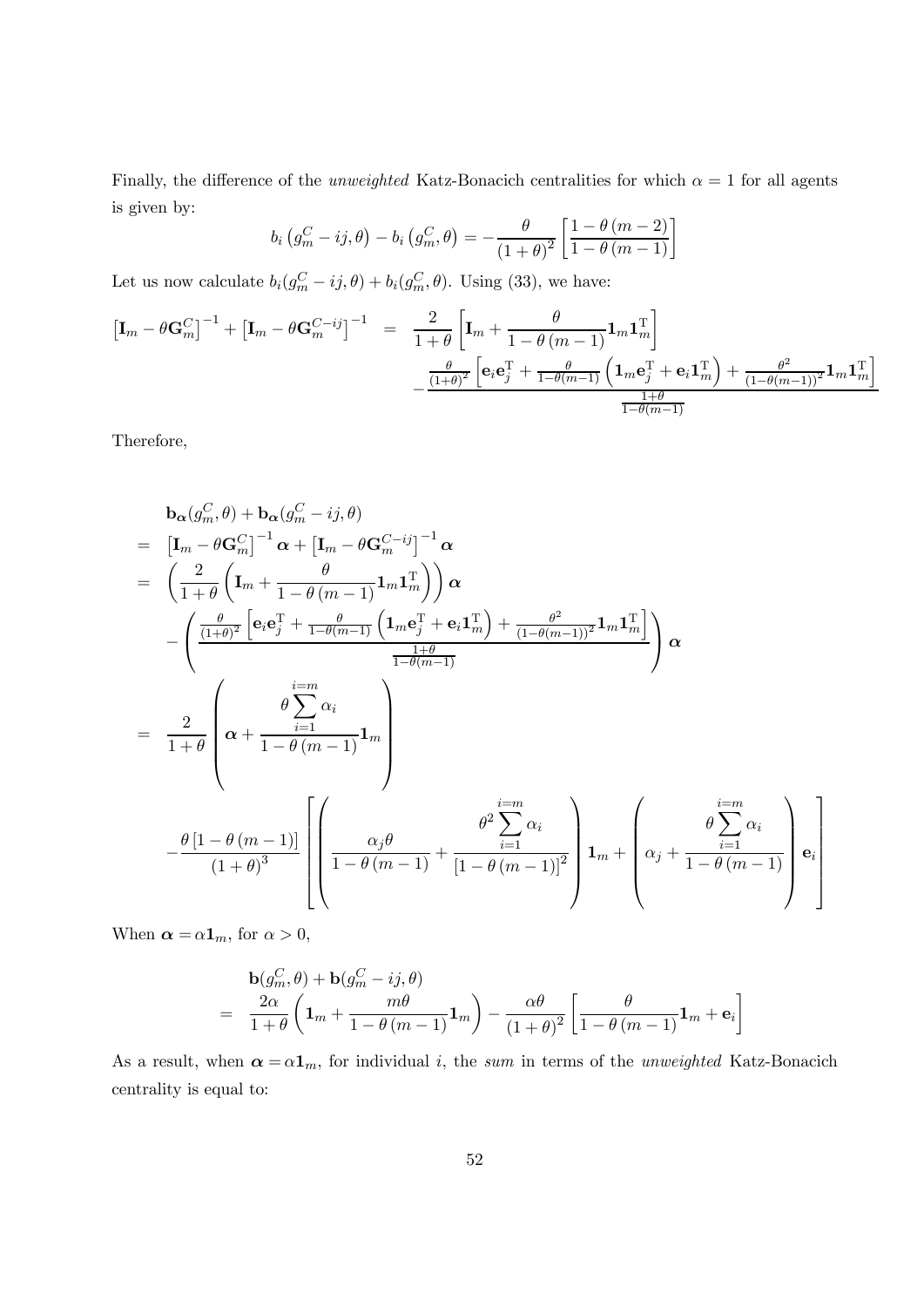$$
b_i\left(g_m^C, \theta\right) + b_i\left(g_m^C - ij, \theta\right) = \frac{2\alpha}{1+\theta}\left(1 + \frac{m\theta}{1-\theta\left(m-1\right)}\right) - \frac{\alpha\theta}{\left(1+\theta\right)^2}\left[\frac{\theta}{1-\theta\left(m-1\right)} + 1\right]
$$

$$
= \frac{2\alpha}{1+\theta}\left[\frac{1+\theta}{1-\theta\left(m-1\right)}\right] - \frac{\alpha\theta}{\left(1+\theta\right)^2}\left[\frac{1-\theta\left(m-2\right)}{1-\theta\left(m-1\right)}\right]
$$

$$
= \frac{2\alpha}{1-\theta\left(m-1\right)} - \frac{\alpha\theta}{\left(1+\theta\right)^2}\left[\frac{1-\theta\left(m-2\right)}{1-\theta\left(m-1\right)}\right]
$$

$$
= \frac{\alpha\left[2+3\theta+\theta^2m\right]}{\left(1+\theta\right)^2\left[1-\theta\left(m-1\right)\right]}
$$

Finally, the sum of the *unweighted* Katz-Bonacich centralities for which  $\alpha = 1$  for all agents is given by:

$$
b_i(g_m^C, \theta) + b_i(g_m^C - ij, \theta) = \frac{2 + 3\theta + \theta^2 m}{(1 + \theta)^2 [1 - \theta (m - 1)]}
$$

Therefore, the loss for individual  $i$  of deleting a link  $ij$  is:

$$
B_i^*(g_m^C - ij) - B_i^*(g_m^C) = \frac{\alpha^2}{2} \left[ b_i(g_m^C - ij, \theta) - b_i(g_m^C, \theta) \right] \left[ b_i(g_m^C - ij, \theta) + b_i(g_m^C, \theta) \right]
$$
  

$$
= -\frac{\alpha^2}{2} \frac{\theta}{(1+\theta)^2} \left[ \frac{1-\theta(m-2)}{1-\theta(m-1)} \right] \frac{\left[ 2+3\theta+\theta^2 m \right]}{(1+\theta)^2 \left[ 1-\theta(m-1) \right]}
$$
  

$$
= -\frac{\alpha^2 \theta (2+3\theta+\theta^2 m) \left[ 1-\theta(m-2) \right]}{2 \left( 1+\theta \right)^4 \left[ 1-\theta(m-1) \right]^2}
$$

What about the gain in costs?

When a type $-B$  individual deletes a link with a type $-W$ , her direct gain from this deletion is (remember that  $m = n^{W} + n^{B}$ ):

$$
c + \left(\frac{n^{B} - 1}{n - 1}\right) \left(\frac{n^{W} - 1}{m - 1}\right) C = c + \frac{\left(n^{B} - 1\right) \left(n^{W} - 1\right)}{\left(m - 1\right)^{2}} C
$$

Now, when she deletes this link, her exposure rate changes and thus we need to calculate the loss in terms of costs with the remaining  $n^W - 1$  individuals of type W. Before the deletion of this link, the total cost of having a link with the  $n^W - 1$  individuals of type W was:

$$
(n^{W} - 1)\left[c + \left(\frac{n^{B} - 1}{m - 1}\right)\left(\frac{n^{W} - 1}{m - 1}\right)C\right] = (n^{W} - 1)\left[c + \frac{(n^{B} - 1)\left(n^{W} - 1\right)}{(m - 1)^{2}}C\right]
$$

After the deletion of this link, the total cost of having a link with the  $n^W - 1$  individuals of type  $W$  is:

$$
(n^{W} - 1)\left[c + \left(\frac{n^{B} - 1}{m - 2}\right)\left(\frac{n^{W} - 1}{m - 1}\right)C\right] = (n^{W} - 1)\left[c + \frac{(n^{B} - 1)\left(n^{W} - 1\right)}{(m - 1)\left(m - 2\right)}C\right]
$$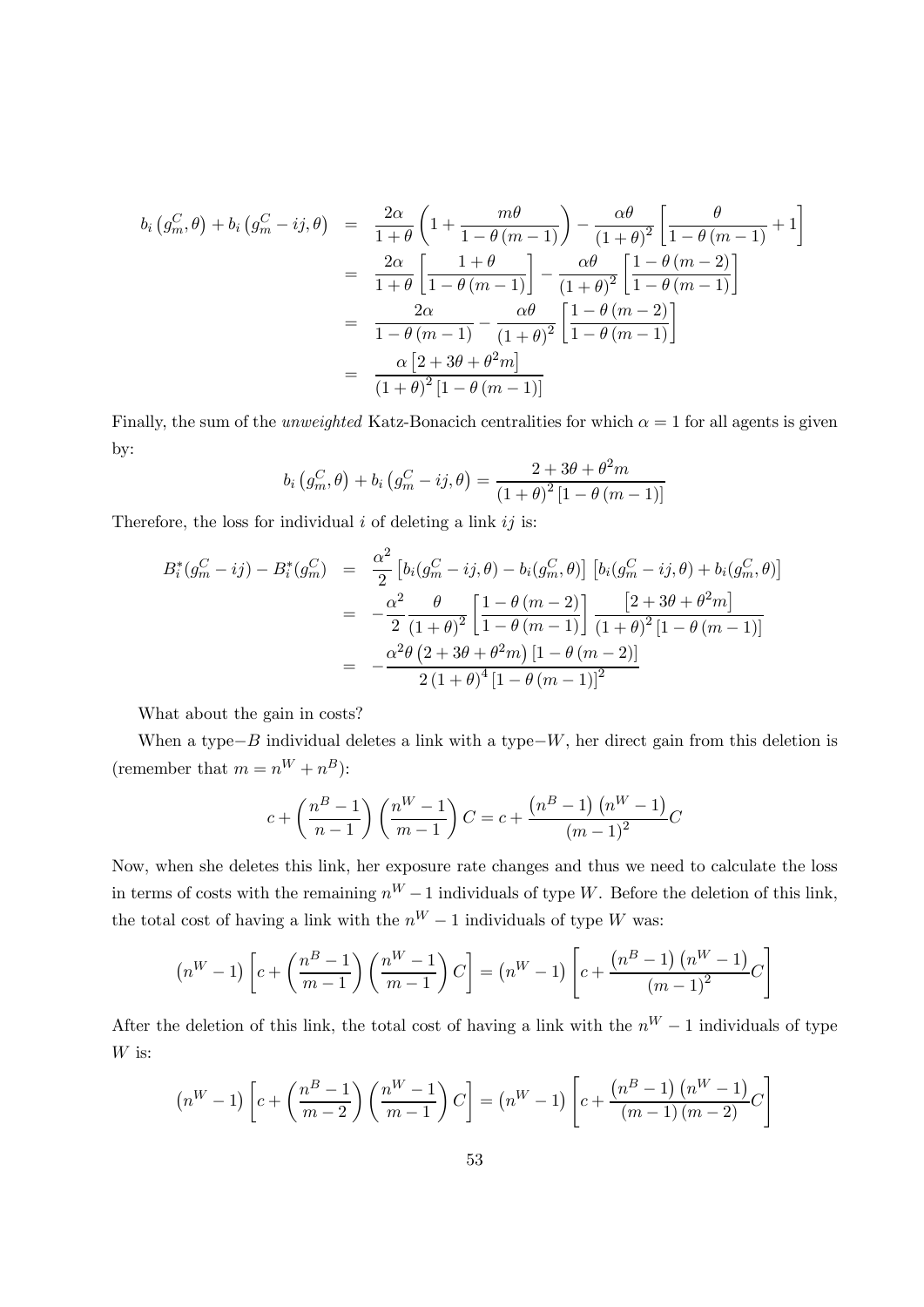As a result, the total gain in terms of cost for a type $-B$  individual who deletes a link with a type $-W$  is given by:

$$
c + \frac{(n^{B} - 1) (n^{W} - 1)}{(m - 1)^{2}} C + \left\{ (n^{W} - 1) \left[ c + \frac{(n^{B} - 1) (n^{W} - 1)}{(m - 1)^{2}} C - c - \frac{(n^{B} - 1) (n^{W} - 1)}{(m - 1) (m - 2)} C \right] \right\}
$$
  
=  $c + \frac{(n^{B} - 1) (n^{W} - 1)}{(m - 1)^{2}} C - \left\{ (n^{W} - 1) \left[ c + \frac{(n^{B} - 1) (n^{W} - 1)}{(m - 1) (m - 2)} C - c - \frac{(n^{B} - 1) (n^{W} - 1)}{(m - 1)^{2}} C \right] \right\}$   
=  $c + \frac{(n^{B} - 1) (n^{W} - 1)}{(m - 1)^{2}} C - \frac{(n^{W} - 1)^{2} (n^{B} - 1)}{(m - 1)^{2} (m - 2)} C$   
=  $c + (n^{B} - 1) (n^{W} - 1) \left[ \frac{n - 2 - n^{W} + 1}{(m - 1)^{2} (m - 2)} \right] C$   
=  $c + \frac{(n^{B} - 1)^{2} (n^{W} - 1)}{(m - 1)^{2} (m - 2)} C$ 

Since this is positive, there is a gain in terms of costs.

Proceeding in the same way, it is easily verified that the total gain in terms of cost for a type $-W$ individual who deletes a link with a type $-B$  is given by:

$$
c + \frac{(n^{B} - 1) (n^{W} - 1)^{2}}{(m - 1)^{2} (m - 2)}C
$$

Since  $n^B < n^W$ ,

$$
c + \frac{\left(n^{B} - 1\right)^{2} \left(n^{W} - 1\right)}{\left(m - 1\right)^{2} \left(m - 2\right)} C < c + \frac{\left(n^{B} - 1\right) \left(n^{W} - 1\right)^{2}}{\left(m - 1\right)^{2} \left(m - 2\right)} C
$$
\n(34)

We also need to consider the gains in terms of cost when a type $-B$  individual deletes a link with another type $-B$  individual. Her direct gain from this deletion is  $c$ .

Now, when she deletes this link, her exposure rate changes and thus we need to calculate the loss in terms of costs with the remaining  $n^W$  individuals of type W. Before the deletion of this link, the total cost of having a link with the  $n^W$  individuals of type W was:

$$
n^{W} \left[ c + \left( \frac{n^{B} - 1}{m - 1} \right) \left( \frac{n^{W} - 1}{m - 1} \right) C \right] = (n^{W} - 1) \left[ c + \frac{\left( n^{B} - 1 \right) \left( n^{W} - 1 \right)}{\left( m - 1 \right)^{2}} C \right]
$$

After the deletion of this link, the total cost of having a link with the  $n^W$  individuals of type W is:

$$
n^{W}\left[c + \left(\frac{n^{B} - 1}{m - 2}\right)\left(\frac{n^{W} - 1}{m - 1}\right)C\right] = (n^{W} - 1)\left[c + \frac{(n^{B} - 1)\left(n^{W} - 1\right)}{(m - 1)\left(m - 2\right)}C\right]
$$

As a result, the total gain in terms of cost for a type $-B$  individual who deletes a link with another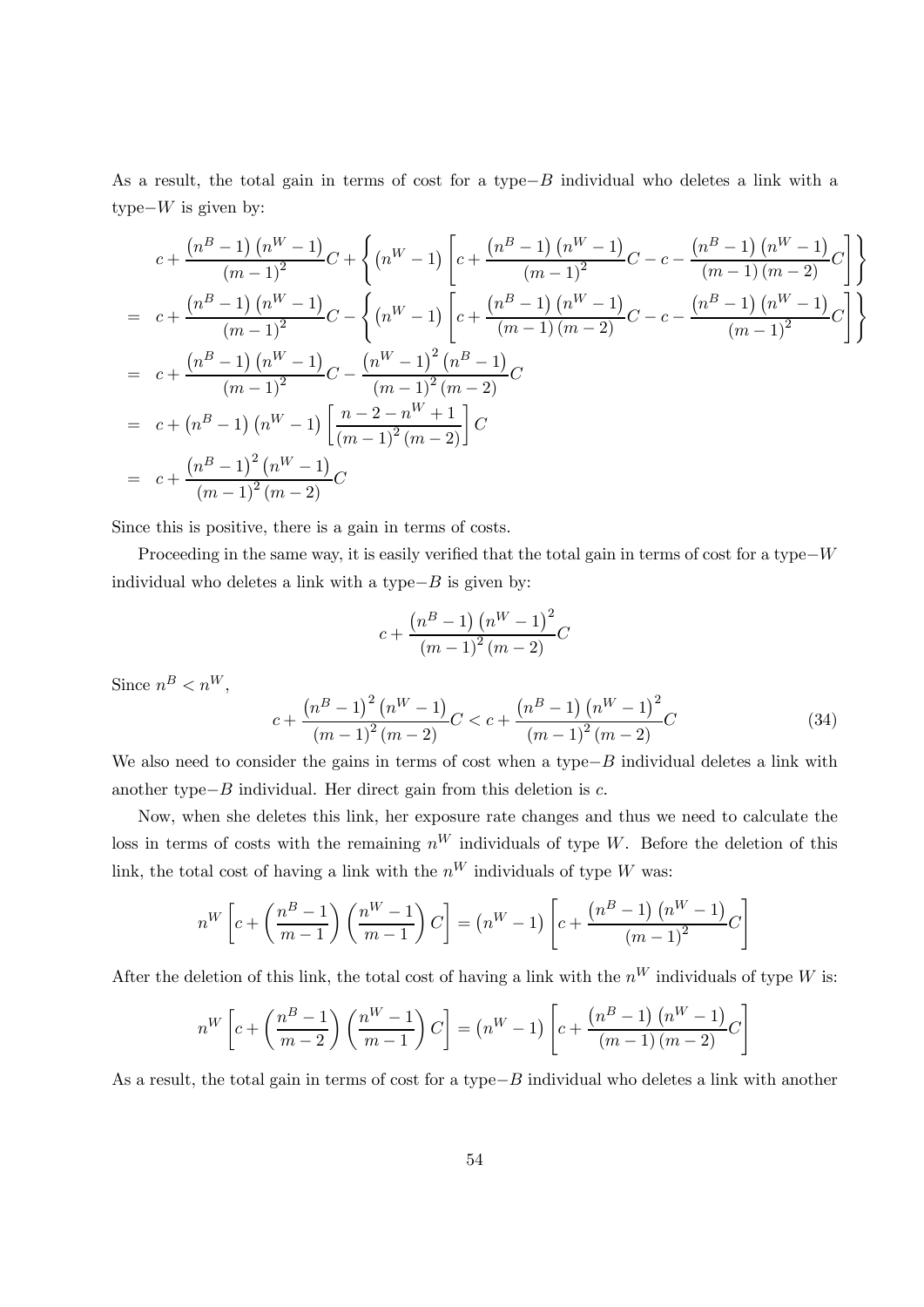type $-B$  individual is given by:

$$
c + n^{W} \left[ c + \frac{\left( n^{B} - 1 \right) \left( n^{W} - 1 \right)}{\left( m - 1 \right)^{2}} C - c - \frac{\left( n^{B} - 1 \right) \left( n^{W} - 1 \right)}{\left( m - 1 \right) \left( m - 2 \right)} C \right]
$$

$$
= c - n^{W} \left[ c + \frac{\left( n^{B} - 1 \right) \left( n^{W} - 1 \right)}{\left( m - 1 \right) \left( m - 2 \right)} C - c - \frac{\left( n^{B} - 1 \right) \left( n^{W} - 1 \right)}{\left( m - 1 \right)^{2}} C \right]
$$

$$
= c - \frac{n^{W} \left( n^{B} - 1 \right) \left( n^{W} - 1 \right)}{\left( m - 1 \right)^{2} \left( m - 2 \right)} C \tag{35}
$$

Proceeding in the same way, it is easily verified that the total gain in terms of cost for a type–W individual who deletes a link with a type $-B$  is given by:

$$
c - \frac{n^B (n^B - 1) (n^W - 1)}{(m - 1)^2 (m - 2)} C
$$
\n(36)

We need to take the highest value between  $(34)$ ,  $(35)$  and  $(36)$ . It is clearly:

$$
c + \frac{(n^{B} - 1) (n^{W} - 1)^{2}}{(m - 1)^{2} (m - 2)}C
$$

As a result, if

$$
c + \frac{(n^{B} - 1) (n^{W} - 1)^{2}}{(m - 1)^{2} (m - 2)} C < \frac{\alpha^{2} \theta (2 + 3\theta + \theta^{2} m) [1 - \theta (m - 2)]}{2 (1 + \theta)^{4} [1 - \theta (m - 1)]^{2}}
$$

then nobody in the network (type  $W$  or type  $B$ ) will want to delete a link and the complete network with  $m$  individuals is pairwise stable. This is condition  $(23)$ .

 $(ii)$  We want now to show that the network for which each community is separated and each community forms a complete network, i.e. each agent of type W has  $n^W - 1$  links and each agent of type *B* has  $n^B - 1$  links, is pairwise stable.

First, we need to check that nobody wants to delete a link with someone from the same community. Proceeding exactly as in (i), given that  $n^B < n^W$ , the condition for which nobody wants to severe a link is:

$$
c < \frac{\alpha^2 \theta \left(2 + 3\theta + \theta^2 n^B\right) \left[1 - \theta \left(n^B - 2\right)\right]}{2 \left(1 + \theta\right)^4 \left[1 - \theta \left(n^B - 1\right)\right]^2}
$$

and

$$
c<\frac{\alpha^2\theta\left(2+3\theta+\theta^2n^W\right)\left[1-\theta\left(n^W-2\right)\right]}{2\left(1+\theta\right)^4\left[1-\theta\left(n^W-1\right)\right]^2}
$$

It is easily verified that

$$
\frac{\alpha^2 \theta \left(2 + 3\theta + \theta^2 m\right) \left[1 - \theta \left(m - 2\right)\right]}{2 \left(1 + \theta\right)^4 \left[1 - \theta \left(m - 1\right)\right]^2}
$$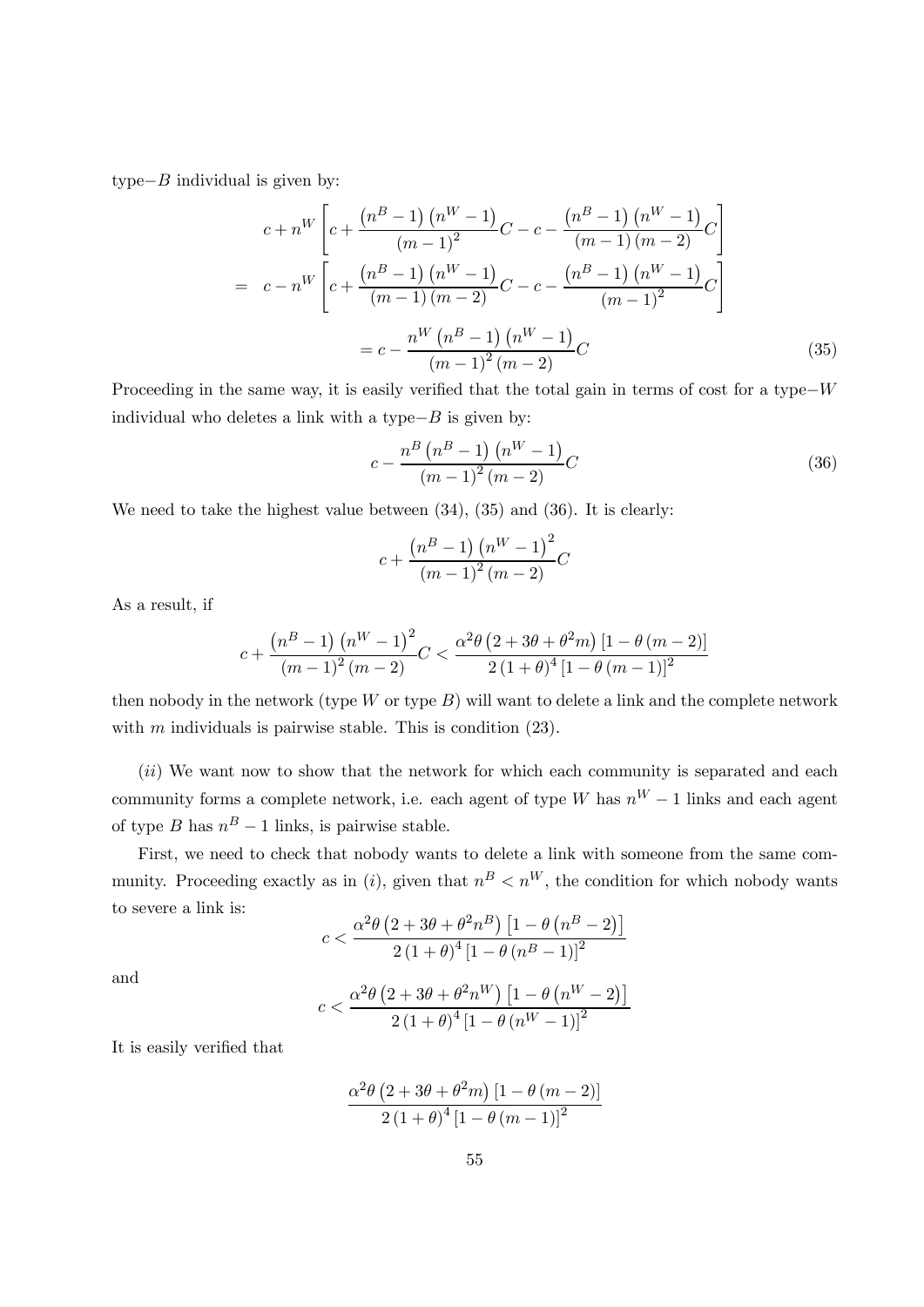is increasing in m. As a result, since  $n^B < n^W$ ,

$$
\frac{\alpha^2 \theta \left(2 + 3\theta + \theta^2 n^B\right) \left[1 - \theta \left(n^B - 2\right)\right]}{2 \left(1 + \theta\right)^4 \left[1 - \theta \left(n^B - 1\right)\right]^2} < \frac{\alpha^2 \theta \left(2 + 3\theta + \theta^2 n^W\right) \left[1 - \theta \left(n^W - 2\right)\right]}{2 \left(1 + \theta\right)^4 \left[1 - \theta \left(n^W - 1\right)\right]^2} \n c < \frac{\alpha^2 \theta \left(2 + 3\theta + \theta^2 n^B\right) \left[1 - \theta \left(n^B - 2\right)\right]}{2 \left(1 + \theta\right)^4 \left[1 - \theta \left(n^B - 1\right)\right]^2}
$$
\n(37)

Thus, if

then nobody in her own network (type  $W$  or type  $B$ ) will want to delete a link with someone from the same community.

Now, we need to check for link-formation deviation between the two communities.

#### Connecting two complete components

Let  $q > 1$  and  $n > 1$ . Assume that

$$
\mathbf{G}_{qn}^{C}=\left(\begin{array}{cc} \mathbf{1}_q\mathbf{1}_q^{\mathrm{T}}-\mathbf{I}_q & \mathbf{0}_q\mathbf{0}_n^{\mathrm{T}} \\ \mathbf{0}_n\mathbf{0}_q^{\mathrm{T}} & \mathbf{1}_n\mathbf{1}_n^{\mathrm{T}}-\mathbf{I}_n \end{array}\right)
$$

where  $\mathbf{0}_q$  is the q-vector of zeros and  $\mathbf{G}_{qn}^C$  is a  $(q+n) \times (q+n)$  matrix. Observe that  $\mathbf{G}_{qn}$ , a block-diagonal matrix, is the adjacency matrix of two complete separated networks, one with all individuals of type  $W(q = n^W)$  and one with all individuals of type  $B(n = n^B)$  and with no connection between the two networks.

Observe that  $m = q + n$ . Then, we would like to calculate  $\mathbf{b}(g_{qn}^C, \theta) = (\mathbf{I}_m - \theta \mathbf{G}_{qn}^C)^{-1}$ , the Katz-Bonacich centrality of each agent in each network. We have:

$$
\begin{aligned} &\left(\mathbf{I}_m-\theta\mathbf{G}_{qn}^C\right)^{-1}\\ &=\begin{array}{c} \left(\begin{array}{cc} (1+\theta)\,\mathbf{I}_q-\theta\mathbf{1}_q\mathbf{1}_q^{\mathrm{T}}&\mathbf{0}_q\mathbf{0}_n^{\mathrm{T}}\\ \mathbf{0}_n\mathbf{0}_q^{\mathrm{T}}&\left(1+\theta\right)\mathbf{I}_m-\theta\mathbf{1}_n\mathbf{1}_n^{\mathrm{T}} \end{array}\right)^{-1}\\ &=\begin{array}{c} \left(\begin{array}{cc} \left((1+\theta)\,\mathbf{I}_q-\theta\mathbf{1}_q\mathbf{1}_q^{\mathrm{T}}\right)^{-1}&\mathbf{0}_q\mathbf{0}_n^{\mathrm{T}}\\ \mathbf{0}_n\mathbf{0}_q^{\mathrm{T}}&\left((1+\theta)\,\mathbf{I}_m-\theta\mathbf{1}_n\mathbf{1}_n^{\mathrm{T}}\right)^{-1} \end{array}\right)\\ &=\begin{array}{c} \left(\begin{array}{cc} \frac{1}{1+\theta}\left(\mathbf{I}_q-\frac{\theta}{1-\theta(q-1)}\mathbf{1}_q\mathbf{1}_q^{\mathrm{T}}\right)&\mathbf{0}_q\mathbf{0}_n^{\mathrm{T}}\\ \mathbf{0}_n\mathbf{0}_q^{\mathrm{T}}&\frac{1}{1+\theta}\left(\mathbf{I}_m-\frac{\theta}{1-\theta(n-1)}\mathbf{1}_n\mathbf{1}_n^{\mathrm{T}}\right) \end{array}\right)\\ &=\begin{array}{c} \frac{1}{1+\theta}\mathbf{I}_m+\frac{\theta}{1+\theta}\left(\begin{array}{cc} \frac{1}{1-\theta(q-1)}\mathbf{1}_q\mathbf{1}_q^{\mathrm{T}}&\mathbf{0}_q\mathbf{0}_n^{\mathrm{T}}\\ \mathbf{0}_n\mathbf{0}_q^{\mathrm{T}}&\frac{\theta}{1-\theta(n-1)}\mathbf{1}_n\mathbf{1}_n^{\mathrm{T}} \end{array}\right) \end{array}\end{aligned}
$$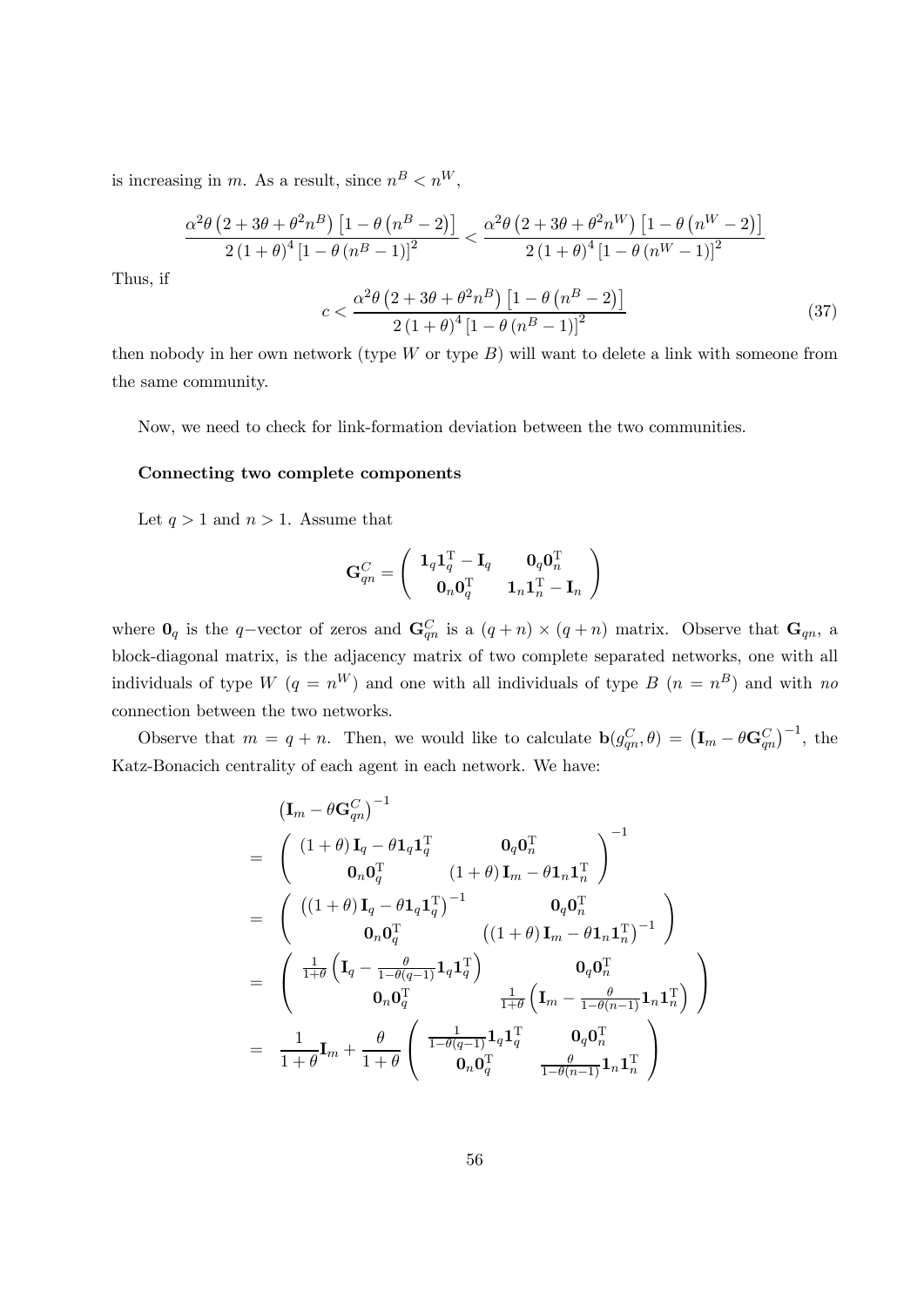Now consider adding a (bridge) link to the network  $\mathbf{G}_{qn}^C$  between an individual from network q (type W), say individual 1, and an individual from network  $m$  (type B), say individual  $q + n = m$ , which results in a new network:  $\mathbf{G}_{qn}^C + \mathbf{e}_1 \mathbf{e}_m^T$ . We have:

$$
\begin{aligned} &\left(\mathbf{I}_m-\theta\left(\mathbf{G}_{qn}^{C}+\mathbf{e}_1\mathbf{e}_m^{\mathrm{T}}\right)\right)^{-1}\\ &=& \left(\left(\mathbf{I}_m-\theta\mathbf{G}_{qn}^{C}\right)-\theta\mathbf{e}_1\mathbf{e}_m^{\mathrm{T}}\right)^{-1}\\ &=& \left(\mathbf{I}_m-\theta\mathbf{G}_{qn}^{C}\right)^{-1}+\frac{\theta\left(\mathbf{I}_m-\theta\mathbf{G}_{qn}^{C}\right)^{-1}\mathbf{e}_1\mathbf{e}_m^{\mathrm{T}}\left(\mathbf{I}_m-\theta\mathbf{G}_{qn}^{C}\right)^{-1}}{1-\theta\mathbf{e}_m^{\mathrm{T}}\left(\mathbf{I}_m-\theta\mathbf{G}_{qn}^{C}\right)^{-1}\mathbf{e}_1} \end{aligned}
$$

where

$$
\begin{split} &\theta\left(\mathbf{I}_m-\theta\mathbf{G}_{qn}^{C}\right)^{-1}\mathbf{e}_1\mathbf{e}_m^{\mathrm{T}}\left(\mathbf{I}_m-\theta\mathbf{G}_{qn}^{C}\right)^{-1} \\ &=\begin{bmatrix} \frac{1}{1+\theta}\mathbf{I}_m+\frac{\theta}{1+\theta}\left(\begin{array}{cc} \frac{1}{1-\theta(q-1)}\mathbf{1}_q\mathbf{1}_q^{\mathrm{T}} & \mathbf{0}_q\mathbf{0}_n^{\mathrm{T}} \\ \mathbf{0}_n\mathbf{0}_q^{\mathrm{T}} & \frac{\theta}{1-\theta(n-1)}\mathbf{1}_n\mathbf{1}_n^{\mathrm{T}} \end{array}\right)\end{bmatrix}\mathbf{e}_1\\ &\times\mathbf{e}_m^{\mathrm{T}}\left[\frac{1}{1+\theta}\mathbf{I}_m+\frac{\theta}{1+\theta}\left(\begin{array}{cc} \frac{1}{1-\theta(q-1)}\mathbf{1}_q\mathbf{1}_q^{\mathrm{T}} & \mathbf{0}_q\mathbf{0}_n^{\mathrm{T}} \\ \mathbf{0}_n\mathbf{0}_q^{\mathrm{T}} & \frac{\theta}{1-\theta(n-1)}\mathbf{1}_n\mathbf{1}_n^{\mathrm{T}} \end{array}\right)\right] \\ &=\begin{bmatrix} \left(\frac{1}{1+\theta}\right)\mathbf{e}_1+\frac{\theta}{1+\theta}\left(\begin{array}{c} \frac{1}{1-\theta(q-1)}\mathbf{1}_q \\ \mathbf{0}_n \end{array}\right)\end{bmatrix}\left[\left(\frac{1}{1+\theta}\right)\mathbf{e}_m^{\mathrm{T}}+\frac{\theta}{1+\theta}\left(\begin{array}{c} \frac{1}{1-\theta(n-1)}\mathbf{1}_n^{\mathrm{T}} \\ \mathbf{0}_q^{\mathrm{T}} \end{array}\right)\right] \\ &=\frac{1}{(1+\theta)^2}\mathbf{e}_1\mathbf{e}_m^{\mathrm{T}}+\frac{\theta}{(1+\theta)^2}\mathbf{e}_1\left(\begin{array}{c} \mathbf{0}_q \\ \frac{1}{1-\theta(n-1)}\mathbf{1}_n \end{array}\right)^{\mathrm{T}}+\frac{\theta}{(1+\theta)^2}\left(\begin{array}{c} \frac{1}{1-\theta(q-1)}\mathbf{1}_q \\ \mathbf{0}_n \end{array}\right)\mathbf{e}_m^{\mathrm{T}} \\ &\qquad +\frac{\theta^2}{(1+\theta)^2}\left(\begin{
$$

and where

$$
1 - \theta \mathbf{e}_m^{\mathrm{T}} \left( \mathbf{I}_m - \theta \mathbf{G}_{qn}^C \right)^{-1} \mathbf{e}_1
$$
  
= 
$$
1 - \theta \mathbf{e}_m^{\mathrm{T}} \left[ \frac{1}{1 + \theta} \mathbf{I}_m + \frac{\theta}{1 + \theta} \left( \begin{array}{cc} \frac{1}{1 - \theta(q-1)} \mathbf{1}_q \mathbf{1}_q^{\mathrm{T}} & \mathbf{0}_q \mathbf{0}_n^{\mathrm{T}} \\ \mathbf{0}_n \mathbf{0}_q^{\mathrm{T}} & \frac{\theta}{1 - \theta(n-1)} \mathbf{1}_n \mathbf{1}_n^{\mathrm{T}} \end{array} \right) \right] \mathbf{e}_1
$$
  
= 
$$
1 - \theta \mathbf{e}_m^{\mathrm{T}} \left[ \frac{1}{1 + \theta} \mathbf{e}_1 + \frac{\theta}{1 + \theta} \left( \begin{array}{c} \frac{1}{1 - \theta(q-1)} \mathbf{1}_q \\ \mathbf{0}_n \end{array} \right) \right]
$$
  
= 1

Assume that  $\alpha = 1$  for all agents. The block-diagonal structure of  $\mathbf{G}_{qn}^C$  implies that the unweighted Katz-Bonacih centrality is equal to (see also Lemma 1)):

$$
\mathbf{b}(g_{qn}^C, \theta) = \begin{pmatrix} \frac{1}{1 - \theta(q-1)} \mathbf{1}_q \\ \frac{1}{1 - \theta(n-1)} \mathbf{1}_n \end{pmatrix}
$$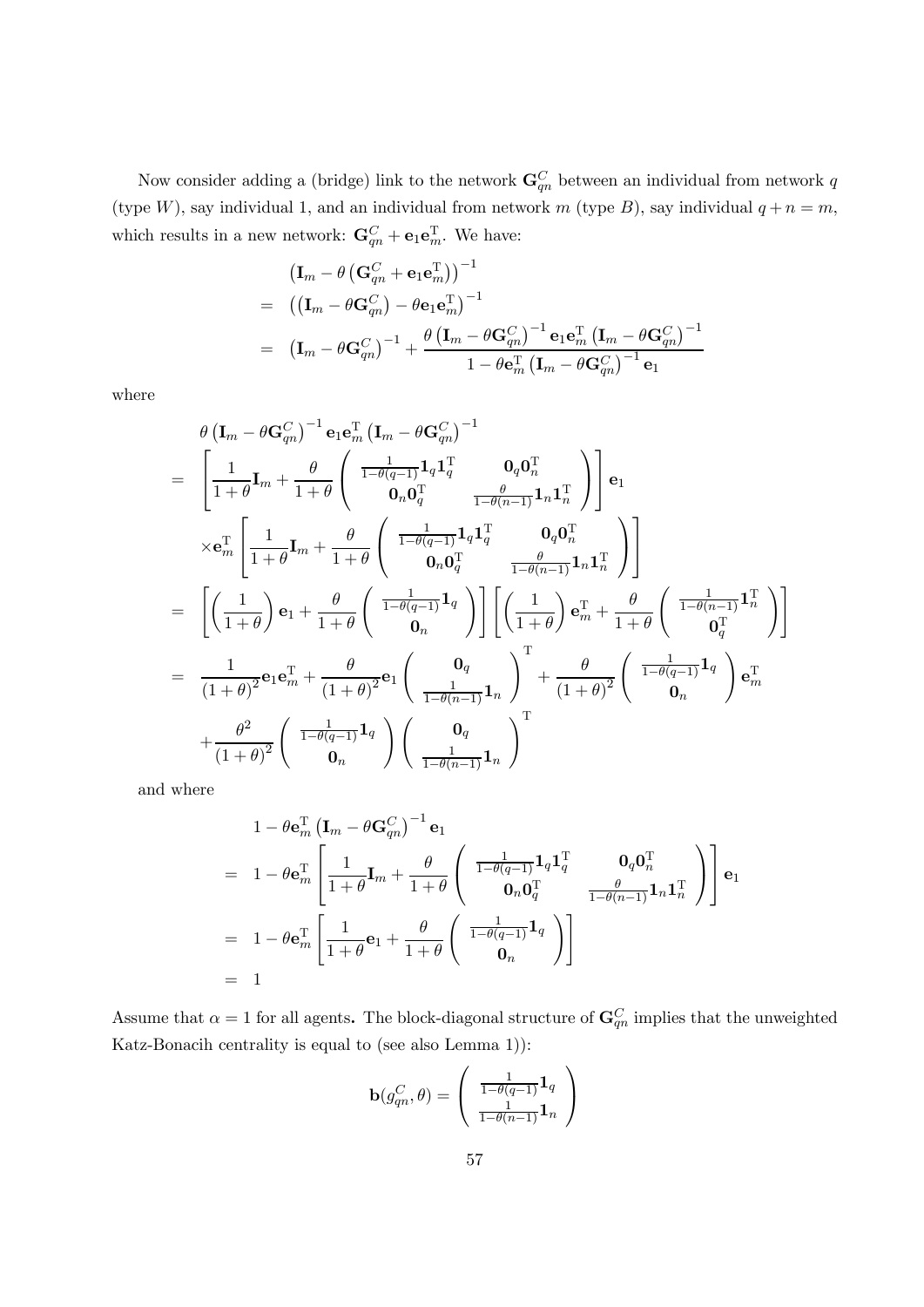We find that:

$$
b(g_{qn}^C + e_1e_m^T, \theta)
$$
  
\n
$$
= (I_m - \theta (G_{qn}^C + e_1e_m^T))^{-1} 1_m
$$
  
\n
$$
+ \theta \begin{bmatrix} \frac{1}{(1+\theta)^2}e_1e_m^T + \frac{\theta}{(1+\theta)^2}e_1 \left( \frac{0_q}{\frac{1}{1-\theta(n-1)}1_n} \right)^T + \frac{\theta}{(1+\theta)^2} \left( \frac{1}{1-\theta(q-1)}1_q \right) e_m^T \\ + \theta \begin{bmatrix} \frac{1}{(1+\theta)^2}e_1e_m^T + \frac{\theta}{(1+\theta)^2}e_1 \left( \frac{1}{1-\theta(q-1)}1_n \right)^T + \frac{\theta}{(1+\theta)^2}e_m \\ 0_n \end{bmatrix} e_m + \frac{\theta^2}{(1+\theta)^2} \left( \frac{1}{1-\theta(q-1)}1_q \right) \left( \frac{0_q}{\frac{1}{1-\theta(n-1)}1_n} \right)^T
$$
  
\n
$$
= b(g_{qn}^C, \theta) + \frac{\theta}{(1+\theta)^2e_1} + \frac{n\theta^2}{(1+\theta)^2[1-\theta(n-1)]}e_1 + \frac{\theta^2}{(1+\theta)^2} \left( \frac{1}{1-\theta(q-1)}1_q \right)
$$
  
\n
$$
+ \frac{n\theta^3}{(1+\theta)^2[1-\theta(n-1)]} \left( \frac{1}{1-\theta(q-1)}1_q \right)
$$
  
\n
$$
= b(g_{qn}^C, \theta) + \frac{\theta}{(1+\theta)[1-\theta(n-1)]}e_1 + \frac{\theta^2}{(1+\theta)[1-\theta(n-1)]} \left( \frac{1}{1-\theta(q-1)}1_q \right)
$$

Denote the new link between 1 and  $m$  by 1 $m$ . Then, the change in Katz-Bonacich centrality by adding the directed link  $1m$  to  $\mathbf{G}_{qn}^{C}$  is given by:

$$
\mathbf{b}(g_{qn}^C + 1m, \theta) - \mathbf{b}(g_{qn}^C, \theta)
$$
  
= 
$$
\frac{\theta}{(1+\theta)\left[1-\theta\left(n-1\right)\right]} \mathbf{e}_1 + \frac{\theta^2}{(1+\theta)\left[1-\theta\left(n-1\right)\right]} \left(\begin{array}{c} \frac{1}{1-\theta(q-1)}\mathbf{1}_q \\ \mathbf{0}_n \end{array}\right)
$$

As a result, for individual 1, we have

$$
b_1 (g_{qn}^C + 1m, \theta) - b_1 (g_{qn}^C, \theta)
$$
  
= 
$$
\frac{\theta}{(1+\theta)[1-\theta (n-1)]} + \frac{\theta^2}{(1+\theta)[1-\theta (n-1)]} \frac{1}{1-\theta (q-1)}
$$
  
= 
$$
\frac{\theta [1-\theta (q-1)] + \theta^2}{(1+\theta)[1-\theta (n-1)][1-\theta (q-1)]}
$$

Similarly, we can calculate:

$$
\mathbf{b}(g_{qn}^C + \mathbf{e}_1 \mathbf{e}_m^T, \theta) + \mathbf{b}(g_{qn}^C, \theta)
$$
\n
$$
= 2\mathbf{b}(g_{qn}^C, \theta) + \frac{\theta}{(1+\theta)[1-\theta(n-1)]}\mathbf{e}_1 + \frac{\theta^2}{(1+\theta)[1-\theta(n-1)]}\left(\begin{array}{c} \frac{1}{1-\theta(q-1)}\mathbf{1}_q \\ \mathbf{0}_n \end{array}\right)
$$
\n
$$
= 2\left(\begin{array}{c} \frac{1}{1-\theta(q-1)}\mathbf{1}_q \\ \frac{1}{1-\theta(n-1)}\mathbf{1}_n \end{array}\right) + \frac{\theta}{(1+\theta)[1-\theta(n-1)]}\mathbf{e}_1 + \frac{\theta^2}{(1+\theta)[1-\theta(n-1)]}\left(\begin{array}{c} \frac{1}{1-\theta(q-1)}\mathbf{1}_q \\ \mathbf{0}_n \end{array}\right)
$$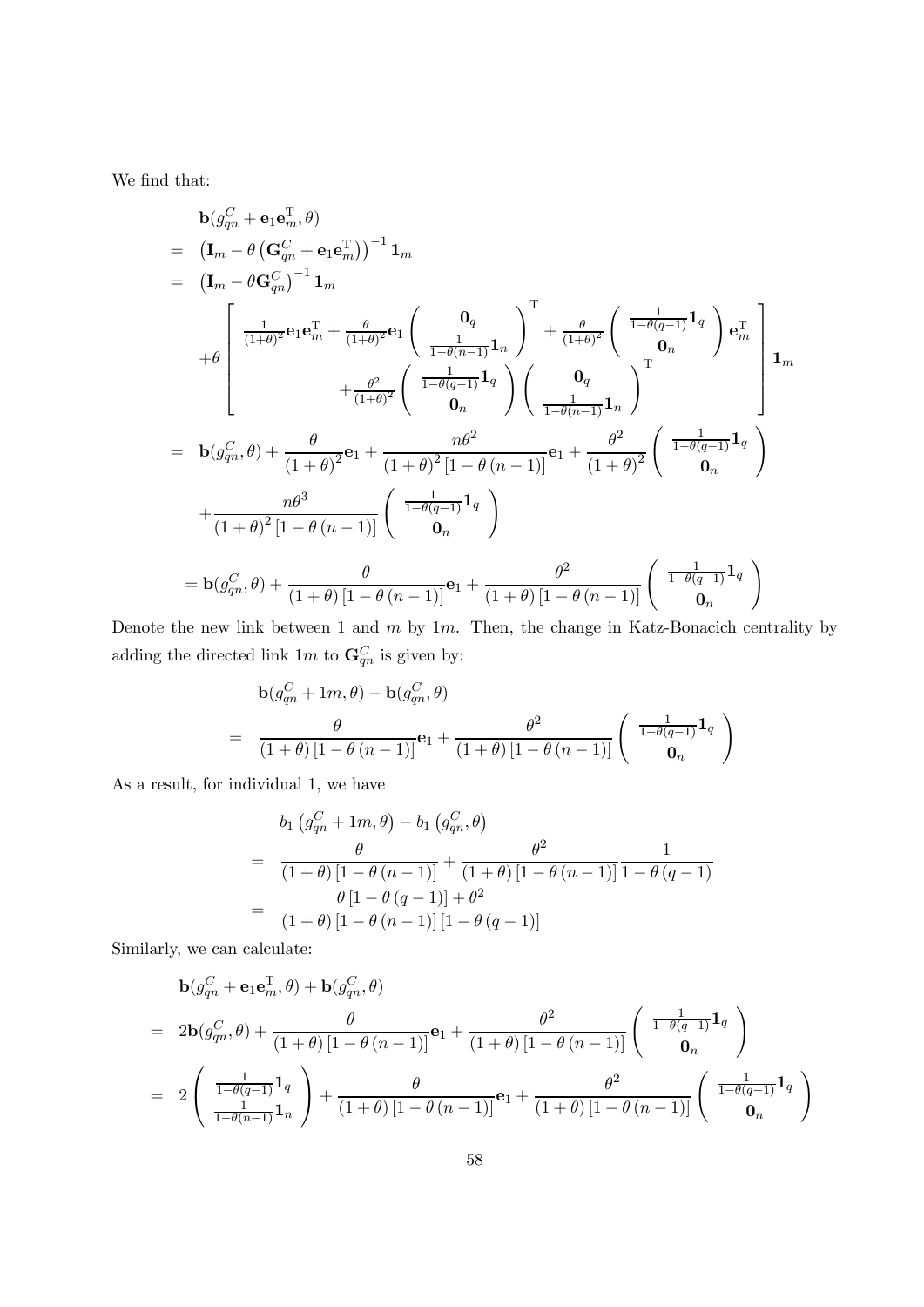As a result, for individual 1:

$$
b_1 (g_{qn}^C + 1m, \theta) + b_1 (g_{qn}^C, \theta)
$$
  
= 
$$
\frac{2}{1 - \theta (q - 1)} + \frac{\theta [1 - \theta (q - 1)] + \theta^2}{(1 + \theta) [1 - \theta (n - 1)] [1 - \theta (q - 1)]}
$$

Therefore, the gain for individual 1 of adding a bridge link  $1m$  is:

$$
B_1^*(g_{qn}^C + 1m) - B_1^*(g_{qn}^C)
$$
  
=  $\frac{\alpha^2}{2} [b_1 (g_{qn}^C + 1m, \theta)]^2 - \frac{1}{2} [b_1 (g_{qn}^C, \theta)]^2$   
=  $\frac{\alpha^2}{2} [b_1 (g_{qn}^C + 1m, \theta) - b_1 (g_{qn}^C, \theta)] [b_1 (g_{qn}^C + 1m, \theta) + b_1 (g_{qn}^C, \theta)]$   
=  $\frac{\alpha^2}{2} [\frac{\theta [1 - \theta (q - 1)] + \theta^2}{(1 + \theta) [1 - \theta (n - 1)] [1 - \theta (q - 1)]}] [\frac{2}{1 - \theta (q - 1)} + \frac{\theta [1 - \theta (q - 1)] + \theta^2}{(1 + \theta) [1 - \theta (n - 1)] [1 - \theta (q - 1)]}]$ 

Since  $q = n^W$  and  $n = n^B$ , we have:

$$
B_1^*(g_{nW_nB}^C + 1m) - B_1^*(g_{nW_nB}^C)
$$
  
= 
$$
\frac{\alpha^2 (\theta [1 - \theta (n^W - 1)] + \theta^2) (2(1 + \theta) [1 - \theta (n^B - 1)] + \theta [1 - \theta (n^W - 1) + \theta])}{2(1 + \theta)^2 [1 - \theta (n^B - 1)]^2 [1 - \theta (n^W - 1)]^2}
$$

As a result, individual 1 will not form a bridge link between individual 1 (from the type– $W$ network) and individual  $m$  if and only if

$$
B_1^*(g_{n^W n^B}^C + 1m) - B_1^*(g_{n^W n^B}^C) < c + \frac{\left(n^B - 1\right)\left(n^W - 1\right)}{n^B n^W} C
$$

which is equivalent to:

$$
\frac{\alpha^2 \left(\theta \left[1 - \phi \left(n^W - 1\right)\right] + \theta^2\right) \left(2 \left(1 + \theta\right) \left[1 - \phi \left(n^B - 1\right)\right] + \theta \left[1 - \phi \left(n^W - 1\right) + \theta\right]\right)}{2 \left(1 + \theta\right)^2 \left[1 - \phi \left(n^B - 1\right)\right]^2 \left[1 - \phi \left(n^W - 1\right)\right]^2}
$$
\n
$$
\left\langle c + \frac{\left(n^B - 1\right) \left(n^W - 1\right)}{n^B n^W} C \right\rangle
$$
\n(38)

Thus if (37) and (38) hold, then the separated network is pairwise stable.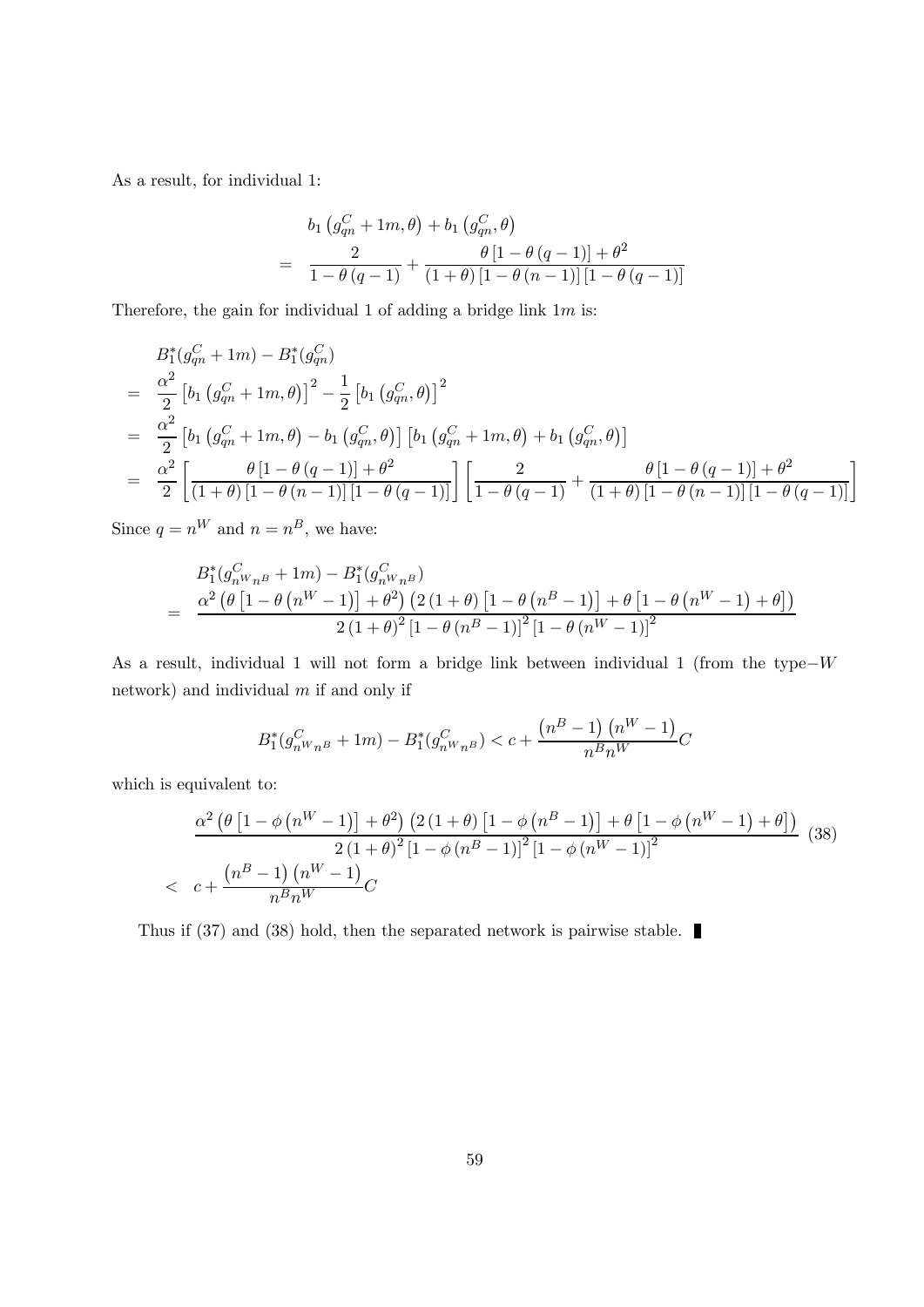#### Proof of Proposition 13

Let us denote by  $B_i^*(g)$ , the positive part (benefits) of the equilibrium utility function (20), i.e.  $B_i^*(g) \equiv \frac{\alpha^2}{2} [b_i(g, \theta)]^2.$ 

Let us show that the network described in Figure 1 is an equilibrium network.

Let us start with *link deletion*:

• Any minority agent (individual 2 or 3) has no incentives to sever a link with individual 1 (type  $W$ ) if

$$
c < \frac{\alpha^2}{2} \left[ \left( \frac{1+\theta}{1-2\theta^2} \right)^2 - 1 \right] \tag{39}
$$

Indeed, the utility of individual 2 (or 3) before the link is severed is:

$$
U_2^*(g^S) = \frac{\alpha^2}{2} [b_2(g^S, \theta)]^2 - c_{21}(g^S)
$$

As a result, if  $\theta < 1/\sqrt{2}$ , we have:

$$
\begin{pmatrix} b_1(g^S, \theta) \\ b_2(g^S, \theta) \\ b_3(g^S, \theta) \end{pmatrix} = \frac{1}{1 - 2\theta^2} \begin{pmatrix} 1 + 2\theta \\ 1 + \theta \\ 1 + \theta \end{pmatrix}
$$

and thus,<sup>17</sup> if  $\theta < 1/\sqrt{2}$ ,

$$
B_2^*(g^I) - B_2^*(g^S) = \frac{\alpha^2}{2} \left[ 1 - \left( \frac{1+\theta}{1-2\theta^2} \right)^2 \right] = -\frac{\alpha^2}{2} \frac{\theta (2+5\theta - 4\theta^3)}{(1-2\theta^2)^2} < 0
$$

Let is now determine the gains in terms of costs. It is equal to:  $c$ , which is the cost for individual 2 or 3 of having a link with individual 1. As a result, if

$$
\frac{\alpha^2}{2} \left[ 1 - \left( \frac{1+\theta}{1-2\theta^2} \right)^2 \right] + c < 0
$$

then individual 2 or 3 will never delete a link with individual 1. This is condition (39).

• The majority agent (individual 1) will not sever a link with a minority agent (individual 2 or 3) if

$$
c < \frac{\alpha^2}{2} \left[ \left( \frac{1+\theta}{1-2\theta^2} \right)^2 - \frac{1}{(1-\theta)^2} \right] \tag{40}
$$

Let us first calculate the loss of deleting such a link. We have seen that, before deleting this link, if  $\theta < 1/\sqrt{2}$ , we have:

$$
\left(\begin{array}{c}b_1(g^S,\theta)\\b_2(g^S,\theta)\\b_3(g^S,\theta)\end{array}\right)=\frac{1}{1-2\theta^2}\left(\begin{array}{c}1+2\theta\\1+\theta\\1+\theta\end{array}\right)
$$

<sup>&</sup>lt;sup>17</sup>The superscript  $S$  denotes the star network while the superscript  $I$  denotes the isolated (empty) network.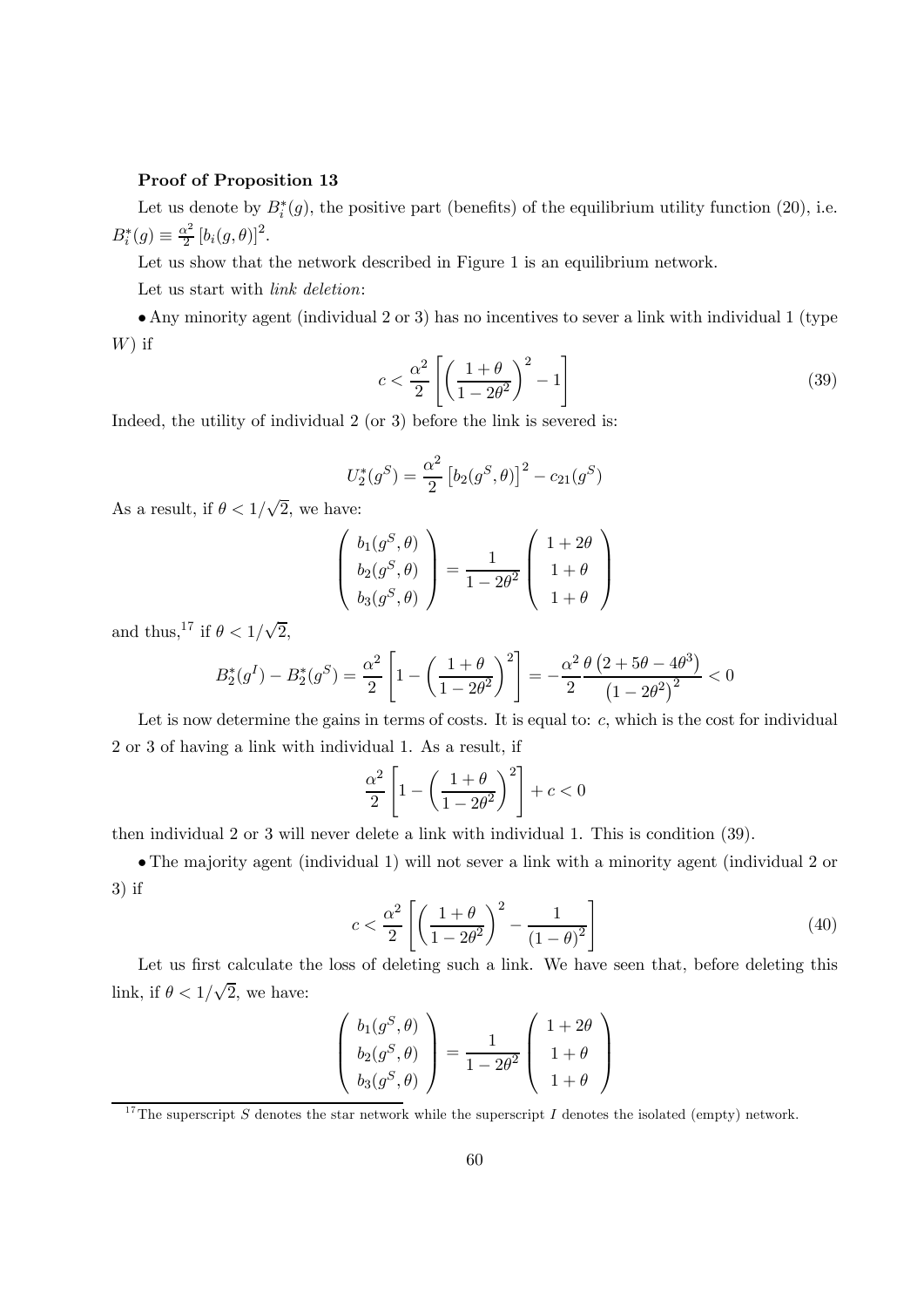After deleting the link (for example link 12), the network is a dyad with one link 13, and, if  $\theta < 1$ ,

$$
\left(\begin{array}{c}b_1(g^S,\theta)\\b_2(g^S,\theta)\end{array}\right)=\frac{1}{1-\theta}\left(\begin{array}{c}1\\1\end{array}\right)
$$

As a result, if  $\theta < 1/\sqrt{2}$ , then<sup>18</sup>

$$
B_1^*(g^D) - B_1^*(g^S) = \frac{\alpha^2}{2} \left[ \frac{1}{(1-\theta)^2} - \left( \frac{1+\theta}{1-2\theta^2} \right)^2 \right] = -\frac{\theta^2 (2-3\theta^2)}{(1-\theta-2\theta^2+2\theta^3)^2} < 0
$$

Let is now determine the gains in terms of costs. It is equal to:  $2c - c = c$ . As a result, if

$$
\frac{\alpha^2}{2} \left[ \frac{1}{\left(1 - \theta\right)^2} - \left( \frac{1 + \theta}{1 - 2\theta^2} \right)^2 \right] + c < 0
$$

then individual 1 will never delete a link with individual 2 or 3. This is condition (40).

It is easily verified that, if  $\theta < 1/\sqrt{2}$ , conditions (39) and (40) reduce to:

$$
c < \frac{\alpha^2}{2} \left[ \left( \frac{1+\theta}{1-2\theta^2} \right)^2 - \frac{1}{(1-\theta)^2} \right] \tag{41}
$$

since

$$
\frac{\alpha^2}{2} \left[ \left( \frac{1+\theta}{1-2\theta^2} \right)^2 - \frac{1}{(1-\theta)^2} \right] < \frac{\alpha^2}{2} \left[ \left( \frac{1+\theta}{1-2\theta^2} \right)^2 - 1 \right]
$$

Let us now consider *link creation*:

• The majority agent (individual 1) cannot create more links since she is already linked to all agents in the network.

• The minority agent (individual 2) will not create a link with the minority agent 3 if

$$
c > \frac{\alpha^2}{2} \left[ \frac{1}{(1 - 2\theta)^2} - \left( \frac{1 + \theta}{1 - 2\theta^2} \right)^2 \right]
$$
 (42)

We have seen that, before the creation of the link 23, if  $\theta < 1/\sqrt{2}$ , we have:

$$
\begin{pmatrix} b_1(g^S, \theta) \\ b_2(g^S, \theta) \\ b_3(g^S, \theta) \end{pmatrix} = \frac{1}{1 - 2\theta^2} \begin{pmatrix} 2\theta + 1 \\ \theta + 1 \\ \theta + 1 \end{pmatrix}
$$

If the link 23 is created so that the network is complete, then, if  $\theta < 1/2$ ,

$$
\begin{pmatrix} b_1(g^C, \theta) \\ b_2(g^C, \theta) \\ b_3(g^C, \theta) \end{pmatrix} = \frac{1}{1 - 2\theta} \begin{pmatrix} 1 \\ 1 \\ 1 \end{pmatrix}
$$

<sup>&</sup>lt;sup>18</sup>The superscript  $D$  denotes the dyad network, i.e. the complete network with two agents.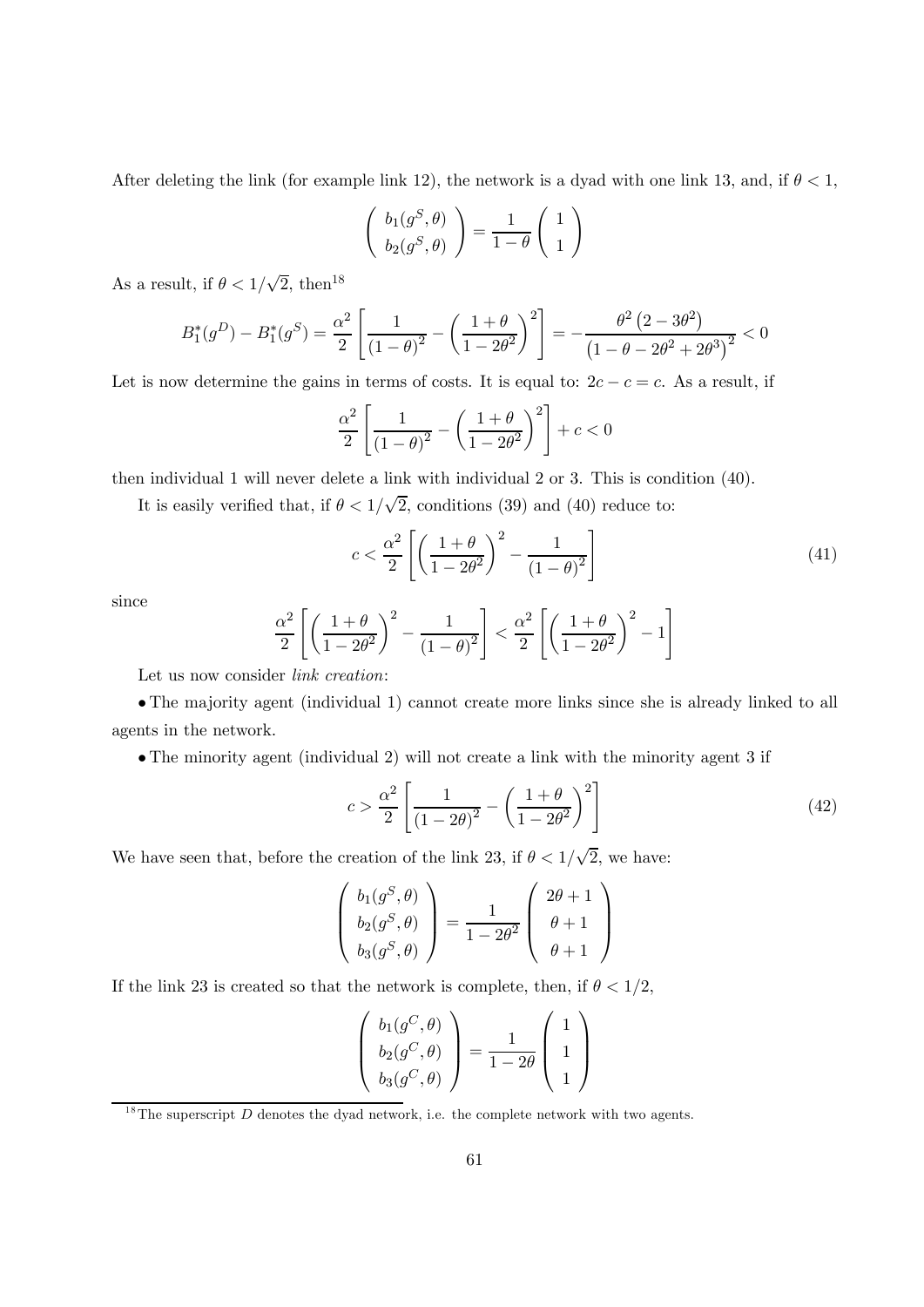As a result, if  $\theta < 1/2$ , the gain of creating the link 23 is equal to (for agent 2 or 3):

$$
B_2^*(g^C) - B_2^*(g^S) = \frac{\alpha^2}{2} \left[ \frac{1}{(1 - 2\theta)^2} - \left( \frac{1 + \theta}{1 - 2\theta^2} \right)^2 \right] = \frac{\alpha^2}{2} \frac{\theta (2 - \theta - 4\theta^2)}{(1 - 2\theta - 2\theta^2 + 4\theta^3)^2} > 0
$$

When the link 23 is created, the cost increases by  $c$  since the total cost for individual 3 before creating the link 23 is:  $c$  while the total cost for individual 3 after creating the link 23 is:  $2c$ . As a result, individual 2 will never create a link with individual 3 if

$$
\frac{\alpha^2}{2} \left[ \frac{1}{1 - 2\theta} - \frac{1 + \theta}{1 - 2\theta^2} \right] - c < 0
$$

This is condition (42).

We are thus left with two conditions (41) and (42). Combining them gives

$$
\frac{1}{(1-2\theta)^2} - \left(\frac{1+\theta}{1-2\theta^2}\right)^2 < \frac{2c}{\alpha^2} < \left(\frac{1+\theta}{1-2\theta^2}\right)^2 - \frac{1}{(1-\theta)^2} \tag{43}
$$

If  $\theta < 1/\sqrt{2}$ , it is easily verified that

$$
\frac{1}{(1-2\theta)^2} - \left(\frac{1+\theta}{1-2\theta^2}\right)^2 < \left(\frac{1+\theta}{1-2\theta^2}\right)^2 - \frac{1}{(1-\theta)^2}
$$

By simplifying (43), we obtain condition (26).

**Proof of Proposition 14:** Let us denote by  $B_i^*(g)$ , the positive part (benefits) of the equilibrium utility function (20), i.e.  $B_i^*(g) \equiv \frac{\alpha^2}{2} [b_i(g,\theta)]^2$ . Since we have a complete network, we can only consider the deviations due to link deletion and not link creation (nobody can form new links). Let us show that the network described in Figure 2 is an equilibrium network.

• Any minority agent (take individual 2 without loss of generality) has no incentive to sever a link with individual 2 (type  $B$ ) if

$$
c < \frac{\alpha^2}{2} \left[ \frac{1}{\left( 1 - 2\theta \right)^2} - \left( \frac{1 + \theta}{1 - 2\theta^2} \right)^2 \right] \tag{44}
$$

Indeed, before the link 23 is severed, the network is complete, and, if  $\theta < 1/2$ ,

$$
\begin{pmatrix} b_1(g^C, \theta) \\ b_2(g^C, \theta) \\ b_3(g^C, \theta) \end{pmatrix} = \frac{1}{1 - 2\theta} \begin{pmatrix} 1 \\ 1 \\ 1 \end{pmatrix}
$$

When the link 23 is severed, the network is a star, and, if  $\theta < 1/\sqrt{2}$ , we have:

$$
\begin{pmatrix} b_1(g^S, \theta) \\ b_2(g^S, \theta) \\ b_3(g^S, \theta) \end{pmatrix} = \frac{1}{1 - 2\theta^2} \begin{pmatrix} 1 + 2\theta \\ 1 + \theta \\ 1 + \theta \end{pmatrix}
$$